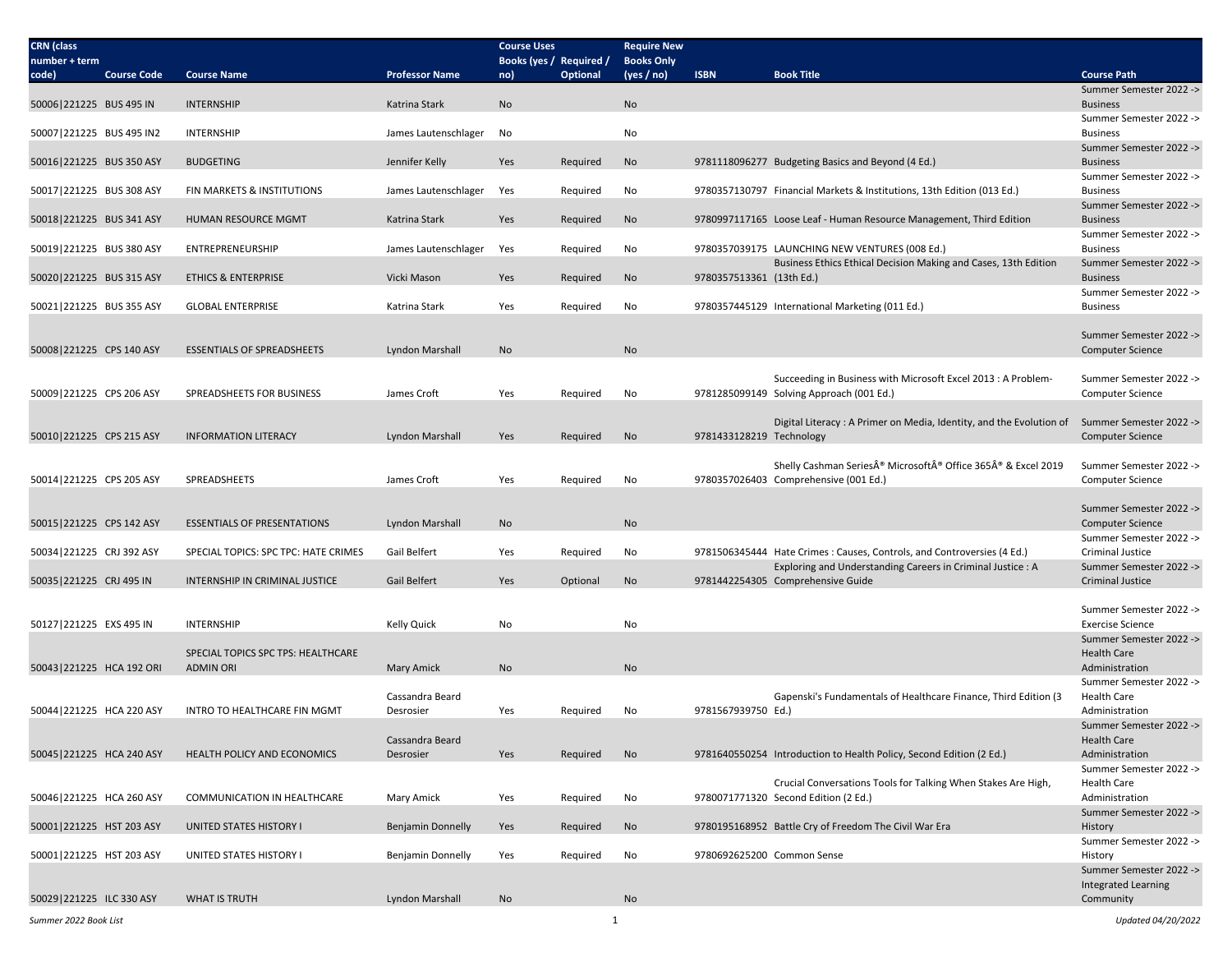| <b>CRN</b> (class<br>number + term |                    |                                       |                          | <b>Course Uses</b><br>Books (yes / Required / |                 | <b>Require New</b><br><b>Books Only</b> |                               |                                                                                                                    |                                                 |
|------------------------------------|--------------------|---------------------------------------|--------------------------|-----------------------------------------------|-----------------|-----------------------------------------|-------------------------------|--------------------------------------------------------------------------------------------------------------------|-------------------------------------------------|
| code)                              | <b>Course Code</b> | <b>Course Name</b>                    | <b>Professor Name</b>    | no)                                           | <b>Optional</b> | (yes / no)                              | <b>ISBN</b>                   | <b>Book Title</b>                                                                                                  | <b>Course Path</b>                              |
|                                    |                    |                                       |                          |                                               |                 |                                         |                               |                                                                                                                    | Summer Semester 2022 ->                         |
|                                    |                    |                                       |                          |                                               |                 |                                         |                               |                                                                                                                    | Master of Healthcare                            |
| 50048 221225 MHA 502 ASA           |                    | <b>HEALTHCARE SYSTEMS</b>             | Mary Amick               | Yes                                           | Required        | No                                      |                               | 9781284124491 Delivering Health Care in America (7 Ed.)                                                            | Admin                                           |
|                                    |                    |                                       |                          |                                               |                 |                                         |                               |                                                                                                                    | Summer Semester 2022 -><br>Master of Healthcare |
| 50049 221225 MHA 512 ASZ           |                    | APPLIED LEADERSHIP                    | Patrick Williams         | Yes                                           |                 | No                                      |                               |                                                                                                                    | Admin                                           |
|                                    |                    |                                       |                          |                                               |                 |                                         |                               |                                                                                                                    | Summer Semester 2022 ->                         |
|                                    |                    |                                       |                          |                                               |                 |                                         |                               |                                                                                                                    | Master of Healthcare                            |
| 50050 221225 MHA 518 ASZ           |                    | EVIDNC BASED MGT FOR HLTHCR           | Madeline Chalenor        | Yes                                           | Required        | No                                      |                               | 9781284094381 Introduction to Health Research Methods (2 Ed.)                                                      | Admin                                           |
|                                    |                    |                                       |                          |                                               |                 |                                         |                               |                                                                                                                    | Summer Semester 2022 ->                         |
|                                    |                    |                                       |                          |                                               |                 |                                         |                               | Evidence-Based Management in Healthcare: Principles, Cases, and                                                    | Master of Healthcare                            |
| 50050 221225 MHA 518 ASZ           |                    | <b>EVIDNC BASED MGT FOR HLTHCR</b>    | <b>Madeline Chalenor</b> | Yes                                           | Required        | No                                      |                               | 9781567938715 Perspectives (2 Ed.)                                                                                 | Admin                                           |
|                                    |                    |                                       |                          |                                               |                 |                                         |                               |                                                                                                                    | Summer Semester 2022 ->                         |
|                                    |                    |                                       |                          |                                               |                 |                                         |                               |                                                                                                                    | Master of Healthcare                            |
| 50051 221225 MHA 521 ASZ           |                    | POP HLTH - COMM ORIENT                | Catherine Nelson         | Yes                                           | Required        | No                                      |                               | 9781640551251 Case Studies in Population and Community Health Management                                           | Admin<br>Summer Semester 2022 ->                |
|                                    |                    |                                       |                          |                                               |                 |                                         |                               |                                                                                                                    | Master of Healthcare                            |
| 50052 221225 MHA 524 ASZ           |                    | REGS, RISK, & COMPLIANCE              | Alanna Kroeker           | Yes                                           | Required        | No                                      |                               | 9780991078387 Compliance 101, Fourth Edition (4 Ed.)                                                               | Admin                                           |
|                                    |                    |                                       |                          |                                               |                 |                                         |                               |                                                                                                                    | Summer Semester 2022 ->                         |
|                                    |                    |                                       |                          |                                               |                 |                                         |                               |                                                                                                                    | Master of Healthcare                            |
| 50053 221225 MHA 525 ASZ           |                    | TRANSFORMATIONAL LEADERSHIP           | Mary Amick               | Yes                                           | Required        | No                                      |                               | 9780974320625 Emotional Intelligence 2.0                                                                           | Admin                                           |
|                                    |                    |                                       |                          |                                               |                 |                                         |                               |                                                                                                                    | Summer Semester 2022 ->                         |
|                                    |                    |                                       |                          |                                               |                 |                                         |                               | Transformational Leadership: * Lot's of People Talk about It, Not                                                  | Master of Healthcare                            |
| 50053 221225 MHA 525 ASZ           |                    | TRANSFORMATIONAL LEADERSHIP           | Mary Amick               | Yes                                           | Required        | No                                      |                               | 9781537096063 Many People Live It. It's Not Sexy, Soft, or Easy                                                    | Admin                                           |
|                                    |                    |                                       |                          |                                               |                 |                                         |                               |                                                                                                                    | Summer Semester 2022 ->                         |
| 50053 221225 MHA 525 ASZ           |                    | TRANSFORMATIONAL LEADERSHIP           | Mary Amick               | Yes                                           | Required        | No                                      |                               | 7 Principles of Transformational Leadership : Create a Mindset of<br>9781632650931 Passion, Innovation, and Growth | Master of Healthcare<br>Admin                   |
|                                    |                    |                                       |                          |                                               |                 |                                         |                               |                                                                                                                    | Summer Semester 2022 ->                         |
|                                    |                    |                                       |                          |                                               |                 |                                         |                               |                                                                                                                    | Master of Healthcare                            |
| 50054 221225 MHA 535 ASZ           |                    | <b>HEALTHCARE LAW &amp; ETHICS</b>    | <b>Traci Rooks</b>       | Yes                                           | Required        | No                                      |                               | 9781284127171 Legal Aspects of Health Care Administration (13 Ed.)                                                 | Admin                                           |
|                                    |                    |                                       |                          |                                               |                 |                                         |                               |                                                                                                                    | Summer Semester 2022 ->                         |
|                                    |                    |                                       |                          |                                               |                 |                                         |                               |                                                                                                                    | Master of Healthcare                            |
| 50055 221225 MHA 565 ASA           |                    | HLTHCR BUDGET & FINCL PLANNING        | <b>Troy Stoehr</b>       | Yes                                           |                 | No                                      |                               |                                                                                                                    | Admin                                           |
|                                    |                    |                                       |                          |                                               |                 |                                         |                               |                                                                                                                    | Summer Semester 2022 ->                         |
|                                    |                    |                                       |                          |                                               |                 |                                         |                               |                                                                                                                    | Master of Healthcare                            |
| 50056 221225 MHA 698 INA           |                    | <b>CAPSTONE I</b>                     | Robinette Jankiewicz     | No                                            |                 | No                                      |                               |                                                                                                                    | Admin<br>Summer Semester 2022 ->                |
|                                    |                    |                                       |                          |                                               |                 |                                         |                               |                                                                                                                    | Master of Healthcare                            |
| 50057 221225 MHA 699 INA           |                    | <b>CAPSTONE II</b>                    | Robinette Jankiewicz     | No                                            |                 | No                                      |                               |                                                                                                                    | Admin                                           |
|                                    |                    |                                       |                          |                                               |                 |                                         |                               |                                                                                                                    | Summer Semester 2022 ->                         |
|                                    |                    |                                       |                          |                                               |                 |                                         |                               |                                                                                                                    | Master of Healthcare                            |
| 50058 221225 MHA 509 ASA           |                    | <b>COMM HLTH DATA ANLYT &amp; FIN</b> | <b>Troy Stoehr</b>       | Yes                                           |                 | No                                      |                               |                                                                                                                    | Admin                                           |
|                                    |                    |                                       |                          |                                               |                 |                                         |                               |                                                                                                                    | Summer Semester 2022 ->                         |
|                                    |                    |                                       |                          |                                               |                 |                                         |                               |                                                                                                                    | Master of Healthcare                            |
| 50059 221225 MHA 513 ASA           |                    | INTRO UPSTRM QLTY IMPRV               |                          | Yes                                           |                 | No                                      |                               |                                                                                                                    | Admin                                           |
|                                    |                    |                                       |                          |                                               |                 |                                         |                               | Foundations for Clinical Mental Health Counseling An Introduction Summer Semester 2022 ->                          |                                                 |
| 50060 221225 MSC 507 ASY           |                    | INTRO TO REHAB COUNSELING             | Susan Stuntzner          | Yes                                           | Required        | No                                      |                               | 9780134384771 to the Profession (3 Ed.)                                                                            | <b>Master of Counseling</b>                     |
|                                    |                    |                                       |                          |                                               |                 |                                         |                               |                                                                                                                    |                                                 |
|                                    |                    |                                       |                          |                                               |                 |                                         |                               | The Professional Practice of Rehabilitation Counseling, Second                                                     | Summer Semester 2022 ->                         |
| 50060 221225 MSC 507 ASY           |                    | INTRO TO REHAB COUNSELING             | Susan Stuntzner          | Yes                                           | Required        | No                                      | 9780826138927 Edition (2 Ed.) |                                                                                                                    | <b>Master of Counseling</b>                     |
|                                    |                    |                                       |                          |                                               |                 |                                         |                               |                                                                                                                    |                                                 |
|                                    |                    |                                       |                          |                                               |                 |                                         |                               |                                                                                                                    | Summer Semester 2022 ->                         |
| 50061 221225 MSC 511 ASY           |                    | ALCOHOL AND DRUG STUDIES              | Jared Roberts            | No                                            |                 | No                                      |                               |                                                                                                                    | <b>Master of Counseling</b>                     |
|                                    |                    |                                       |                          |                                               |                 |                                         |                               |                                                                                                                    | Summer Semester 2022 ->                         |
| 50062 221225 MSC 515 ASY           |                    | STANDARD TEST & INDIV ASSESS          | Sachin Jain              | Yes                                           | Required        | No                                      |                               | 9781119506935 Psychological Testing: A Practical Introduction (4 Ed.)                                              | Master of Counseling                            |
|                                    |                    |                                       |                          |                                               |                 |                                         |                               |                                                                                                                    |                                                 |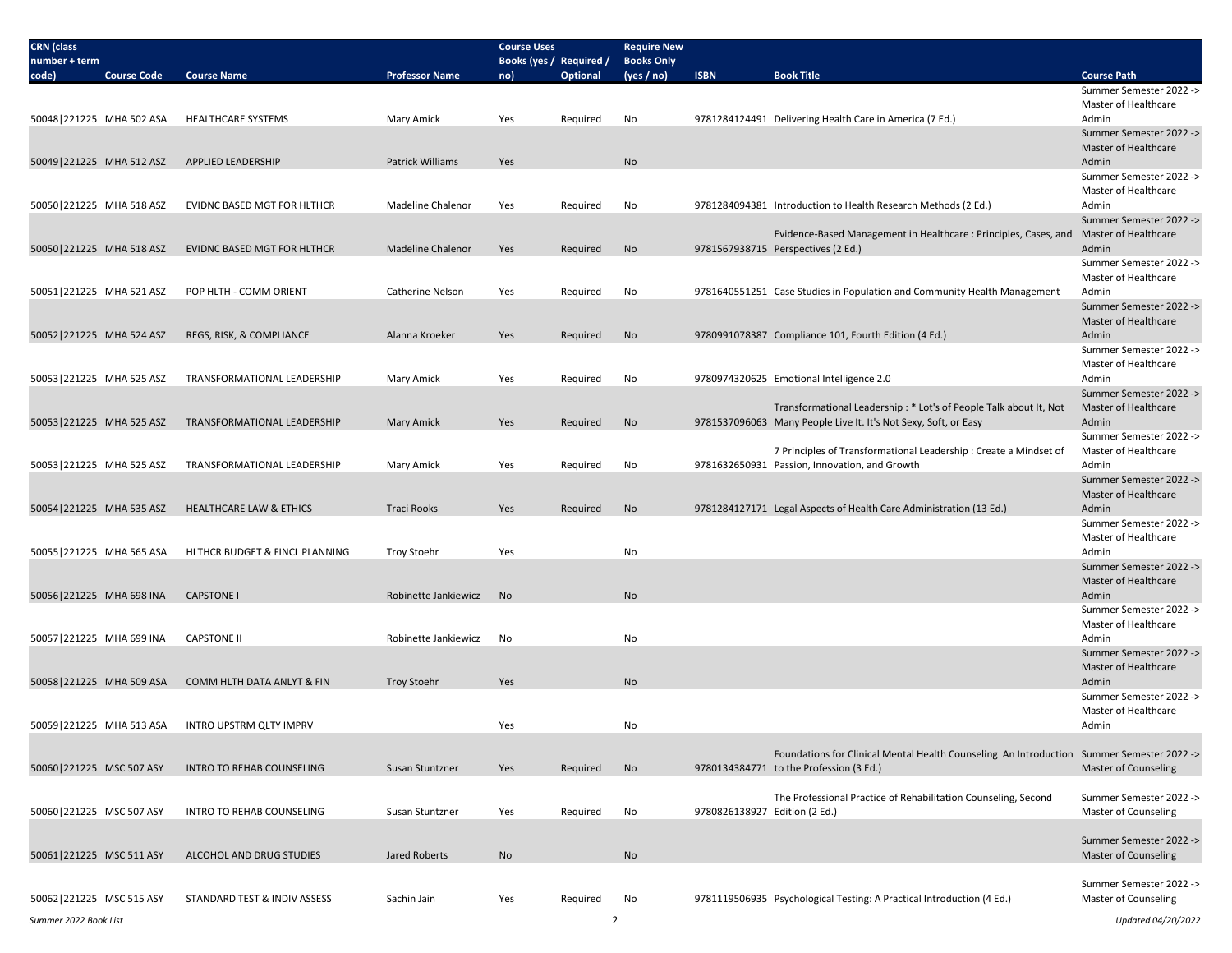| <b>CRN</b> (class<br>number + term |                    |                                      |                          | <b>Course Uses</b><br>Books (yes / Required / |          | <b>Require New</b><br><b>Books Only</b> |                               |                                                                                           |                                                        |
|------------------------------------|--------------------|--------------------------------------|--------------------------|-----------------------------------------------|----------|-----------------------------------------|-------------------------------|-------------------------------------------------------------------------------------------|--------------------------------------------------------|
| code)                              | <b>Course Code</b> | <b>Course Name</b>                   | <b>Professor Name</b>    | no)                                           | Optional | (yes / no)                              | <b>ISBN</b>                   | <b>Book Title</b>                                                                         | <b>Course Path</b>                                     |
|                                    |                    |                                      |                          |                                               |          |                                         |                               |                                                                                           |                                                        |
| 50063 221225 MSC 518 ASY           |                    | REHAB COUNSELING SRVCS               | Susan Stuntzner          | Yes                                           | Required | No                                      |                               | 9660202225222 MSC518: Rehabilitation Service Delivery Setting Coursepack                  | Summer Semester 2022 -><br><b>Master of Counseling</b> |
|                                    |                    |                                      |                          |                                               |          |                                         |                               |                                                                                           |                                                        |
|                                    |                    |                                      |                          |                                               |          |                                         |                               | Foundations for Clinical Mental Health Counseling An Introduction Summer Semester 2022 -> |                                                        |
| 50063 221225 MSC 518 ASY           |                    | <b>REHAB COUNSELING SRVCS</b>        | Susan Stuntzner          | Yes                                           | Required | No                                      |                               | 9780134384771 to the Profession (3 Ed.)                                                   | Master of Counseling                                   |
|                                    |                    |                                      |                          |                                               |          |                                         |                               | The Professional Practice of Rehabilitation Counseling, Second                            | Summer Semester 2022 ->                                |
| 50063 221225 MSC 518 ASY           |                    | REHAB COUNSELING SRVCS               | Susan Stuntzner          | Yes                                           | Required | No                                      | 9780826138927 Edition (2 Ed.) |                                                                                           | <b>Master of Counseling</b>                            |
|                                    |                    |                                      |                          |                                               |          |                                         |                               |                                                                                           |                                                        |
|                                    |                    |                                      |                          |                                               |          |                                         |                               | Integrating Religion and Spirituality into Counseling: A                                  | Summer Semester 2022 ->                                |
| 50123 221225 MSC 505 ASY           |                    | SPIRITUALITY AND COUNSELING          | Jared Roberts            | Yes                                           | Required | No                                      |                               | 9780534530938 Comprehensive Approach (01 Ed.)                                             | Master of Counseling                                   |
|                                    |                    |                                      |                          |                                               |          |                                         |                               | Integrating Spirituality and Religion into Counseling: A Guide to                         | Summer Semester 2022 ->                                |
| 50123 221225 MSC 505 ASY           |                    | SPIRITUALITY AND COUNSELING          | Jared Roberts            | Yes                                           | Required | No                                      |                               | 9781556203107 Competent Practice (2 Ed.)                                                  | <b>Master of Counseling</b>                            |
|                                    |                    |                                      |                          |                                               |          |                                         |                               |                                                                                           |                                                        |
| 50134 221225 MSC 696 IN1           |                    | ADVANCED INTERNSHIP I                | Jared Roberts            | Yes                                           |          | No                                      |                               |                                                                                           | Summer Semester 2022 -><br>Master of Counseling        |
|                                    |                    |                                      |                          |                                               |          |                                         |                               |                                                                                           | Summer Semester 2022 ->                                |
|                                    |                    |                                      |                          |                                               |          |                                         |                               |                                                                                           | Master of Infctn Prvntn &                              |
| 50039 221225 MSI 520 ASA           |                    | <b>CLINICAL MICROBIOLOGY</b>         | <b>Benjamin Emery</b>    | Yes                                           |          | No                                      |                               |                                                                                           | Epdm                                                   |
|                                    |                    |                                      |                          |                                               |          |                                         |                               |                                                                                           | Summer Semester 2022 -><br>Master of Infctn Prvntn &   |
| 50040 221225 MSI 525 ASA           |                    | ANTIMICROBIAL STEWARDSHIP            | Mariesa Durrant          | Yes                                           | Required | No                                      |                               | 9781780644394 Antimicrobial Stewardship: Principles and Practice                          | Epdm                                                   |
|                                    |                    |                                      |                          |                                               |          |                                         |                               |                                                                                           | Summer Semester 2022 ->                                |
|                                    |                    |                                      |                          |                                               |          |                                         |                               |                                                                                           | Master of Infctn Pryntn &                              |
| 50040 221225 MSI 525 ASA           |                    | ANTIMICROBIAL STEWARDSHIP            | <b>Mariesa Durrant</b>   | Yes                                           | Required | <b>No</b>                               |                               | 9781933013718 Ready Reference for Microbes (4th Ed.)                                      | Epdm<br>Summer Semester 2022 ->                        |
|                                    |                    |                                      |                          |                                               |          |                                         |                               |                                                                                           | Master of Infctn Prvntn &                              |
| 50041 221225 MSI 550 ASA           |                    | TRANSFORMATIONAL LEADERSHIP          | Mary Amick               | Yes                                           | Required | No                                      |                               | 9780974320625 Emotional Intelligence 2.0                                                  | Epdm                                                   |
|                                    |                    |                                      |                          |                                               |          |                                         |                               |                                                                                           | Summer Semester 2022 ->                                |
| 50042 221225 MSI 699 INA           |                    | <b>INTERNSHIP &amp; CAPSTONE III</b> | Claudia Skinner          | No                                            |          | No                                      |                               |                                                                                           | Master of Infctn Prvntn &<br>Epdm                      |
|                                    |                    |                                      |                          |                                               |          |                                         |                               |                                                                                           | Summer Semester 2022 ->                                |
|                                    |                    |                                      |                          |                                               |          |                                         |                               |                                                                                           | Master of Organizational                               |
| 50022 221225 MSL 500 ASY           |                    | <b>INFORMATION SYSTEMS</b>           | Lyndon Marshall          | Yes                                           | Optional | No                                      |                               | 9781285186139 Management Information Systems (007 Ed.)                                    | Ldrsp                                                  |
|                                    |                    |                                      |                          |                                               |          |                                         |                               |                                                                                           | Summer Semester 2022 -><br>Master of Organizational    |
| 50023 221225 MSL 508 ASY           |                    | PERSONNEL MGMT & ADMIN               | James Lautenschlager Yes |                                               | Required | No                                      |                               | 9780132576147 Framework for Human Resource Management, A (7 Ed.)                          | Ldrsp                                                  |
|                                    |                    |                                      |                          |                                               |          |                                         |                               |                                                                                           | Summer Semester 2022 ->                                |
|                                    |                    |                                      |                          |                                               |          |                                         |                               |                                                                                           | Master of Organizational                               |
| 50024 221225 MSL 520 ASY           |                    | SYSTEMS DESIGN & PROJECT MGMT        | Lyndon Marshall          | Yes                                           | Optional | No                                      |                               | 9781337101356 Information Technology Project Management, 9th Edition (009 Ed.) Ldrsp      | Summer Semester 2022 ->                                |
|                                    |                    |                                      |                          |                                               |          |                                         |                               | The Nonprofit Marketing Guide: High-Impact, Low-Cost Ways to                              | Master of Organizational                               |
| 50025 221225 MSL 530 ASY           |                    | <b>MARKETING ORGANIZATIONS</b>       | Katrina Stark            | Yes                                           | Required | No                                      |                               | 9781119771036 Build Support for Your Good Cause (2 Ed.)                                   | Ldrsp                                                  |
|                                    |                    |                                      |                          |                                               |          |                                         |                               |                                                                                           | Summer Semester 2022 ->                                |
| 50026 221225 MSL 600 ASY           |                    | PRO DEVELOPMENT SEMINAR              | James Lautenschlager No  |                                               |          | No                                      |                               |                                                                                           | Master of Organizational<br>Ldrsp                      |
|                                    |                    |                                      |                          |                                               |          |                                         |                               |                                                                                           | Summer Semester 2022 ->                                |
|                                    |                    |                                      |                          |                                               |          |                                         |                               |                                                                                           | Master of Organizational                               |
| 50027 221225 MSL 695 IN1           |                    | INTERNSHIP/PROJECT                   | Katrina Stark            | No                                            |          | No                                      |                               |                                                                                           | Ldrsp                                                  |
|                                    |                    |                                      |                          |                                               |          |                                         |                               |                                                                                           | Summer Semester 2022 -><br>Master of Organizational    |
| 50028 221225 MSL 695 IN2           |                    | INTERNSHIP/PROJECT                   | James Lautenschlager No  |                                               |          | No                                      |                               |                                                                                           | Ldrsp                                                  |
|                                    |                    |                                      |                          |                                               |          |                                         |                               |                                                                                           | Summer Semester 2022 ->                                |
|                                    |                    |                                      |                          |                                               |          |                                         |                               |                                                                                           | Master of Organizational                               |
| 50036 221225 MSL 546 ASY           |                    | AT RISK YOUTH                        | Gail Belfert             | No                                            |          | No                                      |                               |                                                                                           | Ldrsp                                                  |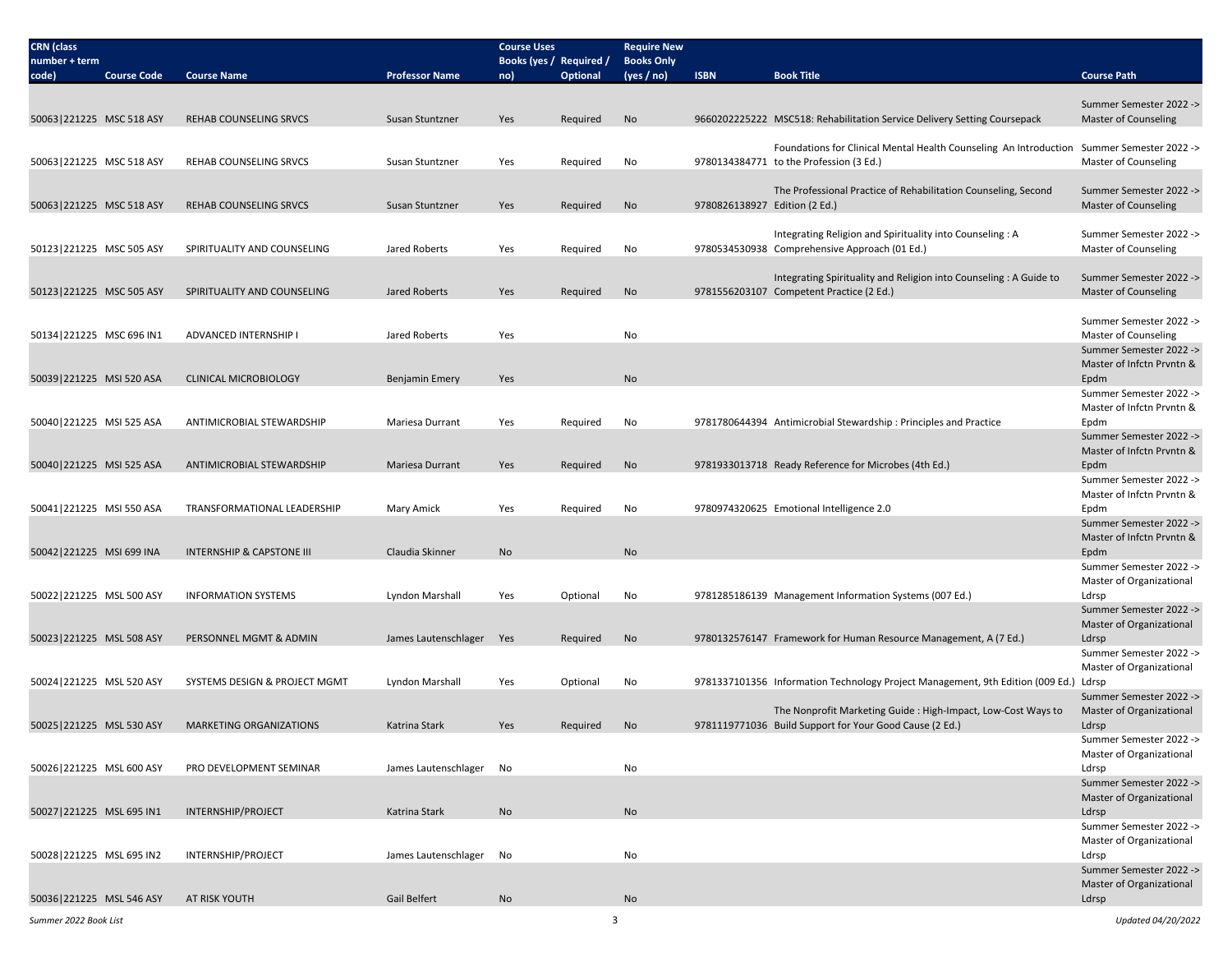| <b>CRN</b> (class<br>number + term |                    |                                |                        | <b>Course Uses</b><br>Books (yes / Required / |                 | <b>Require New</b><br><b>Books Only</b> |                              |                                                                                                                                            |                                                             |
|------------------------------------|--------------------|--------------------------------|------------------------|-----------------------------------------------|-----------------|-----------------------------------------|------------------------------|--------------------------------------------------------------------------------------------------------------------------------------------|-------------------------------------------------------------|
| code)                              | <b>Course Code</b> | <b>Course Name</b>             | <b>Professor Name</b>  | no)                                           | <b>Optional</b> | (yes / no)                              | <b>ISBN</b>                  | <b>Book Title</b>                                                                                                                          | <b>Course Path</b>                                          |
|                                    |                    |                                |                        |                                               |                 |                                         |                              |                                                                                                                                            | Summer Semester 2022 -><br>Master of Organizational         |
| 50131 221225 MSL 695 IN3           |                    | INTERNSHIP/PROJECT             | <b>Thomas Raunig</b>   | No                                            |                 | No                                      |                              |                                                                                                                                            | Ldrsp                                                       |
|                                    |                    |                                |                        |                                               |                 |                                         |                              | Lehne's Pharmacotherapeutics for Advanced Practice Providers (2                                                                            | Summer Semester 2022 -><br><b>Master of Science Nursing</b> |
| 50064 221225 MSN 529 ASZ           |                    | ADVANCED PHARMACOLOGY          | Teresa Seright         | Yes                                           | Required        | <b>No</b>                               | 9780323554954 Ed.)           |                                                                                                                                            | Educ<br>Summer Semester 2022 ->                             |
| 50095 221225 MSN 530 ASZ           |                    | SOC JSTCE, LAW, & PLCY IN HLCR | Renae Dougal           | Yes                                           | Required        | No                                      |                              | Guide to Nursing's Social Policy Statement : Understanding the<br>9781558106154 Profession from Social Contract to Social Covenant (1 Ed.) | Master of Science Nursing<br>Educ                           |
|                                    |                    |                                |                        |                                               |                 |                                         |                              |                                                                                                                                            | Summer Semester 2022 ->                                     |
|                                    |                    |                                |                        |                                               |                 |                                         |                              | Quantum Leadership: Creating Sustainable Value in Health Care:                                                                             | <b>Master of Science Nursing</b>                            |
| 50096 221225 MSN 540 ASA           |                    | ORGANIZATIONAL LEADERSHIP      | Lisa Harmon            | Yes                                           | Required        | No                                      |                              | 9781284202250 Creating Sustainable Value in Health Care (6 Ed.)                                                                            | Educ<br>Summer Semester 2022 ->                             |
|                                    |                    |                                |                        |                                               |                 |                                         |                              |                                                                                                                                            | Master of Science Nursing                                   |
| 50096 221225 MSN 540 ASA           |                    | ORGANIZATIONAL LEADERSHIP      | Lisa Harmon            | Yes                                           | Required        | No                                      |                              | 9781422158005 HBR's 10 Must-Reads on Change                                                                                                | Educ                                                        |
|                                    |                    |                                |                        |                                               |                 |                                         |                              |                                                                                                                                            | Summer Semester 2022 ->                                     |
|                                    |                    |                                |                        |                                               |                 |                                         |                              | HBR's 10 Must Reads on Emotional Intelligence (with Featured                                                                               | Master of Science Nursing                                   |
| 50096 221225 MSN 540 ASA           |                    | ORGANIZATIONAL LEADERSHIP      | Lisa Harmon            | Yes                                           | Required        | No                                      |                              | 9781633690196 Article What Makes a Leader? by Daniel Goleman)                                                                              | Educ<br>Summer Semester 2022 ->                             |
|                                    |                    |                                |                        |                                               |                 |                                         |                              | High Reliability Organizations: A Healthcare Handbook for Patient                                                                          | <b>Master of Science Nursing</b>                            |
| 50096 221225 MSN 540 ASA           |                    | ORGANIZATIONAL LEADERSHIP      | Lisa Harmon            | Yes                                           | Required        | No                                      |                              | 9781940446387 Safety and Quality                                                                                                           | Educ                                                        |
|                                    |                    |                                |                        |                                               |                 |                                         |                              |                                                                                                                                            | Summer Semester 2022 ->                                     |
|                                    |                    |                                |                        |                                               |                 |                                         |                              | Quantum Leadership: Building Better Partnerships for Sustainable                                                                           | <b>Master of Science Nursing</b>                            |
| 50097 221225 MSN 540 ASB           |                    | ORGANIZATIONAL LEADERSHIP      | Elizabeth Hopkins      | Yes                                           | Required        | No                                      | 9781284050684 Health (4 Ed.) |                                                                                                                                            | Educ<br>Summer Semester 2022 ->                             |
|                                    |                    |                                |                        |                                               |                 |                                         |                              | HBR's 10 Must Reads on Emotional Intelligence (with Featured                                                                               | Master of Science Nursing                                   |
| 50097 221225 MSN 540 ASB           |                    | ORGANIZATIONAL LEADERSHIP      | Elizabeth Hopkins      | Yes                                           | Required        | No                                      |                              | 9781633690196 Article What Makes a Leader? by Daniel Goleman)                                                                              | Educ                                                        |
|                                    |                    |                                |                        |                                               |                 |                                         |                              |                                                                                                                                            | Summer Semester 2022 ->                                     |
|                                    |                    |                                |                        |                                               |                 |                                         |                              | HBR's 10 Must Reads on Change Management, Vol. 2 (with bonus                                                                               | Master of Science Nursing                                   |
| 50097 221225 MSN 540 ASB           |                    | ORGANIZATIONAL LEADERSHIP      | Elizabeth Hopkins      | Yes                                           | Required        | No                                      |                              | 9781647820985 article 'Accelerate!' by John P. Kotter)                                                                                     | Educ<br>Summer Semester 2022 ->                             |
|                                    |                    |                                |                        |                                               |                 |                                         |                              | High Reliability Organizations: A Healthcare Handbook for Patient                                                                          | <b>Master of Science Nursing</b>                            |
| 50097 221225 MSN 540 ASB           |                    | ORGANIZATIONAL LEADERSHIP      | Elizabeth Hopkins      | Yes                                           | Required        | No                                      |                              | 9781940446387 Safety and Quality                                                                                                           | Educ                                                        |
|                                    |                    |                                |                        |                                               |                 |                                         |                              |                                                                                                                                            | Summer Semester 2022 ->                                     |
|                                    |                    |                                |                        |                                               |                 |                                         |                              | Advanced Health Assessment and Clinical Diagnosis in Primary Care Master of Science Nursing                                                | Educ                                                        |
| 50098 221225 MSN 565 ASZ           |                    | ADV HLTH ASSMNT & DIAG RSN     | Rosemary Timmerman Yes |                                               | Required        | No                                      | 9780323554961 (6 Ed.)        |                                                                                                                                            | Summer Semester 2022 ->                                     |
|                                    |                    |                                |                        |                                               |                 |                                         |                              |                                                                                                                                            | Master of Science Nursing                                   |
| 50098 221225 MSN 565 ASZ           |                    | ADV HLTH ASSMNT & DIAG RSN     | Rosemary Timmerman Yes |                                               | Required        | No                                      |                              | 9781284144307 Handbook of Geriatric Assessment (5 Ed.)                                                                                     | Educ                                                        |
|                                    |                    |                                |                        |                                               |                 |                                         |                              |                                                                                                                                            | Summer Semester 2022 ->                                     |
|                                    |                    | ADV HLTH ASSMNT & DIAG RSN     |                        |                                               |                 |                                         | 9781433832178 Ed.)           | Publication Manual of the American Psychological Association (7                                                                            | <b>Master of Science Nursing</b>                            |
| 50098 221225 MSN 565 ASZ           |                    |                                | Rosemary Timmerman Yes |                                               | Required        | No                                      |                              |                                                                                                                                            | Educ<br>Summer Semester 2022 ->                             |
|                                    |                    |                                |                        |                                               |                 |                                         |                              | Advanced Health Assessment and Clinical Diagnosis in Primary Care Master of Science Nursing                                                |                                                             |
| 50099 221225 MSN 573 ASA           |                    | ADV HLTH ASSESSMENT PRCTCM     | Rosemary Timmerman Yes |                                               | Required        | No                                      | 9780323554961 (6 Ed.)        |                                                                                                                                            | Educ                                                        |
|                                    |                    |                                |                        |                                               |                 |                                         |                              |                                                                                                                                            | Summer Semester 2022 ->                                     |
| 50099 221225 MSN 573 ASA           |                    | ADV HLTH ASSESSMENT PRCTCM     | Rosemary Timmerman Yes |                                               |                 | No                                      |                              | 9781284144307 Handbook of Geriatric Assessment (5 Ed.)                                                                                     | <b>Master of Science Nursing</b><br>Educ                    |
|                                    |                    |                                |                        |                                               | Required        |                                         |                              |                                                                                                                                            | Summer Semester 2022 ->                                     |
|                                    |                    |                                |                        |                                               |                 |                                         |                              | Publication Manual of the American Psychological Association (7                                                                            | <b>Master of Science Nursing</b>                            |
| 50099 221225 MSN 573 ASA           |                    | ADV HLTH ASSESSMENT PRCTCM     | Rosemary Timmerman Yes |                                               | Required        | No                                      | 9781433832178 Ed.)           |                                                                                                                                            | Educ                                                        |
|                                    |                    |                                |                        |                                               |                 |                                         |                              |                                                                                                                                            | Summer Semester 2022 ->                                     |
|                                    |                    | PTNT CARE MGT LFSPN I          | Paula Glass            |                                               |                 |                                         |                              |                                                                                                                                            | Master of Science Nursing                                   |
| 50100 221225 MSN 602 ASA           |                    |                                |                        | Yes                                           | Required        | No                                      |                              | 9780323570152 Primary Care : Interprofessional Collaborative Practice (6 Ed.)                                                              | Educ<br>Summer Semester 2022 ->                             |
|                                    |                    |                                |                        |                                               |                 |                                         |                              |                                                                                                                                            | <b>Master of Science Nursing</b>                            |
| 50100 221225 MSN 602 ASA           |                    | PTNT CARE MGT LFSPN I          | Paula Glass            | Yes                                           | Required        | No                                      |                              | 9780781792561 Adolescent Health Care A Practical Guide (5 Ed.)                                                                             | Educ                                                        |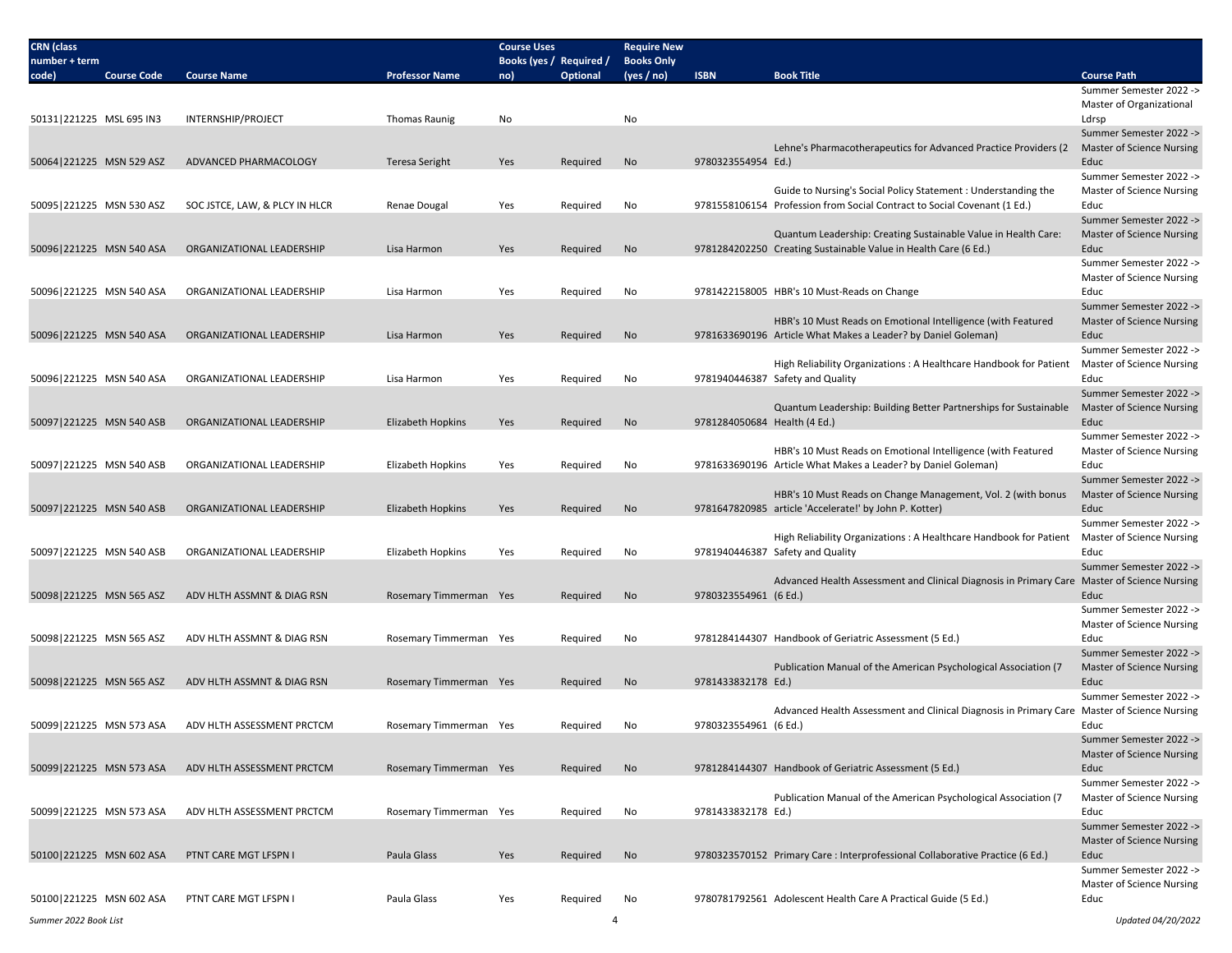| <b>CRN</b> (class<br>number + term |                    |                                          |                        | <b>Course Uses</b><br>Books (yes / Required / |          | <b>Require New</b><br><b>Books Only</b> |                    |                                                                                                                                                               |                                                              |
|------------------------------------|--------------------|------------------------------------------|------------------------|-----------------------------------------------|----------|-----------------------------------------|--------------------|---------------------------------------------------------------------------------------------------------------------------------------------------------------|--------------------------------------------------------------|
| code)                              | <b>Course Code</b> | <b>Course Name</b>                       | <b>Professor Name</b>  | no)                                           | Optional | (yes / no)                              | <b>ISBN</b>        | <b>Book Title</b>                                                                                                                                             | <b>Course Path</b>                                           |
|                                    |                    |                                          |                        |                                               |          |                                         |                    |                                                                                                                                                               | Summer Semester 2022 -><br>Master of Science Nursing         |
| 50100 221225 MSN 602 ASA           |                    | PTNT CARE MGT LFSPN I                    | Paula Glass            | Yes                                           | Reguired | No                                      |                    | 9780826110275 Differential Diagnosis for the Advanced Practice Nurse                                                                                          | Educ                                                         |
|                                    |                    |                                          |                        |                                               |          |                                         |                    |                                                                                                                                                               | Summer Semester 2022 -><br><b>Master of Science Nursing</b>  |
| 50101 221225 MSN 604 ASZ           |                    | PTNT CARE MGT GERIATRICS                 | Paula Glass            | Yes                                           | Required | No                                      |                    | 9780803666610 Advanced Practice Nursing in the Care of Older Adults (2 Ed.)                                                                                   | Educ<br>Summer Semester 2022 ->                              |
| 50101 221225 MSN 604 ASZ           |                    | PTNT CARE MGT GERIATRICS                 | Paula Glass            | Yes                                           | Required | No                                      |                    | GNRS Geriatric Nursing Review Syllabus: A Core Curriculum in<br>9781886775299 Advanced Practice Geriatric Nursing (4th Ed.)                                   | Master of Science Nursing<br>Educ                            |
|                                    |                    |                                          |                        |                                               |          |                                         |                    |                                                                                                                                                               | Summer Semester 2022 -><br>Master of Science Nursing         |
| 50113 221225 MSN 696 ASA           |                    | PRACTICUM IN NRS EDUCATION               | <b>Teresa Seright</b>  | Yes                                           | Required | No                                      |                    | 9780323290548 Teaching in Nursing: A Guide for Faculty (5 Ed.)                                                                                                | Educ<br>Summer Semester 2022 ->                              |
| 50114 221225 MSN 694 ASZ           |                    | ADV CLINICAL PRACTICUM                   | Sarah Orozco           | Yes                                           | Required | No                                      |                    | Study Guide for Pathophysiology: The Biological Basis for Disease<br>9780323413091 in Adults and Children (8 Ed.)                                             | Master of Science Nursing<br>Educ                            |
|                                    |                    |                                          |                        |                                               |          |                                         |                    |                                                                                                                                                               | Summer Semester 2022 -><br>Master of Science Nursing         |
| 50114 221225 MSN 694 ASZ           |                    | ADV CLINICAL PRACTICUM                   | Sarah Orozco           | Yes                                           | Required | No                                      |                    | 9780323510806 Physical Examination and Health Assessment (8 Ed.)                                                                                              | Educ<br>Summer Semester 2022 ->                              |
| 50114 221225 MSN 694 ASZ           |                    | ADV CLINICAL PRACTICUM                   | Sarah Orozco           | Yes                                           | Required | No                                      |                    | 9780323512275 Lehne's Pharmacology for Nursing Care (10 Ed.)                                                                                                  | <b>Master of Science Nursing</b><br>Educ                     |
|                                    |                    |                                          |                        |                                               |          |                                         |                    | Publication Manual of the American Psychological Association (7)                                                                                              | Summer Semester 2022 -><br>Master of Science Nursing         |
| 50114 221225 MSN 694 ASZ           |                    | ADV CLINICAL PRACTICUM                   | Sarah Orozco           | Yes                                           | Required | No                                      | 9781433832178 Ed.) |                                                                                                                                                               | Educ<br>Summer Semester 2022 ->                              |
| 50115 221225 MSN 684 ASZ           |                    | ADV CNCPTS, ASMNT, PTHO, & PHR           | Rosemary Timmerman Yes |                                               | Required | No                                      |                    | 9780323321907 Lehne's Pharmacology for Nursing Care (9 Ed.)                                                                                                   | Master of Science Nursing<br>Educ                            |
| 50115 221225 MSN 684 ASZ           |                    | ADV CNCPTS, ASMNT, PTHO, & PHR           | Rosemary Timmerman Yes |                                               | Required | No                                      |                    | Study Guide for Pathophysiology: The Biological Basis for Disease<br>9780323413091 in Adults and Children (8 Ed.)                                             | Summer Semester 2022 -><br>Master of Science Nursing<br>Educ |
|                                    |                    |                                          |                        |                                               |          |                                         |                    |                                                                                                                                                               | Summer Semester 2022 -><br><b>Master of Science Nursing</b>  |
| 50115 221225 MSN 684 ASZ           |                    | ADV CNCPTS, ASMNT, PTHO, & PHR           | Rosemary Timmerman Yes |                                               | Required | No                                      |                    | 9780323510806 Physical Examination and Health Assessment (8 Ed.)                                                                                              | Educ<br>Summer Semester 2022 ->                              |
| 50115 221225 MSN 684 ASZ           |                    | ADV CNCPTS, ASMNT, PTHO, & PHR           | Rosemary Timmerman Yes |                                               | Required | No                                      | 9781433832178 Ed.) | Publication Manual of the American Psychological Association (7                                                                                               | Master of Science Nursing<br>Educ                            |
|                                    |                    |                                          |                        |                                               |          |                                         |                    |                                                                                                                                                               | Summer Semester 2022 -><br>Master of Science Nursing         |
| 50116 221225 MSN 670 ASA           |                    | ASSESSMENT & EVAL IN NRS EDUC            | Julie Zetterquist      | Yes                                           | Required | No                                      |                    | 9780323554725 Teaching in Nursing : A Guide for Faculty (6 Ed.)<br>Teaching in Nursing and Role of the Educator, Second Edition : The Summer Semester 2022 -> | Educ                                                         |
| 50116 221225 MSN 670 ASA           |                    | ASSESSMENT & EVAL IN NRS EDUC            | Julie Zetterquist      | Yes                                           | Required | No                                      |                    | Complete Guide to Best Practice in Teaching, Evaluation, and<br>9780826140135 Curriculum Development (2 Ed.)                                                  | <b>Master of Science Nursing</b><br>Educ                     |
|                                    |                    |                                          |                        |                                               |          |                                         |                    |                                                                                                                                                               | Summer Semester 2022 ->                                      |
| 50116 221225 MSN 670 ASA           |                    | ASSESSMENT & EVAL IN NRS EDUC            | Julie Zetterquist      | Yes                                           | Required | No                                      |                    | Innovative Teaching Strategies in Nursing and Related Health<br>9781284170177 Professions (8 Ed.)                                                             | <b>Master of Science Nursing</b><br>Educ                     |
|                                    |                    |                                          |                        |                                               |          |                                         |                    |                                                                                                                                                               | Summer Semester 2022 -><br><b>Master of Science Nursing</b>  |
| 50117 221225 MSN 660 ASA           |                    | INNOVATIVE TCHNG & EVAL STRAT            | Sarah Orozco           | Yes                                           | Required | No                                      |                    | 9780323290548 Teaching in Nursing : A Guide for Faculty (5 Ed.)                                                                                               | Educ<br>Summer Semester 2022 ->                              |
| 50117 221225 MSN 660 ASA           |                    | INNOVATIVE TCHNG & EVAL STRAT            | Sarah Orozco           | Yes                                           | Required | No                                      |                    | 9780470457962 Educating Nurses A Call for Radical Transformation (1 Ed.)                                                                                      | <b>Master of Science Nursing</b><br>Educ                     |
|                                    |                    |                                          |                        |                                               |          |                                         |                    | The New Leadership Challenge: Creating the Future of Nursing (5                                                                                               | Summer Semester 2022 -><br><b>Master of Science Nursing</b>  |
| 50117 221225 MSN 660 ASA           |                    | INNOVATIVE TCHNG & EVAL STRAT            | Sarah Orozco           | Yes                                           | Required | No                                      | 9780803657663 Ed.) | Teaching in Nursing and Role of the Educator, Second Edition : The Summer Semester 2022 ->                                                                    | Educ                                                         |
| 50117 221225 MSN 660 ASA           |                    | <b>INNOVATIVE TCHNG &amp; EVAL STRAT</b> | Sarah Orozco           | Yes                                           | Required | No                                      |                    | Complete Guide to Best Practice in Teaching, Evaluation, and<br>9780826140135 Curriculum Development (2 Ed.)                                                  | <b>Master of Science Nursing</b><br>Educ                     |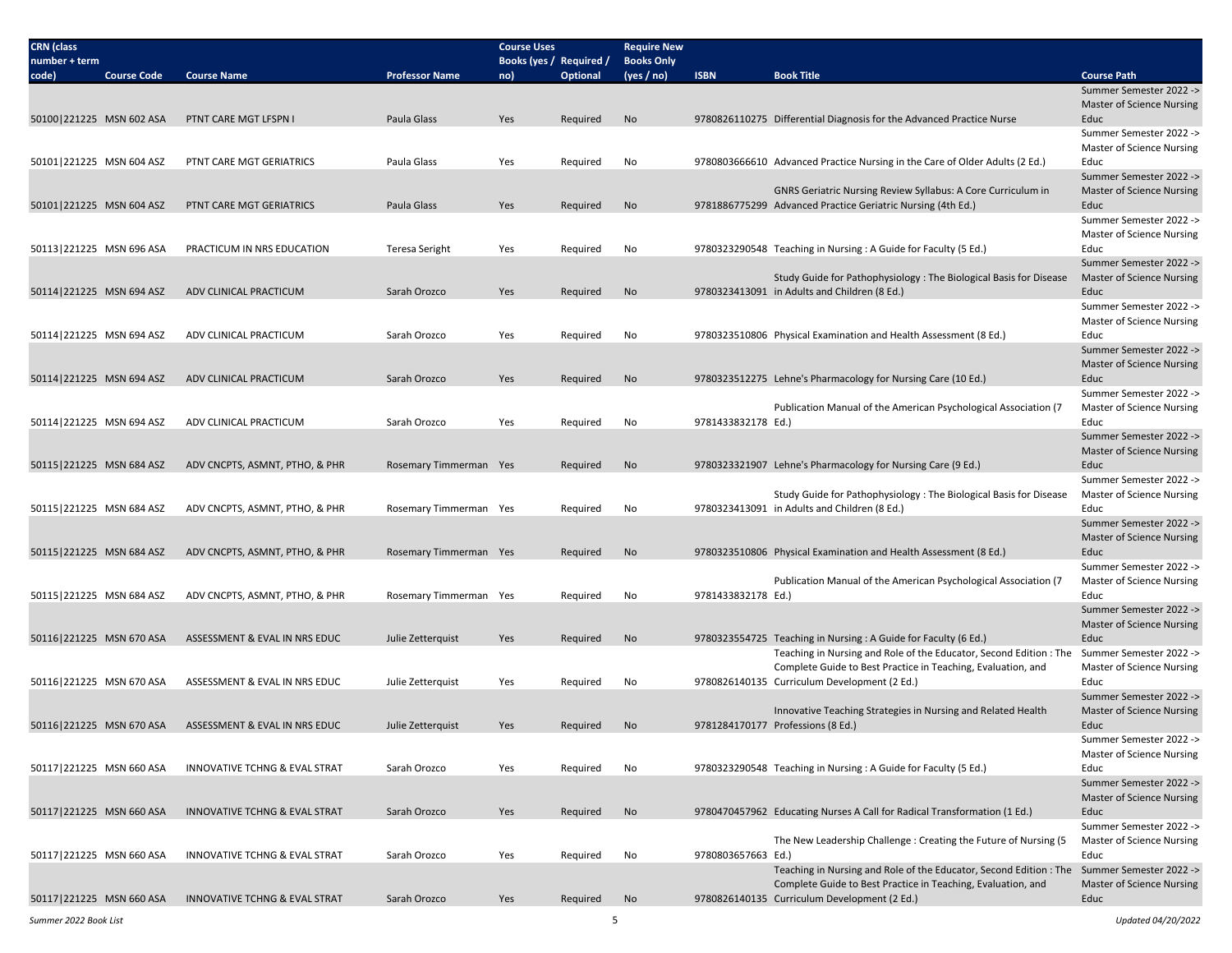| <b>CRN</b> (class<br>number + term |                    |                                          |                       | <b>Course Uses</b><br>Books (yes / Required / |                 | <b>Require New</b><br><b>Books Only</b> |             |                                                                                                                                                                                                           |                                                                     |
|------------------------------------|--------------------|------------------------------------------|-----------------------|-----------------------------------------------|-----------------|-----------------------------------------|-------------|-----------------------------------------------------------------------------------------------------------------------------------------------------------------------------------------------------------|---------------------------------------------------------------------|
| code)                              | <b>Course Code</b> | <b>Course Name</b>                       | <b>Professor Name</b> | no)                                           | <b>Optional</b> | (yes / no)                              | <b>ISBN</b> | <b>Book Title</b>                                                                                                                                                                                         | <b>Course Path</b>                                                  |
| 50117 221225 MSN 660 ASA           |                    | <b>INNOVATIVE TCHNG &amp; EVAL STRAT</b> | Sarah Orozco          |                                               |                 | No                                      |             | Innovative Teaching Strategies in Nursing and Related Health<br>9781284170177 Professions (8 Ed.)                                                                                                         | Summer Semester 2022 -><br>Master of Science Nursing<br>Educ        |
|                                    |                    |                                          |                       | Yes                                           | Required        |                                         |             |                                                                                                                                                                                                           | Summer Semester 2022 -><br><b>Master of Science Nursing</b>         |
| 50117 221225 MSN 660 ASA           |                    | INNOVATIVE TCHNG & EVAL STRAT            | Sarah Orozco          | Yes                                           | Required        | No                                      |             | 9781284181173 Online Nursing Education: a Collaborative Approach                                                                                                                                          | Educ<br>Summer Semester 2022 ->                                     |
| 50119 221225 MSN 635 ASA           |                    | <b>INFORMATICS &amp; HEALTHCR TECH</b>   | Elizabeth Hopkins     | Yes                                           | Required        | No                                      |             | 9780323402316 Health Informatics : An Interprofessional Approach (2 Ed.)                                                                                                                                  | Master of Science Nursing<br>Educ                                   |
| 50121 221225 MSN 620 ASZ           |                    | PTNT CR MGT PRACTICUM I                  | Lynda Stoodley        | Yes                                           | Required        | No                                      |             | 9780323570152 Primary Care: Interprofessional Collaborative Practice (6 Ed.)                                                                                                                              | Summer Semester 2022 -><br><b>Master of Science Nursing</b><br>Educ |
|                                    |                    |                                          |                       |                                               |                 |                                         |             |                                                                                                                                                                                                           | Summer Semester 2022 -><br>Master of Science Nursing                |
| 50121 221225 MSN 620 ASZ           |                    | PTNT CR MGT PRACTICUM                    | Lynda Stoodley        | Yes                                           | Required        | No                                      |             | 9780781792561 Adolescent Health Care A Practical Guide (5 Ed.)                                                                                                                                            | Educ<br>Summer Semester 2022 -><br>Master of Science Nursing        |
| 50121 221225 MSN 620 ASZ           |                    | PTNT CR MGT PRACTICUM I                  | Lynda Stoodley        | Yes                                           | Required        | No                                      |             | 9780803666610 Advanced Practice Nursing in the Care of Older Adults (2 Ed.)                                                                                                                               | Educ<br>Summer Semester 2022 ->                                     |
| 50121 221225 MSN 620 ASZ           |                    | PTNT CR MGT PRACTICUM I                  | Lynda Stoodley        | Yes                                           | Required        | No                                      |             | 9780826110275 Differential Diagnosis for the Advanced Practice Nurse                                                                                                                                      | Master of Science Nursing<br>Educ<br>Summer Semester 2022 ->        |
| 50121 221225 MSN 620 ASZ           |                    | PTNT CR MGT PRACTICUM I                  | Lynda Stoodley        | Yes                                           | Required        | No                                      |             | GNRS Geriatric Nursing Review Syllabus: A Core Curriculum in<br>9781886775299 Advanced Practice Geriatric Nursing (4th Ed.)                                                                               | <b>Master of Science Nursing</b><br>Educ                            |
| 50122 221225 MSN 620 ASB           |                    | PTNT CR MGT PRACTICUM I                  | Teresa Seright        | Yes                                           | Required        | No                                      |             | 9780323570152 Primary Care: Interprofessional Collaborative Practice (6 Ed.)                                                                                                                              | Summer Semester 2022 -><br>Master of Science Nursing<br>Educ        |
|                                    |                    |                                          |                       |                                               |                 |                                         |             |                                                                                                                                                                                                           | Summer Semester 2022 -><br><b>Master of Science Nursing</b>         |
| 50122 221225 MSN 620 ASB           |                    | PTNT CR MGT PRACTICUM I                  | <b>Teresa Seright</b> | Yes                                           | Required        | No                                      |             | 9780781792561 Adolescent Health Care A Practical Guide (5 Ed.)                                                                                                                                            | Educ<br>Summer Semester 2022 ->                                     |
| 50122 221225 MSN 620 ASB           |                    | PTNT CR MGT PRACTICUM                    | Teresa Seright        | Yes                                           | Required        | No                                      |             | 9780803666610 Advanced Practice Nursing in the Care of Older Adults (2 Ed.)                                                                                                                               | <b>Master of Science Nursing</b><br>Educ<br>Summer Semester 2022 -> |
| 50122 221225 MSN 620 ASB           |                    | PTNT CR MGT PRACTICUM I                  | Teresa Seright        | Yes                                           | Required        | No                                      |             | 9780826110275 Differential Diagnosis for the Advanced Practice Nurse                                                                                                                                      | Master of Science Nursing<br>Educ                                   |
|                                    |                    |                                          |                       |                                               |                 |                                         |             | GNRS Geriatric Nursing Review Syllabus: A Core Curriculum in                                                                                                                                              | Summer Semester 2022 -><br>Master of Science Nursing                |
| 50122 221225 MSN 620 ASB           |                    | PTNT CR MGT PRACTICUM I                  | <b>Teresa Seright</b> | Yes                                           | Required        | No                                      |             | 9781886775299 Advanced Practice Geriatric Nursing (4th Ed.)                                                                                                                                               | Educ<br>Summer Semester 2022 -><br><b>Master of Science Nursing</b> |
| 50125 221225 MSN 652 ASA           |                    | <b>CURRICULUM DVLPMNT &amp; ANALYSIS</b> | <b>Renae Dougal</b>   | Yes                                           | Required        | No                                      |             | 9780131950849 Understanding by Design Expanded Second Edition (2 Ed.)                                                                                                                                     | Educ<br>Summer Semester 2022 ->                                     |
| 50125   221225 MSN 652 ASA         |                    | <b>CURRICULUM DVLPMNT &amp; ANALYSIS</b> | Renae Dougal          | Yes                                           | Required        | No                                      |             | 9780323554725 Teaching in Nursing: A Guide for Faculty (6 Ed.)                                                                                                                                            | <b>Master of Science Nursing</b><br>Educ                            |
| 50125 221225 MSN 652 ASA           |                    | CURRICULUM DVLPMNT & ANALYSIS            | Renae Dougal          | Yes                                           | Required        | No                                      |             | Teaching in Nursing and Role of the Educator, Second Edition: The Summer Semester 2022 -><br>Complete Guide to Best Practice in Teaching, Evaluation, and<br>9780826140135 Curriculum Development (2 Ed.) | <b>Master of Science Nursing</b><br>Educ                            |
|                                    |                    |                                          |                       |                                               |                 |                                         |             |                                                                                                                                                                                                           | Summer Semester 2022 -><br><b>Master of Science Nursing</b>         |
| 50125 221225 MSN 652 ASA           |                    | <b>CURRICULUM DVLPMNT &amp; ANALYSIS</b> | Renae Dougal          | Yes                                           | Required        | No                                      |             | 9781284143584 Curriculum Development in Nursing Education (4 Ed.)                                                                                                                                         | Educ<br>Summer Semester 2022 -><br><b>Master of Science Nursing</b> |
| 50125 221225 MSN 652 ASA           |                    | <b>CURRICULUM DVLPMNT &amp; ANALYSIS</b> | <b>Renae Dougal</b>   | Yes                                           | Required        | No                                      |             | 9781284181173 Online Nursing Education: a Collaborative Approach                                                                                                                                          | Educ<br>Summer Semester 2022 ->                                     |
| 50136 221225 MSN 620 ASC           |                    | PTNT CR MGT PRACTICUM I                  | Paula Glass           | Yes                                           |                 | No                                      |             |                                                                                                                                                                                                           | <b>Master of Science Nursing</b><br>Educ                            |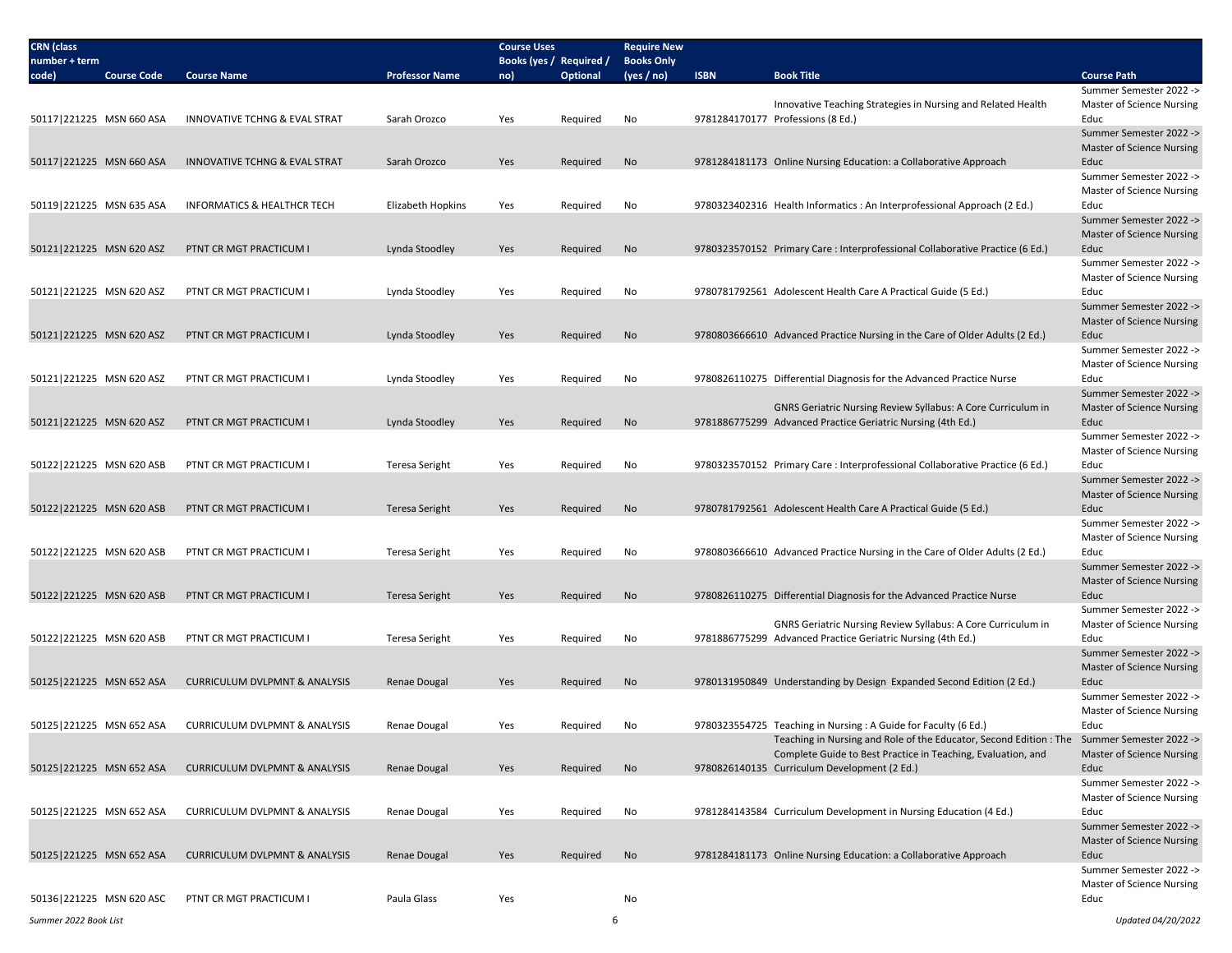| <b>CRN</b> (class<br>number + term |                    |                                           |                       | <b>Course Uses</b><br>Books (yes / Required / |                 | <b>Require New</b><br><b>Books Only</b> |                    |                                                                                                                                               |                                           |
|------------------------------------|--------------------|-------------------------------------------|-----------------------|-----------------------------------------------|-----------------|-----------------------------------------|--------------------|-----------------------------------------------------------------------------------------------------------------------------------------------|-------------------------------------------|
| code)                              | <b>Course Code</b> | <b>Course Name</b>                        | <b>Professor Name</b> | no)                                           | <b>Optional</b> | (yes / no)                              | <b>ISBN</b>        | <b>Book Title</b>                                                                                                                             | <b>Course Path</b>                        |
|                                    |                    |                                           |                       | Yes                                           |                 | No                                      |                    |                                                                                                                                               | Summer Semester 2022 ->                   |
| 50065 221225 NRS 374 PLY           |                    | NURSING CONCEPTS II                       | Jessica Chambers      |                                               |                 |                                         |                    |                                                                                                                                               | <b>Nursing</b><br>Summer Semester 2022 -> |
| 50066 221225 NRS 374 PLZ           |                    | <b>NURSING CONCEPTS II</b>                | Jessica Chambers      | Yes                                           |                 | No                                      |                    |                                                                                                                                               | Nursing                                   |
|                                    |                    |                                           |                       |                                               |                 |                                         |                    | The Spirit Catches You and You Fall Down: A Hmong Child, Her                                                                                  | Summer Semester 2022 ->                   |
| 50067 221225 NRS 403 HYX           |                    | ETHICAL DEC-MAKING & SPIRITUAL            | Jaime Coles-Duff      | Yes                                           | Required        | No                                      |                    | 9780374533403 American Doctors, and the Collision of Two Cultures (Repr Ed.)                                                                  | <b>Nursing</b>                            |
|                                    |                    |                                           |                       |                                               |                 |                                         |                    |                                                                                                                                               |                                           |
| 50068 221225 NRS 403 HYY           |                    | ETHICAL DEC-MAKING & SPIRITUAL            | Alice Dupler          | Yes                                           | Required        | No                                      |                    | The Spirit Catches You and You Fall Down: A Hmong Child, Her<br>9780374533403 American Doctors, and the Collision of Two Cultures (Repr Ed.)  | Summer Semester 2022 -><br>Nursing        |
|                                    |                    |                                           |                       |                                               |                 |                                         |                    |                                                                                                                                               |                                           |
|                                    |                    |                                           |                       |                                               |                 |                                         |                    | The Spirit Catches You and You Fall Down: A Hmong Child, Her                                                                                  | Summer Semester 2022 ->                   |
| 50069 221225 NRS 403 HYZ           |                    | ETHICAL DEC-MAKING & SPIRITUAL            | Alice Dupler          | Yes                                           | Required        | No                                      |                    | 9780374533403 American Doctors, and the Collision of Two Cultures (Repr Ed.)<br>Public Health Nursing: Population-Centered Health Care in the | <b>Nursing</b><br>Summer Semester 2022 -> |
| 50070 221225 NRS 408 HYX           |                    | HLTH PROM & DISEASE IN COMMNTY            | Jaime Coles-Duff      | Yes                                           | Required        | No                                      |                    | 9780323582247 Community (10 Ed.)                                                                                                              | Nursing                                   |
| 50070 221225 NRS 408 HYX           |                    | HLTH PROM & DISEASE IN COMMNTY            | Jaime Coles-Duff      | Yes                                           | Required        | No                                      | 9781433832178 Ed.) | Publication Manual of the American Psychological Association (7                                                                               | Summer Semester 2022 -><br><b>Nursing</b> |
|                                    |                    |                                           |                       |                                               |                 |                                         |                    | Public Health Nursing: Population-Centered Health Care in the                                                                                 | Summer Semester 2022 ->                   |
| 50071 221225 NRS 408 HYY           |                    | HLTH PROM & DISEASE IN COMMNTY            | Jaime Coles-Duff      | Yes                                           | Required        | No                                      |                    | 9780323582247 Community (10 Ed.)                                                                                                              | Nursing                                   |
| 50071 221225 NRS 408 HYY           |                    | HLTH PROM & DISEASE IN COMMNTY            | Jaime Coles-Duff      | Yes                                           | Required        | No                                      | 9781433832178 Ed.) | Publication Manual of the American Psychological Association (7                                                                               | Summer Semester 2022 -><br><b>Nursing</b> |
|                                    |                    |                                           |                       |                                               |                 |                                         |                    | Public Health Nursing: Population-Centered Health Care in the                                                                                 | Summer Semester 2022 ->                   |
| 50072 221225 NRS 408 HYZ           |                    | HLTH PROM & DISEASE IN COMMNTY            | Sandra Granger        | Yes                                           | Required        | No                                      |                    | 9780323582247 Community (10 Ed.)                                                                                                              | Nursing                                   |
| 50073 221225 NRS 410 PLY           |                    | <b>EVIDENCE-BASED NRS PRACT</b>           | Jessica Chambers      | Yes                                           |                 | No                                      |                    |                                                                                                                                               | Summer Semester 2022 -><br><b>Nursing</b> |
|                                    |                    |                                           |                       |                                               |                 |                                         |                    |                                                                                                                                               | Summer Semester 2022 ->                   |
| 50074 221225 NRS 410 PLZ           |                    | <b>EVIDENCE-BASED NRS PRACT</b>           | Jessica Chambers      | Yes                                           |                 | No                                      |                    |                                                                                                                                               | Nursing                                   |
| 50075 221225 NRS 414 PLY           |                    | POPULATION HEALTH                         | Sandra Granger        | Yes                                           | Required        | No                                      |                    | Public Health Nursing: Population-Centered Health Care in the<br>9780323321532 Community (9 Ed.)                                              | Summer Semester 2022 -><br><b>Nursing</b> |
|                                    |                    |                                           |                       |                                               |                 |                                         |                    | Public Health Nursing: Population-Centered Health Care in the                                                                                 | Summer Semester 2022 ->                   |
| 50076 221225 NRS 414 PLZ           |                    | POPULATION HEALTH                         | Sandra Granger        | Yes                                           | Required        | No                                      |                    | 9780323321532 Community (9 Ed.)                                                                                                               | Nursing<br>Summer Semester 2022 ->        |
| 50077 221225 NRS 421 PLY           |                    | NURSING LEADERSHIP                        | Debra Sims            | Yes                                           | Required        | No                                      |                    | 9780323449137 Leading and Managing in Nursing (7 Ed.)                                                                                         | <b>Nursing</b>                            |
|                                    |                    |                                           |                       |                                               |                 |                                         |                    |                                                                                                                                               | Summer Semester 2022 ->                   |
| 50078 221225 NRS 421 PLZ           |                    | NURSING LEADERSHIP                        | Debra Sims            | Yes                                           | Required        | No                                      |                    | 9780323449137 Leading and Managing in Nursing (7 Ed.)                                                                                         | Nursing<br>Summer Semester 2022 ->        |
| 50079 221225 NRS 422 PLY           |                    | <b>QUALITY &amp; SAFETY IN NRS LDRSHP</b> | Susan McCoy           | Yes                                           | Required        | No                                      |                    | 9780323449137 Leading and Managing in Nursing (7 Ed.)                                                                                         | <b>Nursing</b>                            |
| 50080 221225 NRS 422 PLZ           |                    | <b>QUALITY &amp; SAFETY IN NRS LDRSHP</b> | Susan McCoy           | Yes                                           |                 | No                                      |                    | 9780323449137 Leading and Managing in Nursing (7 Ed.)                                                                                         | Summer Semester 2022 -><br>Nursing        |
|                                    |                    |                                           |                       |                                               | Required        |                                         |                    | Lewis's Medical-Surgical Nursing : Assessment and Management of Summer Semester 2022 ->                                                       |                                           |
| 50081 221225 NRS 430 PLY           |                    | <b>CLINICAL CONCEPTS I</b>                | <b>Ronald Lombard</b> | Yes                                           | Required        | No                                      |                    | 9780323551496 Clinical Problems, Single Volume (11 Ed.)                                                                                       | <b>Nursing</b>                            |
| 50082 221225 NRS 430 PLZ           |                    | <b>CLINICAL CONCEPTS I</b>                | Sarah Mauws           | Yes                                           | Required        | No                                      |                    | 9780323551106 Mosby's Guide to Nursing Diagnosis (6 Ed.)                                                                                      | Summer Semester 2022 -><br>Nursing        |
|                                    |                    |                                           |                       |                                               |                 |                                         |                    | Lewis's Medical-Surgical Nursing : Assessment and Management of                                                                               | Summer Semester 2022 ->                   |
| 50082 221225 NRS 430 PLZ           |                    | <b>CLINICAL CONCEPTS I</b>                | Sarah Mauws           | Yes                                           | Required        | No                                      |                    | 9780323551496 Clinical Problems, Single Volume (11 Ed.)                                                                                       | <b>Nursing</b>                            |
| 50082 221225 NRS 430 PLZ           |                    | <b>CLINICAL CONCEPTS I</b>                | Sarah Mauws           | Yes                                           | Required        | No                                      |                    | 9781933107769 RN Adult Medical Surgical Nursing (8 Ed.)                                                                                       | Summer Semester 2022 -><br>Nursing        |
|                                    |                    |                                           |                       |                                               |                 |                                         |                    |                                                                                                                                               | Summer Semester 2022 ->                   |
| 50083 221225 NRS 418 HYA           |                    | <b>GLOBAL PERSPCTVES IN HLTHCARE</b>      | Victoria Plagenz      | Yes                                           | Required        | No                                      |                    | 9781259584756 Understanding Health Policy, Seventh Edition (7 Ed.)                                                                            | Nursing<br>Summer Semester 2022 ->        |
| 50083 221225 NRS 418 HYA           |                    | GLOBAL PERSPCTVES IN HLTHCARE             | Victoria Plagenz      | Yes                                           | Required        | No                                      |                    | 9781284070668 Global Healthcare: Issues And Policies (3 Ed.)                                                                                  | Nursing                                   |
|                                    |                    |                                           |                       |                                               |                 |                                         |                    | Publication Manual of the American Psychological Association (7                                                                               | Summer Semester 2022 ->                   |
| 50083 221225 NRS 418 HYA           |                    | <b>GLOBAL PERSPCTVES IN HLTHCARE</b>      | Victoria Plagenz      | Yes                                           | Required        | No                                      | 9781433832161 Ed.) | Understanding Health Policy: A Clinical Approach, Eighth Edition (8 Summer Semester 2022 ->                                                   | <b>Nursing</b>                            |
| 50084 221225 NRS 418 HYB           |                    | <b>GLOBAL PERSPCTVES IN HLTHCARE</b>      | Jaime Coles-Duff      | Yes                                           | Required        | No                                      | 9781260454260 Ed.) |                                                                                                                                               | <b>Nursing</b>                            |
| 50084 221225 NRS 418 HYB           |                    |                                           |                       |                                               |                 |                                         |                    |                                                                                                                                               | Summer Semester 2022 ->                   |
|                                    |                    | <b>GLOBAL PERSPCTVES IN HLTHCARE</b>      | Jaime Coles-Duff      | Yes                                           | Required        | No                                      |                    | 9781284070668 Global Healthcare: Issues And Policies (3 Ed.)                                                                                  | <b>Nursing</b>                            |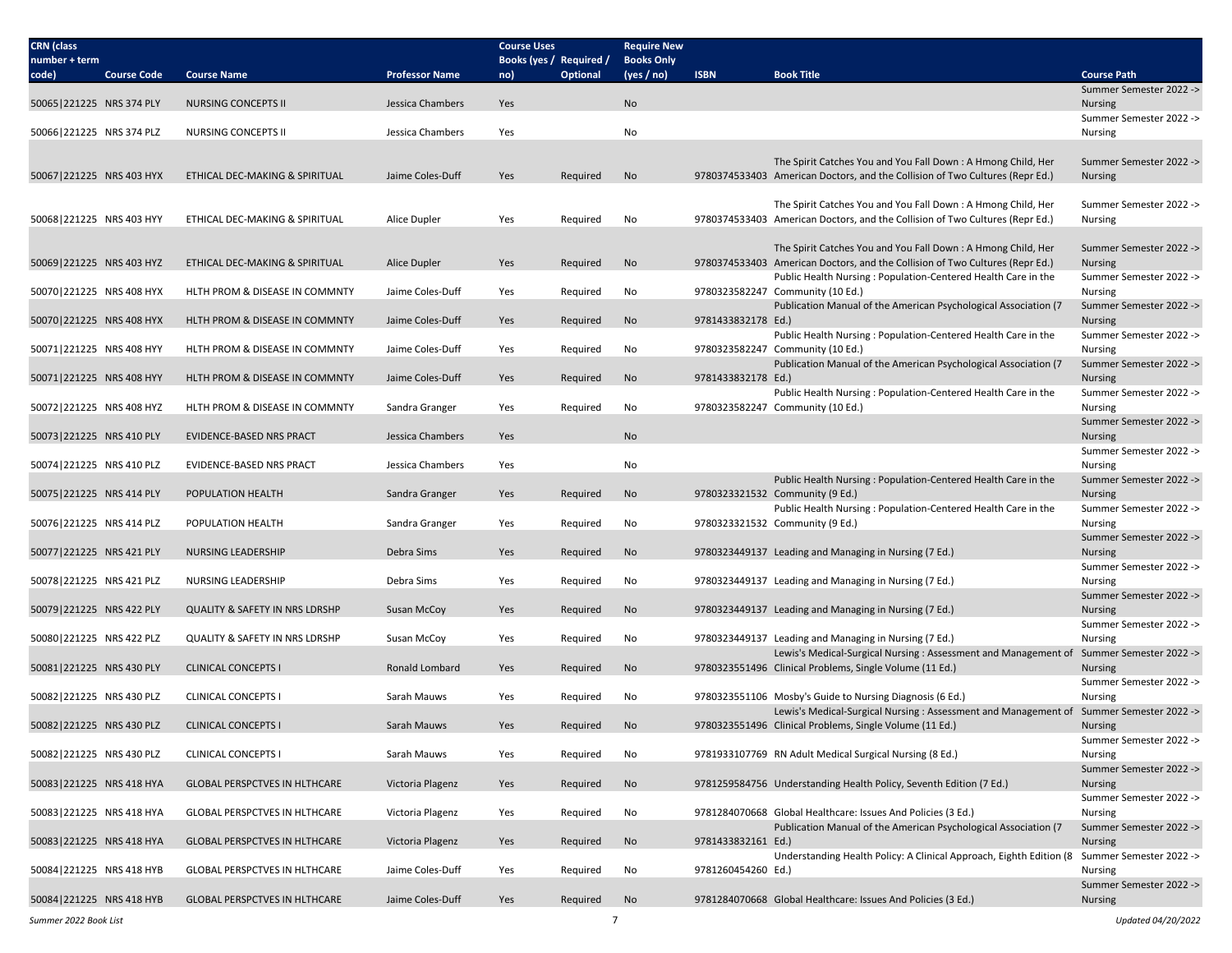| <b>CRN</b> (class<br>number + term |                                       |                       | <b>Course Uses</b><br>Books (yes / Required / |          | <b>Require New</b><br><b>Books Only</b> |                    |                                                                                                                                                |                                                     |
|------------------------------------|---------------------------------------|-----------------------|-----------------------------------------------|----------|-----------------------------------------|--------------------|------------------------------------------------------------------------------------------------------------------------------------------------|-----------------------------------------------------|
| <b>Course Code</b><br>code)        | <b>Course Name</b>                    | <b>Professor Name</b> | no)                                           | Optional | (yes / no)                              | <b>ISBN</b>        | <b>Book Title</b>                                                                                                                              | <b>Course Path</b>                                  |
|                                    |                                       |                       |                                               |          |                                         |                    | Publication Manual of the American Psychological Association (7                                                                                | Summer Semester 2022 ->                             |
| 50084 221225 NRS 418 HYB           | <b>GLOBAL PERSPCTVES IN HLTHCARE</b>  | Jaime Coles-Duff      | Yes                                           | Required | No                                      | 9781433832161 Ed.) |                                                                                                                                                | Nursing                                             |
| 50085 221225 NRS 418 HYC           | <b>GLOBAL PERSPCTVES IN HLTHCARE</b>  | <b>Kelly Calvert</b>  | Yes                                           |          | No                                      |                    |                                                                                                                                                | Summer Semester 2022 -><br><b>Nursing</b>           |
|                                    |                                       |                       |                                               |          |                                         |                    | Publication Manual of the American Psychological Association (7                                                                                | Summer Semester 2022 ->                             |
| 50086 221225 NRS 419 HYX           | ORG LEADRSHP IN QUALTY & SAFTY        | Danette Schloeder     | Yes                                           | Required | No                                      | 9781433832161 Ed.) |                                                                                                                                                | Nursing                                             |
| 50086 221225 NRS 419 HYX           |                                       | Danette Schloeder     |                                               |          |                                         |                    |                                                                                                                                                | Summer Semester 2022 ->                             |
|                                    | ORG LEADRSHP IN QUALTY & SAFTY        |                       | Yes                                           | Required | No                                      |                    | 9781975139216 Leadership Roles and Management Functions in Nursing (10 Ed.)<br>Publication Manual of the American Psychological Association (7 | <b>Nursing</b><br>Summer Semester 2022 ->           |
| 50087 221225 NRS 419 HYY           | ORG LEADRSHP IN QUALTY & SAFTY        | Victoria Plagenz      | Yes                                           | Required | No                                      | 9781433832178 Ed.) |                                                                                                                                                | Nursing                                             |
|                                    |                                       |                       |                                               |          |                                         |                    |                                                                                                                                                | Summer Semester 2022 ->                             |
| 50087 221225 NRS 419 HYY           | ORG LEADRSHP IN QUALTY & SAFTY        | Victoria Plagenz      | Yes                                           | Required | No                                      |                    | 9781975139216 Leadership Roles and Management Functions in Nursing (10 Ed.)                                                                    | <b>Nursing</b>                                      |
| 50088 221225 NRS 419 HYZ           | ORG LEADRSHP IN QUALTY & SAFTY        | Danette Schloeder     | Yes                                           | Required | No                                      | 9781433832161 Ed.) | Publication Manual of the American Psychological Association (7                                                                                | Summer Semester 2022 -><br>Nursing                  |
|                                    |                                       |                       |                                               |          |                                         |                    |                                                                                                                                                | Summer Semester 2022 ->                             |
| 50088 221225 NRS 419 HYZ           | ORG LEADRSHP IN QUALTY & SAFTY        | Danette Schloeder     | Yes                                           | Required | No                                      |                    | 9781975139216 Leadership Roles and Management Functions in Nursing (10 Ed.)                                                                    | <b>Nursing</b>                                      |
|                                    |                                       |                       |                                               |          |                                         |                    | Publication Manual of the American Psychological Association (7                                                                                | Summer Semester 2022 ->                             |
| 50089 221225 NRS 420 HYA           | ADV ISSUES IN NURSING LDRSHIP         | Susan McCoy           | Yes                                           | Required | No                                      | 9781433832178 Ed.) |                                                                                                                                                | Nursing                                             |
| 50089 221225 NRS 420 HYA           |                                       |                       |                                               |          | No                                      |                    |                                                                                                                                                | Summer Semester 2022 ->                             |
|                                    | ADV ISSUES IN NURSING LDRSHIP         | Susan McCoy           | Yes                                           | Required |                                         |                    | 9781975139216 Leadership Roles and Management Functions in Nursing (10 Ed.)                                                                    | <b>Nursing</b><br>Summer Semester 2022 ->           |
| 50090 221225 NRS 420 HYB           | ADV ISSUES IN NURSING LDRSHIP         | <b>Kelly Calvert</b>  | Yes                                           | Required | No                                      |                    | 9781975139216 Leadership Roles and Management Functions in Nursing (10 Ed.)                                                                    | Nursing                                             |
|                                    |                                       |                       |                                               |          |                                         |                    | Publication Manual of the American Psychological Association (7                                                                                | Summer Semester 2022 ->                             |
| 50091 221225 NRS 420 HYC           | ADV ISSUES IN NURSING LDRSHIP         | Susan McCoy           | Yes                                           | Required | No                                      | 9781433832178 Ed.) |                                                                                                                                                | <b>Nursing</b>                                      |
|                                    |                                       |                       |                                               |          |                                         |                    | 9781975139216 Leadership Roles and Management Functions in Nursing (10 Ed.)                                                                    | Summer Semester 2022 ->                             |
| 50091 221225 NRS 420 HYC           | ADV ISSUES IN NURSING LDRSHIP         | Susan McCoy           | Yes                                           | Required | No                                      |                    | Publication Manual of the American Psychological Association (7                                                                                | Nursing<br>Summer Semester 2022 ->                  |
| 50092 221225 NRS 494 HYA           | <b>SENIOR SEMINAR</b>                 | Danette Schloeder     | Yes                                           | Required | No                                      | 9781433832178 Ed.) |                                                                                                                                                | <b>Nursing</b>                                      |
|                                    |                                       |                       |                                               |          |                                         |                    |                                                                                                                                                | Summer Semester 2022 ->                             |
| 50092 221225 NRS 494 HYA           | <b>SENIOR SEMINAR</b>                 | Danette Schloeder     | Yes                                           | Required | No                                      |                    | 9781496384539 Evidence-Based Prac Nurs (Us Ed) (4 Ed.)                                                                                         | Nursing                                             |
|                                    |                                       |                       |                                               |          |                                         |                    | Publication Manual of the American Psychological Association (7                                                                                | Summer Semester 2022 ->                             |
| 50093 221225 NRS 494 HYB           | <b>SENIOR SEMINAR</b>                 | Alice Dupler          | Yes                                           | Required | No                                      | 9781433832178 Ed.) |                                                                                                                                                | <b>Nursing</b><br>Summer Semester 2022 ->           |
| 50093 221225 NRS 494 HYB           | <b>SENIOR SEMINAR</b>                 | Alice Dupler          | Yes                                           | Required | No                                      |                    | 9781496384539 Evidence-Based Prac Nurs (Us Ed) (4 Ed.)                                                                                         | Nursing                                             |
|                                    |                                       |                       |                                               |          |                                         |                    |                                                                                                                                                | Summer Semester 2022 ->                             |
| 50094 221225 NRS 494 HYC           | <b>SENIOR SEMINAR</b>                 | Alice Dupler          | Yes                                           | Required | No                                      |                    | 9781496384539 Evidence-Based Prac Nurs (Us Ed) (4 Ed.)                                                                                         | <b>Nursing</b>                                      |
|                                    | OCI: SPECIAL TOPICS OCI: SPORT LAW &  |                       |                                               |          |                                         |                    |                                                                                                                                                | Summer Semester 2022 -><br>Online Consortium        |
| 50124 221225 OCI 492 O1            | <b>ETHICS</b>                         |                       | No                                            |          | No                                      |                    |                                                                                                                                                | Courses                                             |
|                                    |                                       |                       |                                               |          |                                         |                    |                                                                                                                                                | Summer Semester 2022 ->                             |
|                                    | OCI: SPECIAL TOPICS OCI: INTRODUCTION |                       |                                               |          |                                         |                    |                                                                                                                                                | <b>Online Consortium</b>                            |
| 50126 221225 OCI 192 O2            | TO BIOLOGY                            |                       | <b>No</b>                                     |          | No                                      |                    |                                                                                                                                                | Courses                                             |
|                                    | OCI: SPECIAL TOPICS OCI: INTERMEDIATE |                       |                                               |          |                                         |                    |                                                                                                                                                | Summer Semester 2022 -><br><b>Online Consortium</b> |
| 50129 221225 OCI 192 O3            | ALGEBRA                               |                       | No                                            |          | No                                      |                    |                                                                                                                                                | Courses                                             |
|                                    |                                       |                       |                                               |          |                                         |                    |                                                                                                                                                | Summer Semester 2022 ->                             |
|                                    | OCI: SPECIAL TOPICS OCI: INTRO TO     |                       |                                               |          |                                         |                    |                                                                                                                                                | <b>Online Consortium</b>                            |
| 50130 221225 OCI 192 O4            | LITERATURE                            |                       | No                                            |          | No                                      |                    |                                                                                                                                                | Courses                                             |
|                                    | OCI: SPECIAL TOPICS OCI: CHRISTIAN    |                       |                                               |          |                                         |                    |                                                                                                                                                | Summer Semester 2022 -><br>Online Consortium        |
| 50132 221225 OCI 392 O5            | MORALITY                              |                       | No                                            |          | No                                      |                    |                                                                                                                                                | Courses                                             |
|                                    |                                       |                       |                                               |          |                                         |                    |                                                                                                                                                | Summer Semester 2022 ->                             |
|                                    | OCI: SPECIAL TOPICS OCI: INTEGRATING  |                       |                                               |          |                                         |                    |                                                                                                                                                | <b>Online Consortium</b>                            |
| 50133 221225 OCI 292 O6            | THE FINE ARTS                         |                       | No                                            |          | No                                      |                    |                                                                                                                                                | Courses                                             |
| 50002 221225 PHL 101 ASY           | WHAT DOES IT MEAN TO BE HUMAN         | Ryan Pollock          | No                                            |          | No                                      |                    |                                                                                                                                                | Summer Semester 2022 -><br>Philosophy               |
|                                    |                                       |                       |                                               |          |                                         |                    |                                                                                                                                                | Summer Semester 2022 ->                             |
| 50003 221225 PHL 101 AS2           | WHAT DOES IT MEAN TO BE HUMAN         | <b>Ryan Pollock</b>   | No                                            |          | No                                      |                    |                                                                                                                                                | Philosophy                                          |
| Summer 2022 Book List              |                                       |                       |                                               |          | 8                                       |                    |                                                                                                                                                | Updated 04/20/2022                                  |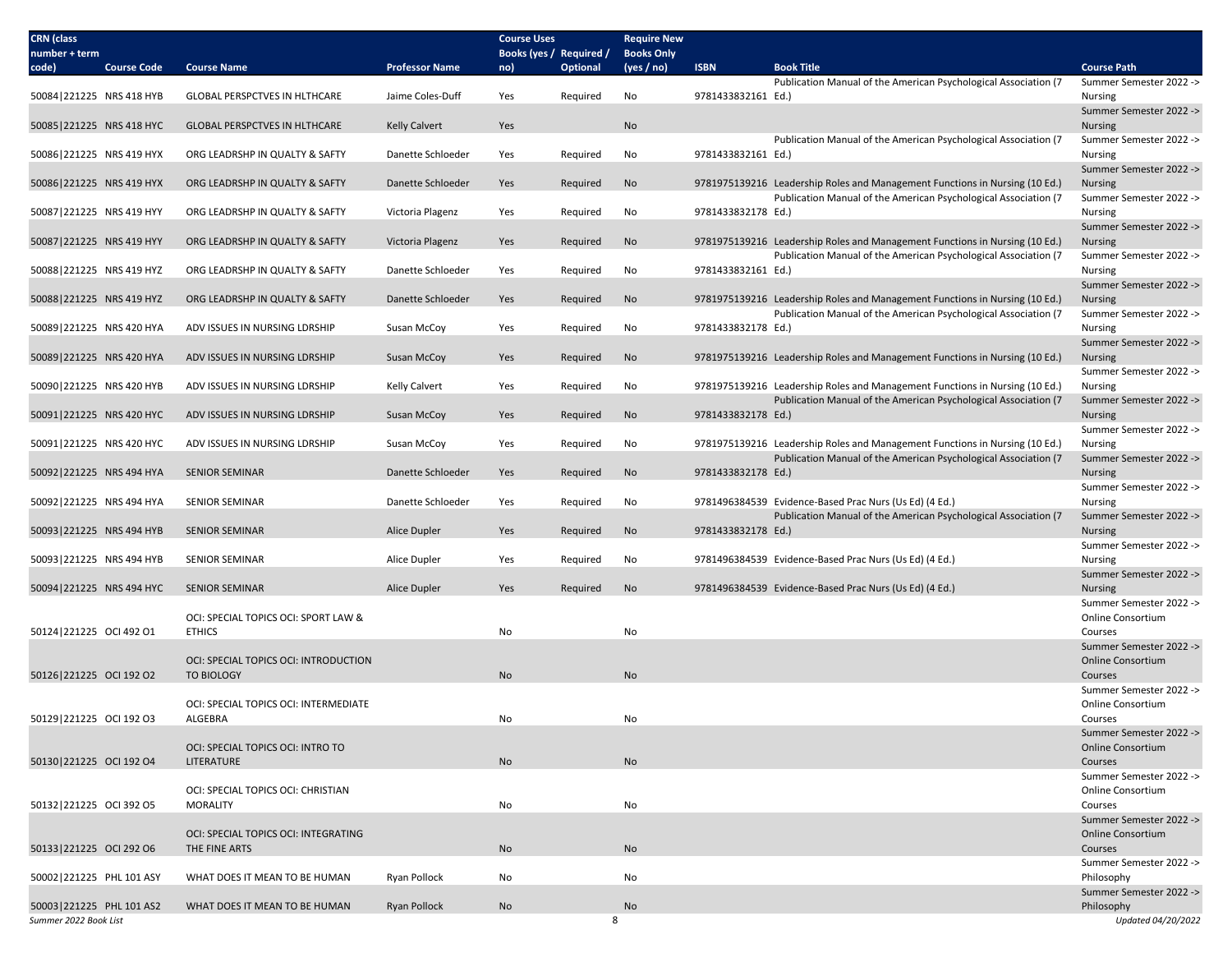| <b>CRN</b> (class<br>number + term |                            |                                |                       | <b>Course Uses</b><br>Books (yes / Required / |                 | <b>Require New</b><br><b>Books Only</b> |                    |                                                                                        |                                                  |
|------------------------------------|----------------------------|--------------------------------|-----------------------|-----------------------------------------------|-----------------|-----------------------------------------|--------------------|----------------------------------------------------------------------------------------|--------------------------------------------------|
| code)                              | <b>Course Code</b>         | <b>Course Name</b>             | <b>Professor Name</b> | no)                                           | <b>Optional</b> | (yes / no)                              | <b>ISBN</b>        | <b>Book Title</b>                                                                      | <b>Course Path</b>                               |
|                                    |                            |                                |                       |                                               |                 |                                         |                    |                                                                                        | Summer Semester 2022 ->                          |
| 50011 221225 PLG 397 FE            |                            | FIELD EXP IN LEGAL ASSISTANCE  | Deborah Kottel        | No                                            |                 | No                                      |                    |                                                                                        | Paralegal<br>Summer Semester 2022 ->             |
| 50012 221225 PLG 430 ASY           |                            | LEGAL AND PARALEGAL CAPSTONE   | Deborah Kottel        | <b>No</b>                                     |                 | No                                      |                    |                                                                                        | Paralegal                                        |
|                                    |                            |                                |                       |                                               |                 |                                         |                    |                                                                                        | Summer Semester 2022 ->                          |
| 50013 221225 PLG 495 IN            |                            | <b>INTERNSHIP</b>              | Deborah Kottel        | No                                            |                 | No                                      |                    |                                                                                        | Paralegal                                        |
|                                    |                            |                                |                       |                                               |                 |                                         |                    |                                                                                        | Summer Semester 2022 ->                          |
| 50135 221225 PLG 493 ASY           |                            | LEGAL RESEARCH INSTITUTE       | Deborah Kottel        | Yes                                           |                 | No                                      |                    | You Are Not So Smart: Why You Have Too Many Friends on                                 | Paralegal                                        |
|                                    |                            |                                |                       |                                               |                 |                                         |                    | Facebook, Why Your Memory Is Mostly Fiction, and 46 Other Ways Summer Semester 2022 -> |                                                  |
| 50030 221225 PSY 200 ASY           |                            | <b>GENERAL PSYCHOLOGY</b>      | Robert Packer         | Yes                                           | Required        | No                                      |                    | 9781592407361 You're Deluding Yourself                                                 | Psychology                                       |
|                                    |                            |                                |                       |                                               |                 |                                         |                    |                                                                                        | Summer Semester 2022 ->                          |
| 50031 221225 PSY 330 ASY           |                            | SOCIAL PSYCHOLOGY              | <b>Ross DeForrest</b> | No                                            |                 | No                                      |                    |                                                                                        | Psychology                                       |
| 50032 221225 PSY 352 ASY           |                            | ABNORMAL PSYCHOLOGY            | Heidi Peterson        | Yes                                           | Required        | No                                      |                    | 9781260080469 Loose Leaf Abnormal Psychology (8 Ed.)                                   | Summer Semester 2022 -><br>Psychology            |
|                                    |                            |                                |                       |                                               |                 |                                         |                    | Publication Manual of the American Psychological Association (7                        | Summer Semester 2022 ->                          |
| 50032 221225 PSY 352 ASY           |                            | ABNORMAL PSYCHOLOGY            | Heidi Peterson        | Yes                                           | Required        | No                                      | 9781433832161 Ed.) |                                                                                        | Psychology                                       |
|                                    |                            |                                |                       |                                               |                 |                                         |                    |                                                                                        | Summer Semester 2022 ->                          |
| 50033 221225 PSY 495 IN            |                            | <b>INTERNSHIP</b>              | Heidi Peterson        | Yes                                           | Required        | No                                      |                    | 9781138478701 Internship, Practicum, and Field Placement Handbook (8 Ed.)              | Psychology                                       |
| 50038 221225 SOC 372 ASY           |                            | <b>CAMP SKY CHILD</b>          | Deborah Kottel        | No                                            |                 | No                                      |                    |                                                                                        | Summer Semester 2022 -><br>Sociology             |
|                                    |                            |                                |                       |                                               |                 |                                         |                    |                                                                                        |                                                  |
|                                    |                            |                                |                       |                                               |                 |                                         |                    |                                                                                        | Summer Semester 2022 ->                          |
| 50004 221225 TRL 201 ASY           |                            | INTRODUCTION TO THEOLOGY       | Daniel McGuire        | Yes                                           | Required        | No                                      |                    | 9780898704709 Theology and Sanity                                                      | Theology and Religion                            |
|                                    |                            |                                |                       |                                               |                 |                                         |                    |                                                                                        |                                                  |
| 50005   221225 TRL 201 AS2         |                            | INTRODUCTION TO THEOLOGY       | David Gides           | Yes                                           | Required        | No                                      |                    | 9780385133685 Models of the Church (2 Ed.)                                             | Summer Semester 2022 -><br>Theology and Religion |
|                                    |                            |                                |                       |                                               |                 |                                         |                    |                                                                                        |                                                  |
|                                    |                            |                                |                       |                                               |                 |                                         |                    |                                                                                        | Summer Semester 2022 ->                          |
| 50005 221225 TRL 201 AS2           |                            | INTRODUCTION TO THEOLOGY       | David Gides           | Yes                                           | Required        | No                                      |                    | 9780687095735 An Introduction to Christian Theology                                    | Theology and Religion                            |
|                                    |                            |                                |                       |                                               |                 |                                         |                    |                                                                                        | Summer Semester 2022 ->                          |
|                                    | 50102 221225 XAHI 140 ASZ  | <b>LEADING INFORMATICS</b>     | Pamela Goodrich       | Yes                                           | Required        | No                                      |                    | 9780323402316 Health Informatics : An Interprofessional Approach (2 Ed.)               | <b>Applied Hlth Informatics</b><br>Cert          |
|                                    |                            |                                |                       |                                               |                 |                                         |                    |                                                                                        | Summer Semester 2022 ->                          |
|                                    |                            |                                |                       |                                               |                 |                                         |                    |                                                                                        | Applied Hlth Informatics                         |
|                                    | 50103 221225 XAHI 160 ASZ  | REVEALING INFORMATICS          | Susan Balou           | Yes                                           |                 | No                                      |                    |                                                                                        | Cert                                             |
|                                    |                            |                                |                       |                                               |                 |                                         |                    |                                                                                        | Summer Semester 2022 ->                          |
|                                    | 50104 221225 XMA 120 ASV   | HC ETHC, LGL ISS & INFC PREV P |                       | Yes                                           | Required        | No                                      |                    | 9780321988270 Little, Brown Handbook (13 Ed.)                                          | Cert./Medical Assistant                          |
|                                    |                            |                                |                       |                                               |                 |                                         |                    |                                                                                        |                                                  |
|                                    |                            |                                |                       |                                               |                 |                                         |                    |                                                                                        | Summer Semester 2022 ->                          |
|                                    | 50104 221225 XMA 120 ASV   | HC ETHC, LGL ISS & INFC PREV P |                       | Yes                                           | Optional        | No                                      |                    | 9780803640344 MA Review NotesPlus : Exam Certification Pocket Guide (2 Ed.)            | Cert./Medical Assistant                          |
|                                    |                            |                                |                       |                                               |                 |                                         |                    | Jones & Bartlett Learning's Comprehensive Medical Assisting +                          | Summer Semester 2022 ->                          |
|                                    | 50104 221225 XMA 120 ASV   | HC ETHC. LGL ISS & INFC PREV P |                       | Yes                                           | Required        | No                                      |                    | 9781284208832 Navigate Premier Access (5 Ed.)                                          | Cert./Medical Assistant                          |
|                                    |                            |                                |                       |                                               |                 |                                         |                    |                                                                                        |                                                  |
|                                    |                            |                                |                       |                                               |                 |                                         |                    |                                                                                        | Summer Semester 2022 ->                          |
|                                    | 50104 221225 XMA 120 ASV   | HC ETHC, LGL ISS & INFC PREV P |                       | Yes                                           | Required        | No                                      |                    | 9781975136376 Medical Terminology: An Illustrated Guide (9 Ed.)                        | Cert./Medical Assistant                          |
|                                    |                            |                                |                       |                                               |                 |                                         |                    |                                                                                        | Summer Semester 2022 ->                          |
|                                    | 50105   221225 XMA 120 ASY | HC ETHC, LGL ISS & INFC PREV P |                       | Yes                                           | Required        | No                                      |                    | 9780321988270 Little, Brown Handbook (13 Ed.)                                          | Cert./Medical Assistant                          |
|                                    |                            |                                |                       |                                               |                 |                                         |                    |                                                                                        |                                                  |
|                                    |                            |                                |                       |                                               |                 |                                         |                    |                                                                                        | Summer Semester 2022 ->                          |
|                                    | 50105   221225 XMA 120 ASY | HC ETHC, LGL ISS & INFC PREV P |                       | Yes                                           | Optional        | No                                      |                    | 9780803640344 MA Review NotesPlus : Exam Certification Pocket Guide (2 Ed.)            | Cert./Medical Assistant                          |
|                                    |                            |                                |                       |                                               |                 |                                         |                    | Jones & Bartlett Learning's Comprehensive Medical Assisting +                          | Summer Semester 2022 ->                          |
|                                    | 50105 221225 XMA 120 ASY   | HC ETHC, LGL ISS & INFC PREV P |                       | Yes                                           | Required        | No                                      |                    | 9781284208832 Navigate Premier Access (5 Ed.)                                          | Cert./Medical Assistant                          |
|                                    |                            |                                |                       |                                               |                 |                                         |                    |                                                                                        |                                                  |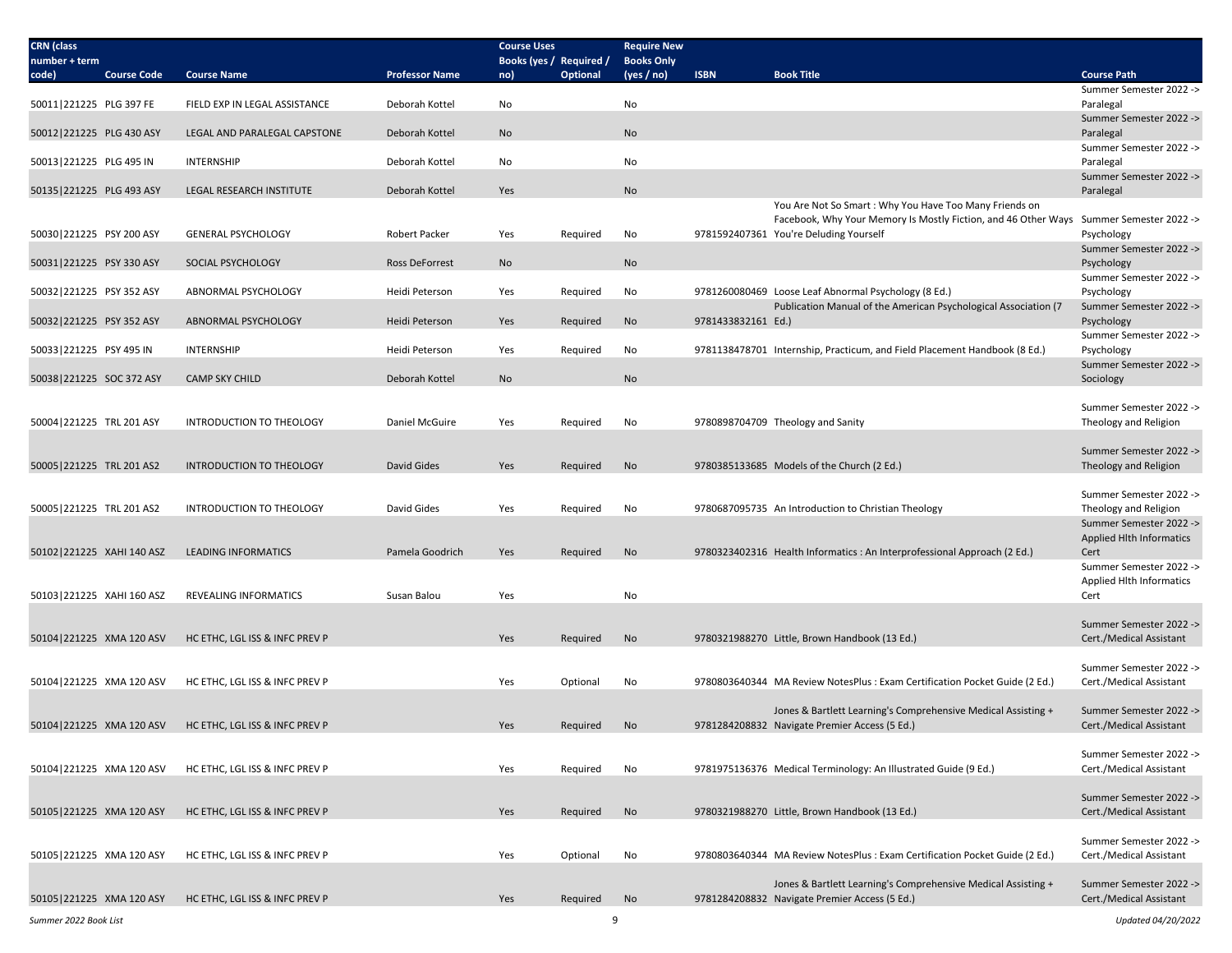| <b>CRN</b> (class<br>number + term                |                                     |                       | <b>Course Uses</b><br>Books (yes / Required / |          | <b>Require New</b><br><b>Books Only</b> |             |                                                                                                                |                                                    |
|---------------------------------------------------|-------------------------------------|-----------------------|-----------------------------------------------|----------|-----------------------------------------|-------------|----------------------------------------------------------------------------------------------------------------|----------------------------------------------------|
| code)<br><b>Course Code</b>                       | <b>Course Name</b>                  | <b>Professor Name</b> | no)                                           | Optional | (yes / no)                              | <b>ISBN</b> | <b>Book Title</b>                                                                                              | <b>Course Path</b>                                 |
| 50105 221225 XMA 120 ASY                          | HC ETHC, LGL ISS & INFC PREV P      |                       | Yes                                           | Required | No                                      |             | 9781975136376 Medical Terminology: An Illustrated Guide (9 Ed.)                                                | Summer Semester 2022 -><br>Cert./Medical Assistant |
| 50106 221225 XMA 120 ASZ                          | HC ETHC, LGL ISS & INFC PREV P      | Lynne Bray            | Yes                                           | Required | No                                      |             | 9780321988270 Little, Brown Handbook (13 Ed.)                                                                  | Summer Semester 2022 -><br>Cert./Medical Assistant |
|                                                   |                                     |                       |                                               |          |                                         |             |                                                                                                                |                                                    |
| 50106 221225 XMA 120 ASZ                          | HC ETHC, LGL ISS & INFC PREV P      | Lynne Bray            | Yes                                           | Required | No                                      |             | 9780803640344 MA Review NotesPlus : Exam Certification Pocket Guide (2 Ed.)                                    | Summer Semester 2022 -><br>Cert./Medical Assistant |
| 50106 221225 XMA 120 ASZ                          | HC ETHC, LGL ISS & INFC PREV P      | Lynne Bray            | Yes                                           | Required | No                                      |             | Jones & Bartlett Learning's Comprehensive Medical Assisting +<br>9781284208832 Navigate Premier Access (5 Ed.) | Summer Semester 2022 -><br>Cert./Medical Assistant |
| 50106 221225 XMA 120 ASZ                          | HC ETHC, LGL ISS & INFC PREV P      | Lynne Bray            | Yes                                           | Required | No                                      |             | 9781975136376 Medical Terminology: An Illustrated Guide (9 Ed.)                                                | Summer Semester 2022 -><br>Cert./Medical Assistant |
| 50107 221225 XMA 160 ASV                          | ADMINISTRATIVE PRAC & FINANCE       |                       | Yes                                           | Required | No                                      |             | 9780321988270 Little, Brown Handbook (13 Ed.)                                                                  | Summer Semester 2022 -><br>Cert./Medical Assistant |
|                                                   |                                     |                       |                                               |          |                                         |             |                                                                                                                |                                                    |
| 50107   221225 XMA 160 ASV                        | ADMINISTRATIVE PRAC & FINANCE       |                       | Yes                                           | Optional | No                                      |             | 9780803640344 MA Review NotesPlus : Exam Certification Pocket Guide (2 Ed.)                                    | Summer Semester 2022 -><br>Cert./Medical Assistant |
| 50107 221225 XMA 160 ASV                          | ADMINISTRATIVE PRAC & FINANCE       |                       | Yes                                           | Required | <b>No</b>                               |             | Jones & Bartlett Learning's Comprehensive Medical Assisting +<br>9781284208832 Navigate Premier Access (5 Ed.) | Summer Semester 2022 -><br>Cert./Medical Assistant |
| 50107 221225 XMA 160 ASV                          | ADMINISTRATIVE PRAC & FINANCE       |                       | Yes                                           | Required | No                                      |             | 9781476775548 On Death and Dying (50 Ed.)                                                                      | Summer Semester 2022 -><br>Cert./Medical Assistant |
| 50108 221225 XMA 160 ASY                          | ADMINISTRATIVE PRAC & FINANCE       |                       | Yes                                           | Required | No                                      |             | 9780134586335 The Little Brown Handbook, MLA Update Edition (13 Ed.)                                           | Summer Semester 2022 -><br>Cert./Medical Assistant |
|                                                   |                                     |                       |                                               |          |                                         |             |                                                                                                                |                                                    |
| 50108 221225 XMA 160 ASY                          | ADMINISTRATIVE PRAC & FINANCE       |                       | Yes                                           | Optional | No                                      |             | 9780803640344 MA Review NotesPlus : Exam Certification Pocket Guide (2 Ed.)                                    | Summer Semester 2022 -><br>Cert./Medical Assistant |
| 50108 221225 XMA 160 ASY                          | ADMINISTRATIVE PRAC & FINANCE       |                       | Yes                                           | Required | No                                      |             | Jones & Bartlett Learning's Comprehensive Medical Assisting +<br>9781284208832 Navigate Premier Access (5 Ed.) | Summer Semester 2022 -><br>Cert./Medical Assistant |
| 50108 221225 XMA 160 ASY                          | ADMINISTRATIVE PRAC & FINANCE       |                       | Yes                                           | Optional | No                                      |             | 9781476775548 On Death and Dying (50 Ed.)                                                                      | Summer Semester 2022 -><br>Cert./Medical Assistant |
|                                                   |                                     |                       |                                               |          |                                         |             |                                                                                                                |                                                    |
| 50109 221225 XMA 160 ASZ                          | ADMINISTRATIVE PRAC & FINANCE       | Elaine Monroe         | Yes                                           | Required | No                                      |             | 9780134586335 The Little Brown Handbook, MLA Update Edition (13 Ed.)                                           | Summer Semester 2022 -><br>Cert./Medical Assistant |
| 50109 221225 XMA 160 ASZ                          | ADMINISTRATIVE PRAC & FINANCE       | Elaine Monroe         | Yes                                           | Optional | No                                      |             | 9780803640344 MA Review NotesPlus : Exam Certification Pocket Guide (2 Ed.)                                    | Summer Semester 2022 -><br>Cert./Medical Assistant |
| 50109 221225 XMA 160 ASZ                          | ADMINISTRATIVE PRAC & FINANCE       | Elaine Monroe         | Yes                                           | Required | No                                      |             | Jones & Bartlett Learning's Comprehensive Medical Assisting +<br>9781284208832 Navigate Premier Access (5 Ed.) | Summer Semester 2022 -><br>Cert./Medical Assistant |
| 50109 221225 XMA 160 ASZ                          | ADMINISTRATIVE PRAC & FINANCE       | Elaine Monroe         | Yes                                           | Required | No                                      |             | 9781476775548 On Death and Dying (50 Ed.)                                                                      | Summer Semester 2022 -><br>Cert./Medical Assistant |
| 50110 221225 XMA 195 INA                          | <b>INTERNSHIP &amp; CAREER PREP</b> | Judith Lucchesi       | Yes                                           | Required | No                                      |             | 9780134586335 The Little Brown Handbook, MLA Update Edition (13 Ed.)                                           | Summer Semester 2022 -><br>Cert./Medical Assistant |
|                                                   |                                     |                       |                                               |          |                                         |             |                                                                                                                | Summer Semester 2022 ->                            |
| 50110 221225 XMA 195 INA<br>Summer 2022 Book List | INTERNSHIP & CAREER PREP            | Judith Lucchesi       | Yes                                           | Optional | No<br>10                                |             | 9780803640344 MA Review NotesPlus : Exam Certification Pocket Guide (2 Ed.)                                    | Cert./Medical Assistant<br>Updated 04/20/2022      |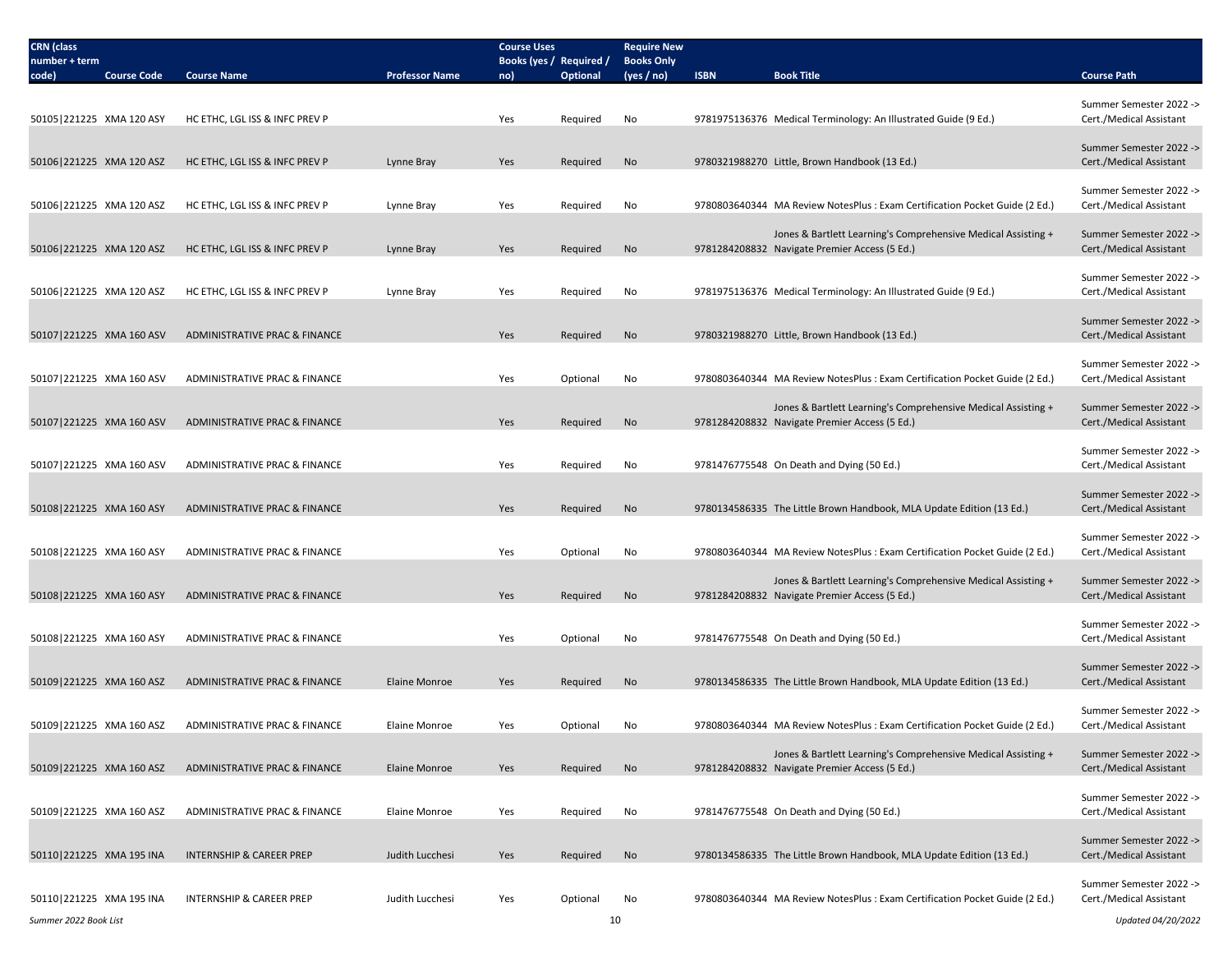| <b>CRN</b> (class                            |                                     |                       | <b>Course Uses</b>             |                 | <b>Require New</b><br><b>Books Only</b> |                           |                                                                                                                |                                                    |
|----------------------------------------------|-------------------------------------|-----------------------|--------------------------------|-----------------|-----------------------------------------|---------------------------|----------------------------------------------------------------------------------------------------------------|----------------------------------------------------|
| number + term<br><b>Course Code</b><br>code) | <b>Course Name</b>                  | <b>Professor Name</b> | Books (yes / Required /<br>no) | <b>Optional</b> | (yes / no)                              | <b>ISBN</b>               | <b>Book Title</b>                                                                                              | <b>Course Path</b>                                 |
|                                              |                                     |                       |                                |                 |                                         |                           |                                                                                                                |                                                    |
| 50110 221225 XMA 195 INA                     | INTERNSHIP & CAREER PREP            | Judith Lucchesi       | Yes                            | Required        | No                                      |                           | Jones & Bartlett Learning's Comprehensive Medical Assisting +<br>9781284208832 Navigate Premier Access (5 Ed.) | Summer Semester 2022 -><br>Cert./Medical Assistant |
|                                              |                                     |                       |                                |                 |                                         |                           |                                                                                                                |                                                    |
|                                              |                                     |                       |                                |                 |                                         |                           | Study Guide for Lippincott Williams and Wilkins' Comprehensive                                                 | Summer Semester 2022 ->                            |
| 50110 221225 XMA 195 INA                     | INTERNSHIP & CAREER PREP            | Judith Lucchesi       | Yes                            | Optional        | No                                      |                           | 9781496302496 Medical Assisting (5 Ed.)                                                                        | Cert./Medical Assistant                            |
|                                              |                                     |                       |                                |                 |                                         |                           |                                                                                                                | Summer Semester 2022 ->                            |
| 50111 221225 XMA 195 INB                     | <b>INTERNSHIP &amp; CAREER PREP</b> | <b>Elaine Monroe</b>  | Yes                            | Required        | No                                      |                           | 9780321988270 Little, Brown Handbook (13 Ed.)                                                                  | Cert./Medical Assistant                            |
|                                              |                                     |                       |                                |                 |                                         |                           |                                                                                                                | Summer Semester 2022 ->                            |
| 50111 221225 XMA 195 INB                     | <b>INTERNSHIP &amp; CAREER PREP</b> | Elaine Monroe         | Yes                            | Optional        | No                                      |                           | 9780803640344 MA Review NotesPlus : Exam Certification Pocket Guide (2 Ed.)                                    | Cert./Medical Assistant                            |
|                                              |                                     |                       |                                |                 |                                         |                           |                                                                                                                |                                                    |
| 50111 221225 XMA 195 INB                     | INTERNSHIP & CAREER PREP            | Elaine Monroe         | Yes                            | Required        | No                                      |                           | Jones & Bartlett Learning's Comprehensive Medical Assisting +<br>9781284208832 Navigate Premier Access (5 Ed.) | Summer Semester 2022 -><br>Cert./Medical Assistant |
|                                              |                                     |                       |                                |                 |                                         |                           |                                                                                                                |                                                    |
|                                              |                                     |                       |                                |                 |                                         |                           |                                                                                                                | Summer Semester 2022 ->                            |
| 50112 221225 XMA 195 INC                     | INTERNSHIP & CAREER PREP            | Elaine Monroe         | Yes                            | Required        | No                                      |                           | 9780321988270 Little, Brown Handbook (13 Ed.)                                                                  | Cert./Medical Assistant                            |
|                                              |                                     |                       |                                |                 |                                         |                           |                                                                                                                | Summer Semester 2022 ->                            |
| 50112 221225 XMA 195 INC                     | <b>INTERNSHIP &amp; CAREER PREP</b> | <b>Elaine Monroe</b>  | Yes                            | Optional        | Yes                                     |                           | 9780803640344 MA Review NotesPlus : Exam Certification Pocket Guide (2 Ed.)                                    | Cert./Medical Assistant                            |
|                                              |                                     |                       |                                |                 |                                         |                           | Jones & Bartlett Learning's Comprehensive Medical Assisting +                                                  | Summer Semester 2022 ->                            |
| 50112 221225 XMA 195 INC                     | <b>INTERNSHIP &amp; CAREER PREP</b> | Elaine Monroe         | Yes                            | Required        | No                                      |                           | 9781284208832 Navigate Premier Access (5 Ed.)                                                                  | Cert./Medical Assistant                            |
|                                              |                                     |                       |                                |                 |                                         |                           |                                                                                                                | Summer Semester 2022 ->                            |
| 50112 221225 XMA 195 INC                     | INTERNSHIP & CAREER PREP            | <b>Elaine Monroe</b>  | Yes                            | Optional        | No                                      |                           | Study Guide for Lippincott Williams and Wilkins' Comprehensive<br>9781496302496 Medical Assisting (5 Ed.)      | Cert./Medical Assistant                            |
|                                              |                                     |                       |                                |                 |                                         |                           |                                                                                                                |                                                    |
| 50037 221225 XML 640 ASY                     | PROPHETIC DIMENSION OF MISSION      | Nancy Jordan          | No                             |                 | No                                      |                           |                                                                                                                | Summer Semester 2022 -><br>Mission Leadership Cert |
|                                              |                                     |                       |                                |                 |                                         |                           |                                                                                                                | Spring Semester 2022 ->                            |
|                                              |                                     |                       |                                |                 |                                         |                           |                                                                                                                | Master of Healthcare                               |
| 30124 221223 MHA 508 ASZ                     | <b>HLTH INEQUITY &amp; SOC EPID</b> |                       | Yes                            | Required        | No                                      |                           | 9780826177230 Health Equity (1 Ed.)                                                                            | Admin<br>Spring Semester 2022 ->                   |
|                                              |                                     |                       |                                |                 |                                         |                           | Poverty, Health and Law: Readings and Cases for Medical-Legal                                                  | Master of Healthcare                               |
| 30125 221223 MHA 504 ASZ                     | HEALTH JUSTICE (MD-LGL PT)          | <b>Traci McCall</b>   | Yes                            | Required        | No                                      | 9781594607790 Partnership |                                                                                                                | Admin                                              |
|                                              |                                     |                       |                                |                 |                                         |                           |                                                                                                                | Spring Semester 2022 -><br>Master of Healthcare    |
| 30367 221223 MHA 535 ASA                     | <b>HEALTHCARE LAW &amp; ETHICS</b>  | <b>Traci McCall</b>   | Yes                            | Required        | No                                      |                           | 9781284127171 Legal Aspects of Health Care Administration (13 Ed.)                                             | Admin                                              |
|                                              |                                     |                       |                                |                 |                                         |                           |                                                                                                                | Spring Semester 2022 ->                            |
| 30368 221223 MHA 525 ASA                     | TRANSFORMATIONAL LEADERSHIP         | Mary Amick            | Yes                            | Required        | No                                      |                           | 9780974320625 Emotional Intelligence 2.0                                                                       | Master of Healthcare<br>Admin                      |
|                                              |                                     |                       |                                |                 |                                         |                           |                                                                                                                | Spring Semester 2022 ->                            |
|                                              |                                     |                       |                                |                 |                                         |                           | Publication Manual of the American Psychological Association (7                                                | Master of Healthcare                               |
| 30368 221223 MHA 525 ASA                     | <b>TRANSFORMATIONAL LEADERSHIP</b>  | <b>Mary Amick</b>     | Yes                            | Required        | No                                      | 9781433832161 Ed.)        |                                                                                                                | Admin<br>Spring Semester 2022 ->                   |
|                                              |                                     |                       |                                |                 |                                         |                           | Transformational Leadership: * Lot's of People Talk about It, Not                                              | Master of Healthcare                               |
| 30368 221223 MHA 525 ASA                     | TRANSFORMATIONAL LEADERSHIP         | Mary Amick            | Yes                            | Required        | No                                      |                           | 9781537096063 Many People Live It. It's Not Sexy, Soft, or Easy                                                | Admin                                              |
|                                              |                                     |                       |                                |                 |                                         |                           | 7 Principles of Transformational Leadership: Create a Mindset of                                               | Spring Semester 2022 -><br>Master of Healthcare    |
| 30368 221223 MHA 525 ASA                     | TRANSFORMATIONAL LEADERSHIP         | <b>Mary Amick</b>     | Yes                            | Required        | No                                      |                           | 9781632650931 Passion, Innovation, and Growth                                                                  | Admin                                              |
|                                              |                                     |                       |                                |                 |                                         |                           |                                                                                                                | Spring Semester 2022 ->                            |
| 30369 221223 MHA 524 ASA                     | REGS, RISK, & COMPLIANCE            | Alanna Kroeker        | Yes                            | Required        | No                                      |                           | 9780991078387 Compliance 101, Fourth Edition (4 Ed.)                                                           | Master of Healthcare<br>Admin                      |
|                                              |                                     |                       |                                |                 |                                         |                           |                                                                                                                | Spring Semester 2022 ->                            |
| 30111 221223 MSC 516 AS1                     | RSRCH MTHDS & STATS FOR CNSLNG      | Sachin Jain           | No                             |                 | No                                      |                           |                                                                                                                | Master of Counseling<br>Spring Semester 2022 ->    |
| 30112 221223 MSC 516 AS2                     | RSRCH MTHDS & STATS FOR CNSLNG      | Sachin Jain           | No                             |                 | No                                      |                           |                                                                                                                | Master of Counseling                               |
| Summer 2022 Book List                        |                                     |                       |                                | 11              |                                         |                           |                                                                                                                | Updated 04/20/2022                                 |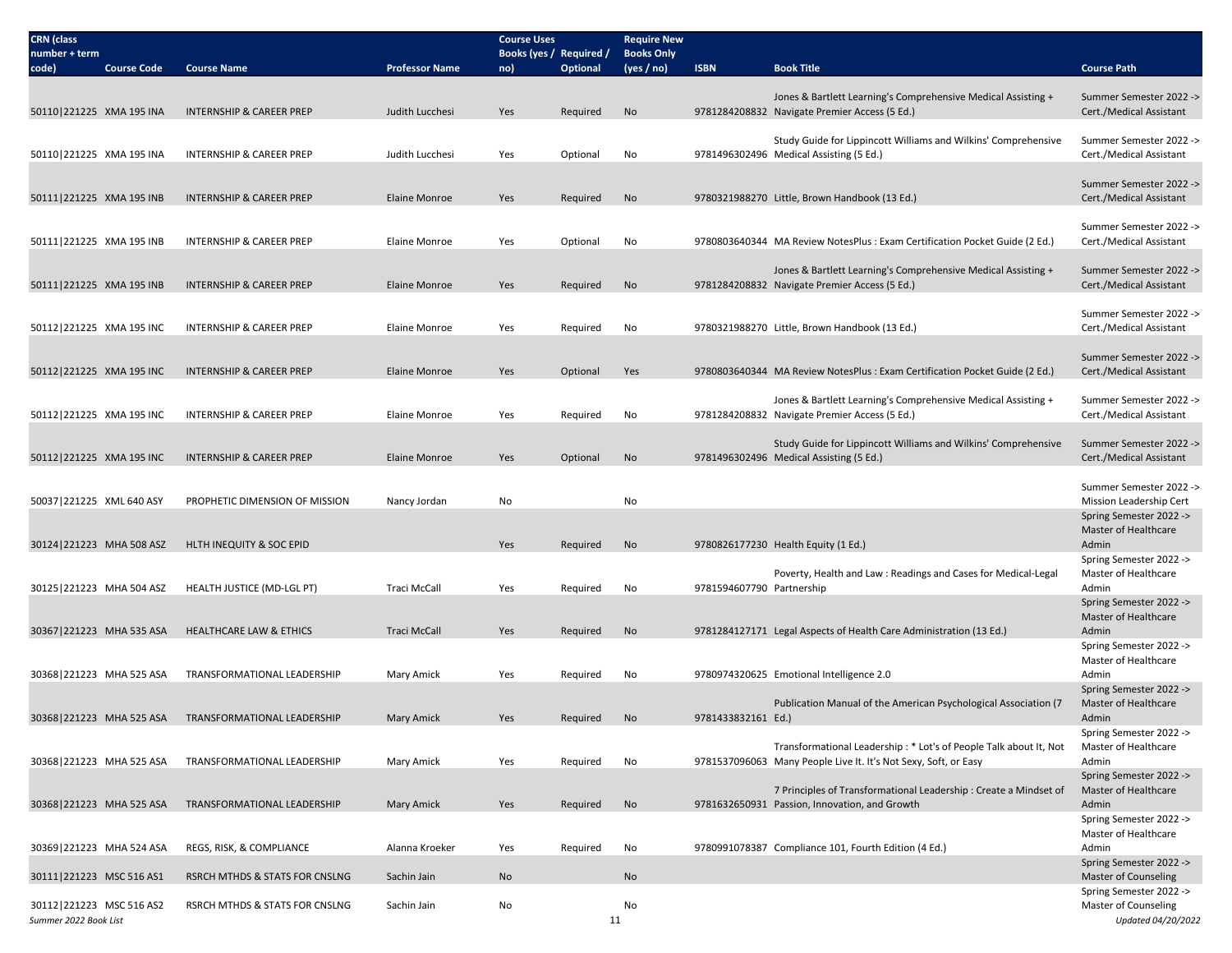| <b>CRN</b> (class<br>number + term                |                    |                                       |                          | <b>Course Uses</b><br>Books (yes / Required / |                 | <b>Require New</b><br><b>Books Only</b> |                              |                                                                               |                                                 |
|---------------------------------------------------|--------------------|---------------------------------------|--------------------------|-----------------------------------------------|-----------------|-----------------------------------------|------------------------------|-------------------------------------------------------------------------------|-------------------------------------------------|
| code)                                             | <b>Course Code</b> | <b>Course Name</b>                    | <b>Professor Name</b>    | no)                                           | <b>Optional</b> | (yes / no)                              | <b>ISBN</b>                  | <b>Book Title</b>                                                             | <b>Course Path</b>                              |
|                                                   |                    |                                       |                          |                                               |                 |                                         |                              |                                                                               | Spring Semester 2022 ->                         |
| 30113 221223 MSC 520 ASY                          |                    | CRISIS PLAN AND INTERVENTION          | Jared Roberts            | Yes                                           | Required        | No                                      |                              | 9781305271470 Crisis Intervention Strategies (008 Ed.)                        | <b>Master of Counseling</b>                     |
|                                                   |                    |                                       | Sylvia Lindinger-        |                                               |                 |                                         |                              |                                                                               | Spring Semester 2022 ->                         |
| 30114 221223 MSC 553 ASY                          |                    | <b>COUNSELING THE ADDICTED CLIENT</b> | Sternart                 | Yes                                           | Required        | No                                      |                              | 9781305943308 Addiction Treatment, 4th Edition (004 Ed.)                      | Master of Counseling                            |
|                                                   |                    |                                       | Sylvia Lindinger-        |                                               |                 |                                         |                              | Asam Criteria: Treatment Criteria for Addictive, Substance-Related,           | Spring Semester 2022 ->                         |
| 30114 221223 MSC 553 ASY                          |                    | COUNSELING THE ADDICTED CLIENT        | Sternart                 | Yes                                           | Required        | No                                      |                              | 9781617021978 and Co-Occurring Conditions (3 Ed.)                             | <b>Master of Counseling</b>                     |
|                                                   |                    |                                       | Sylvia Lindinger-        |                                               |                 |                                         |                              |                                                                               | Spring Semester 2022 ->                         |
| 30115 221223 MSC 604 ASY                          |                    | <b>CAREER COUNSELING</b>              | Sternart                 | Yes                                           | Required        | No                                      |                              | 9781305087286 Career Counseling : A Holistic Approach (009 Ed.)               | <b>Master of Counseling</b>                     |
|                                                   |                    |                                       | Sylvia Lindinger-        |                                               |                 |                                         |                              |                                                                               | Spring Semester 2022 ->                         |
| 30116 221223 MSC 607 ASY                          |                    | <b>GROUP COUNSELING</b>               | Sternart                 | Yes                                           | Required        | No                                      |                              | 9781305087309 Group Counseling : Strategies and Skills (008 Ed.)              | <b>Master of Counseling</b>                     |
|                                                   |                    |                                       |                          |                                               |                 |                                         |                              |                                                                               | Spring Semester 2022 ->                         |
| 30117 221223 MSC 617 HY1                          |                    | ADV. TECHNIQUES OF COUNSELING         | Jared Roberts            | Yes                                           | Required        | No                                      |                              | 9780134694894 45 Techniques Every Counselor Should Know (3 Ed.)               | <b>Master of Counseling</b>                     |
|                                                   |                    |                                       |                          |                                               |                 |                                         |                              | Techniques for Counseling and Psychotherapy The Basics and                    | Spring Semester 2022 ->                         |
| 30117 221223 MSC 617 HY1                          |                    | ADV. TECHNIQUES OF COUNSELING         | Jared Roberts            | Yes                                           | Required        | No                                      | 9780826104502 Beyond (1 Ed.) |                                                                               | <b>Master of Counseling</b>                     |
| 30118 221223 MSC 630 ASY                          |                    | MEDICAL INFO FOR COUNSELORS           | Sachin Jain              | No                                            |                 | No                                      |                              |                                                                               | Spring Semester 2022 -><br>Master of Counseling |
|                                                   |                    |                                       |                          |                                               |                 |                                         |                              |                                                                               | Spring Semester 2022 ->                         |
| 30119 221223 MSC 695 HYB                          |                    | <b>COUNSELING PRACTICUM</b>           | Jared Roberts            | Yes                                           | Required        | No                                      |                              | 9781473926585 Skills in Person-Centred Counselling and Psychotherapy (3 Ed.)  | <b>Master of Counseling</b>                     |
|                                                   |                    |                                       |                          |                                               |                 |                                         |                              |                                                                               | Spring Semester 2022 ->                         |
| 30120 221223 MSC 697 IN1                          |                    | ADVANCED INTERNSHIP II                | Jared Roberts            | No                                            |                 | No                                      |                              |                                                                               | <b>Master of Counseling</b>                     |
|                                                   |                    |                                       |                          |                                               |                 |                                         |                              |                                                                               | Spring Semester 2022 ->                         |
| 30379 221223 MSC 695 HYA                          |                    | <b>COUNSELING PRACTICUM</b>           | Jared Roberts            | Yes                                           | Required        | <b>No</b>                               |                              | 9781473926585 Skills in Person-Centred Counselling and Psychotherapy (3 Ed.)  | <b>Master of Counseling</b>                     |
|                                                   |                    |                                       |                          |                                               |                 |                                         |                              |                                                                               | Spring Semester 2022 ->                         |
|                                                   |                    |                                       |                          |                                               |                 |                                         |                              |                                                                               | Master of Infctn Prvntn &                       |
| 30055 221223 MSI 510 ASA                          |                    | PRIN & EPIDEM OF INFCT DISEASE        | Rebecca Bartles          | No                                            |                 | No                                      |                              |                                                                               | Epdm                                            |
|                                                   |                    |                                       |                          |                                               |                 |                                         |                              |                                                                               | Spring Semester 2022 ->                         |
|                                                   |                    |                                       |                          |                                               |                 |                                         |                              |                                                                               | Master of Infctn Prvntn &                       |
| 30056 221223 MSI 515 ASA                          |                    | MLCLR & IMMUN MTHDS IN INFCT          | S. Lund                  | Yes                                           | Required        | No                                      |                              | 9780803694408 Clinical Immunology & Serology A Laboratory Perspective (5 Ed.) | Epdm                                            |
|                                                   |                    |                                       |                          |                                               |                 |                                         |                              |                                                                               | Spring Semester 2022 ->                         |
|                                                   |                    |                                       |                          |                                               |                 |                                         |                              |                                                                               | Master of Infctn Prvntn &                       |
| 30057 221223 MSI 540 ASA                          |                    | PRIN OF SURVEILNCE & REPRTING         | Gwendolyn Usry           | Yes                                           | Required        | No                                      |                              | 9781933013619 APIC Text of Infection Control and Epidemiology (4 Ed.)         | Epdm                                            |
|                                                   |                    |                                       |                          |                                               |                 |                                         |                              |                                                                               | Spring Semester 2022 ->                         |
|                                                   |                    |                                       |                          |                                               |                 |                                         |                              |                                                                               | Master of Infctn Prvntn &                       |
| 30058 221223 MSI 695 INA                          |                    | <b>INTERNSHIP &amp; CAPSTONE</b>      | Claudia Skinner          | No                                            |                 | <b>No</b>                               |                              |                                                                               | Epdm                                            |
|                                                   |                    |                                       |                          |                                               |                 |                                         |                              |                                                                               | Spring Semester 2022 ->                         |
|                                                   |                    |                                       | Pamela Goodrich          | Yes                                           |                 | No                                      |                              |                                                                               | Master of Infctn Prvntn &<br>Epdm               |
| 30059 221223 MSI 545 ASA                          |                    | HLTCHCR INFRMTCS & DATA MGT           |                          |                                               | Required        |                                         |                              | 9780323402316 Health Informatics : An Interprofessional Approach (2 Ed.)      | Spring Semester 2022 ->                         |
|                                                   |                    |                                       |                          |                                               |                 |                                         |                              |                                                                               | Master of Infctn Prvntn &                       |
| 30060 221223 MSI 697 INA                          |                    | <b>INTERNSHIP &amp; CAPSTONE II</b>   | Claudia Skinner          | No                                            |                 | <b>No</b>                               |                              |                                                                               | Epdm                                            |
|                                                   |                    |                                       |                          |                                               |                 |                                         |                              |                                                                               | Spring Semester 2022 ->                         |
|                                                   |                    |                                       |                          |                                               |                 |                                         |                              |                                                                               | Master of Organizational                        |
| 30006 221223 MSL 509 ASY                          |                    | HUMAN MOTIVATION & LEARNING           | James Lautenschlager     | Yes                                           | Required        | No                                      |                              | 9781111841096 Motivation: Theory, Research, and Application (006 Ed.)         | Ldrsp                                           |
|                                                   |                    |                                       |                          |                                               |                 |                                         |                              |                                                                               | Spring Semester 2022 ->                         |
|                                                   |                    |                                       |                          |                                               |                 |                                         |                              |                                                                               | Master of Organizational                        |
| 30007 221223 MSL 523 ASY                          |                    | ORGANIZATIONAL BUDGETING              | James Lautenschlager Yes |                                               | Required        | No                                      |                              | 9781642210460 Budgeting: Fifth Edition: A Comprehensive Guide                 | Ldrsp                                           |
|                                                   |                    |                                       |                          |                                               |                 |                                         |                              |                                                                               | Spring Semester 2022 ->                         |
|                                                   |                    |                                       |                          |                                               |                 |                                         |                              |                                                                               | Master of Organizational                        |
| 30008 221223 MSL 695 IN2                          |                    | INTERNSHIP/PROJECT                    | James Lautenschlager No  |                                               |                 | No                                      |                              |                                                                               | Ldrsp                                           |
|                                                   |                    |                                       |                          |                                               |                 |                                         |                              |                                                                               | Spring Semester 2022 ->                         |
|                                                   |                    |                                       |                          |                                               |                 |                                         |                              |                                                                               | Master of Organizational                        |
| 30009 221223 MSL 510 ASY                          |                    | ORG TRAINING & DVLPMNT                | Katrina Stark            | Yes                                           | Required        | No                                      |                              | 9781260140347 Loose-Leaf for Employee Training & Development (8 Ed.)          | Ldrsp                                           |
|                                                   |                    |                                       |                          |                                               |                 |                                         |                              |                                                                               | Spring Semester 2022 ->                         |
|                                                   |                    |                                       |                          |                                               |                 |                                         |                              |                                                                               | Master of Organizational                        |
| 30010   221223 MSL 516 ASY                        |                    | RSRCH MTHDS & STATS FOR MGMNT         | Deanna Koepke            | Yes                                           | Required        | No                                      |                              | 9780335261543 SPSS Survival Manual (6 Ed.)                                    | Ldrsp                                           |
|                                                   |                    |                                       |                          |                                               |                 |                                         |                              |                                                                               | Spring Semester 2022 ->                         |
|                                                   |                    |                                       |                          |                                               |                 |                                         |                              |                                                                               | Master of Organizational                        |
| 30011 221223 MSL 600 ASY<br>Summer 2022 Book List |                    | PRO DEVELOPMENT SEMINAR               | Katrina Stark            | No                                            | 12              | No                                      |                              |                                                                               | Ldrsp<br>Updated 04/20/2022                     |
|                                                   |                    |                                       |                          |                                               |                 |                                         |                              |                                                                               |                                                 |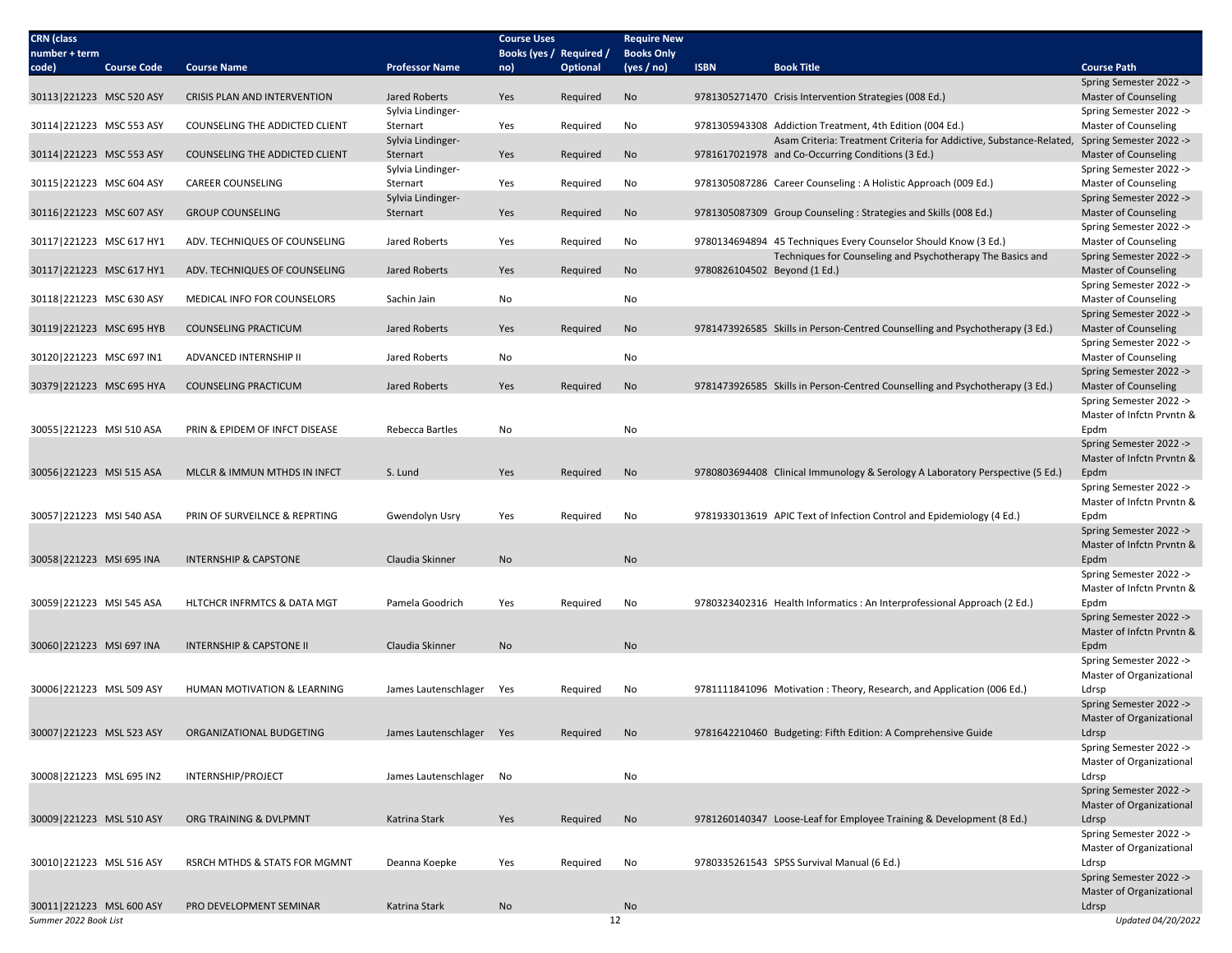| <b>CRN</b> (class<br>number + term |                    |                                |                        | <b>Course Uses</b><br>Books (yes / Required / |                 | <b>Require New</b><br><b>Books Only</b> |                       |                                                                                             |                                                             |
|------------------------------------|--------------------|--------------------------------|------------------------|-----------------------------------------------|-----------------|-----------------------------------------|-----------------------|---------------------------------------------------------------------------------------------|-------------------------------------------------------------|
| code)                              | <b>Course Code</b> | <b>Course Name</b>             | <b>Professor Name</b>  | no)                                           | <b>Optional</b> | (yes / no)                              | <b>ISBN</b>           | <b>Book Title</b>                                                                           | <b>Course Path</b>                                          |
|                                    |                    |                                |                        |                                               |                 |                                         |                       |                                                                                             | Spring Semester 2022 ->                                     |
|                                    |                    |                                |                        |                                               |                 |                                         |                       |                                                                                             | Master of Organizational                                    |
| 30012 221223 MSL 695 IN1           |                    | <b>INTERNSHIP/PROJECT</b>      | Katrina Stark          | No                                            |                 | No                                      |                       |                                                                                             | Ldrsp<br>Spring Semester 2022 ->                            |
|                                    |                    |                                |                        |                                               |                 |                                         |                       |                                                                                             | Master of Organizational                                    |
| 30013 221223 MSL 541 ASY           |                    | CRIMINAL JUSTICE SYSTEM        | <b>Bryan Slavik</b>    | Yes                                           | Required        | No                                      |                       | 9780134558981 Comparative Criminal Justice Systems A Topical Approach (7 Ed.)               | Ldrsp                                                       |
|                                    |                    |                                |                        |                                               |                 |                                         |                       |                                                                                             | Spring Semester 2022 ->                                     |
|                                    |                    |                                |                        |                                               |                 |                                         |                       |                                                                                             | Master of Organizational                                    |
| 30014 221223 MSL 695 IN3           |                    | INTERNSHIP/PROJECT             | Gail Belfert           | No                                            |                 | No                                      |                       |                                                                                             | Ldrsp<br>Spring Semester 2022 ->                            |
|                                    |                    |                                |                        |                                               |                 |                                         |                       |                                                                                             | Master of Organizational                                    |
| 30015 221223 MSL 545 ASY           |                    | <b>JUVENILE JUSTICE SYSTEM</b> | <b>Gail Belfert</b>    | Yes                                           | Required        | No                                      |                       | 9780761925019 Juvenile Justice Redeeming Our Children                                       | Ldrsp                                                       |
|                                    |                    |                                |                        |                                               |                 |                                         |                       |                                                                                             | Spring Semester 2022 ->                                     |
|                                    |                    |                                |                        |                                               |                 |                                         |                       |                                                                                             | Master of Organizational                                    |
| 30015 221223 MSL 545 ASY           |                    | JUVENILE JUSTICE SYSTEM        | Gail Belfert           | Yes                                           | Optional        | No                                      |                       | 9780814748435 The School-to-Prison Pipeline : Structuring Legal Reform                      | Ldrsp                                                       |
|                                    |                    |                                |                        |                                               |                 |                                         |                       |                                                                                             | Spring Semester 2022 -><br>Master of Organizational         |
| 30015 221223 MSL 545 ASY           |                    | JUVENILE JUSTICE SYSTEM        | Gail Belfert           | Yes                                           | Required        | No                                      |                       | 9781594603594 LOST POPULATION Status Offenders in America                                   | Ldrsp                                                       |
|                                    |                    |                                |                        |                                               |                 |                                         |                       |                                                                                             | Spring Semester 2022 ->                                     |
|                                    |                    |                                |                        |                                               |                 |                                         |                       |                                                                                             | Master of Organizational                                    |
| 30219 221223 MSL 695 IN4           |                    | INTERNSHIP/PROJECT             | <b>Thomas Raunig</b>   | No                                            |                 | No                                      |                       |                                                                                             | Ldrsp                                                       |
|                                    |                    |                                |                        |                                               |                 |                                         |                       |                                                                                             | Spring Semester 2022 -><br>Master of Organizational         |
| 30220 221223 MSL 695 IN5           |                    | INTERNSHIP/PROJECT             | <b>Thomas Raunig</b>   | No                                            |                 | No                                      |                       |                                                                                             | Ldrsp                                                       |
|                                    |                    |                                |                        |                                               |                 |                                         |                       |                                                                                             | Spring Semester 2022 ->                                     |
|                                    |                    |                                |                        |                                               |                 |                                         |                       | Lehne's Pharmacotherapeutics for Advanced Practice Providers (2                             | Master of Science Nursing                                   |
| 30096 221223 MSN 529 ASA           |                    | ADVANCED PHARMACOLOGY          | Teresa Seright         | Yes                                           | Required        | No                                      | 9780323554954 Ed.)    |                                                                                             | Educ                                                        |
|                                    |                    |                                |                        |                                               |                 |                                         |                       | Advanced Health Assessment and Clinical Diagnosis in Primary Care Master of Science Nursing | Spring Semester 2022 ->                                     |
| 30097 221223 MSN 565 ASA           |                    | ADV HLTH ASSMNT & DIAG RSN     | Rosemary Timmerman Yes |                                               | Required        | No                                      | 9780323554961 (6 Ed.) |                                                                                             | Educ                                                        |
|                                    |                    |                                |                        |                                               |                 |                                         |                       |                                                                                             | Spring Semester 2022 ->                                     |
|                                    |                    |                                |                        |                                               |                 |                                         |                       |                                                                                             | Master of Science Nursing                                   |
| 30097 221223 MSN 565 ASA           |                    | ADV HLTH ASSMNT & DIAG RSN     | Rosemary Timmerman Yes |                                               | Required        | No                                      |                       | 9781284144307 Handbook of Geriatric Assessment (5 Ed.)                                      | Educ<br>Spring Semester 2022 ->                             |
|                                    |                    |                                |                        |                                               |                 |                                         |                       |                                                                                             | Master of Science Nursing                                   |
| 30098 221223 MSN 603 ASZ           |                    | PTNT CARE MGT LFSPN II         | Lynda Stoodley         | Yes                                           | Required        | No                                      |                       | 9780323570152 Primary Care : Interprofessional Collaborative Practice (6 Ed.)               | Educ                                                        |
|                                    |                    |                                |                        |                                               |                 |                                         |                       |                                                                                             | Spring Semester 2022 ->                                     |
|                                    |                    |                                |                        |                                               |                 |                                         |                       |                                                                                             | Master of Science Nursing                                   |
| 30098 221223 MSN 603 ASZ           |                    | PTNT CARE MGT LFSPN II         | Lynda Stoodley         | Yes                                           | Required        | No                                      |                       | 9780826110275 Differential Diagnosis for the Advanced Practice Nurse                        | Educ                                                        |
|                                    |                    |                                |                        |                                               |                 |                                         |                       |                                                                                             | Spring Semester 2022 -><br><b>Master of Science Nursing</b> |
| 30098 221223 MSN 603 ASZ           |                    | PTNT CARE MGT LFSPN II         | Lynda Stoodley         | Yes                                           | Required        | <b>No</b>                               |                       | 9781451190083 Adolescent Young Adult Health Guide (6 Ed.)                                   | Educ                                                        |
|                                    |                    |                                |                        |                                               |                 |                                         |                       |                                                                                             | Spring Semester 2022 ->                                     |
|                                    |                    |                                |                        |                                               |                 |                                         |                       |                                                                                             | Master of Science Nursing                                   |
| 30099 221223 MSN 510 ASZ           |                    | ROLE OF ADV PRACTICE RN        | Lynette Savage         | Yes                                           | Required        | No                                      |                       | 9781284130133 Role Development for the Nurse Practitioner (2 Ed.)                           | Educ<br>Spring Semester 2022 ->                             |
|                                    |                    |                                |                        |                                               |                 |                                         |                       | Publication Manual of the American Psychological Association (7                             | <b>Master of Science Nursing</b>                            |
| 30099 221223 MSN 510 ASZ           |                    | ROLE OF ADV PRACTICE RN        | Lynette Savage         | Yes                                           | Required        | No                                      | 9781433832178 Ed.)    |                                                                                             | Educ                                                        |
|                                    |                    |                                |                        |                                               |                 |                                         |                       |                                                                                             | Spring Semester 2022 ->                                     |
|                                    |                    |                                |                        |                                               |                 |                                         |                       | Advanced Health Assessment and Clinical Diagnosis in Primary Care Master of Science Nursing |                                                             |
| 30100 221223 MSN 519 ASZ           |                    | ADVANCED PATHOPHYSIOLOGY       | Rosemary Timmerman Yes |                                               | Optional        | No                                      | 9780323554961 (6 Ed.) |                                                                                             | Educ                                                        |
|                                    |                    |                                |                        |                                               |                 |                                         |                       |                                                                                             | Spring Semester 2022 -><br><b>Master of Science Nursing</b> |
| 30100 221223 MSN 519 ASZ           |                    | ADVANCED PATHOPHYSIOLOGY       | Rosemary Timmerman Yes |                                               | Required        | No                                      |                       | 9781284150452 Applied Pathophysiology for the Advanced Practice Nurse                       | Educ                                                        |
|                                    |                    |                                |                        |                                               |                 |                                         |                       |                                                                                             | Spring Semester 2022 ->                                     |
|                                    |                    |                                |                        |                                               |                 |                                         |                       | Publication Manual of the American Psychological Association (7                             | <b>Master of Science Nursing</b>                            |
| 30100 221223 MSN 519 ASZ           |                    | ADVANCED PATHOPHYSIOLOGY       | Rosemary Timmerman Yes |                                               | Required        | No                                      | 9781433832178 Ed.)    |                                                                                             | Educ                                                        |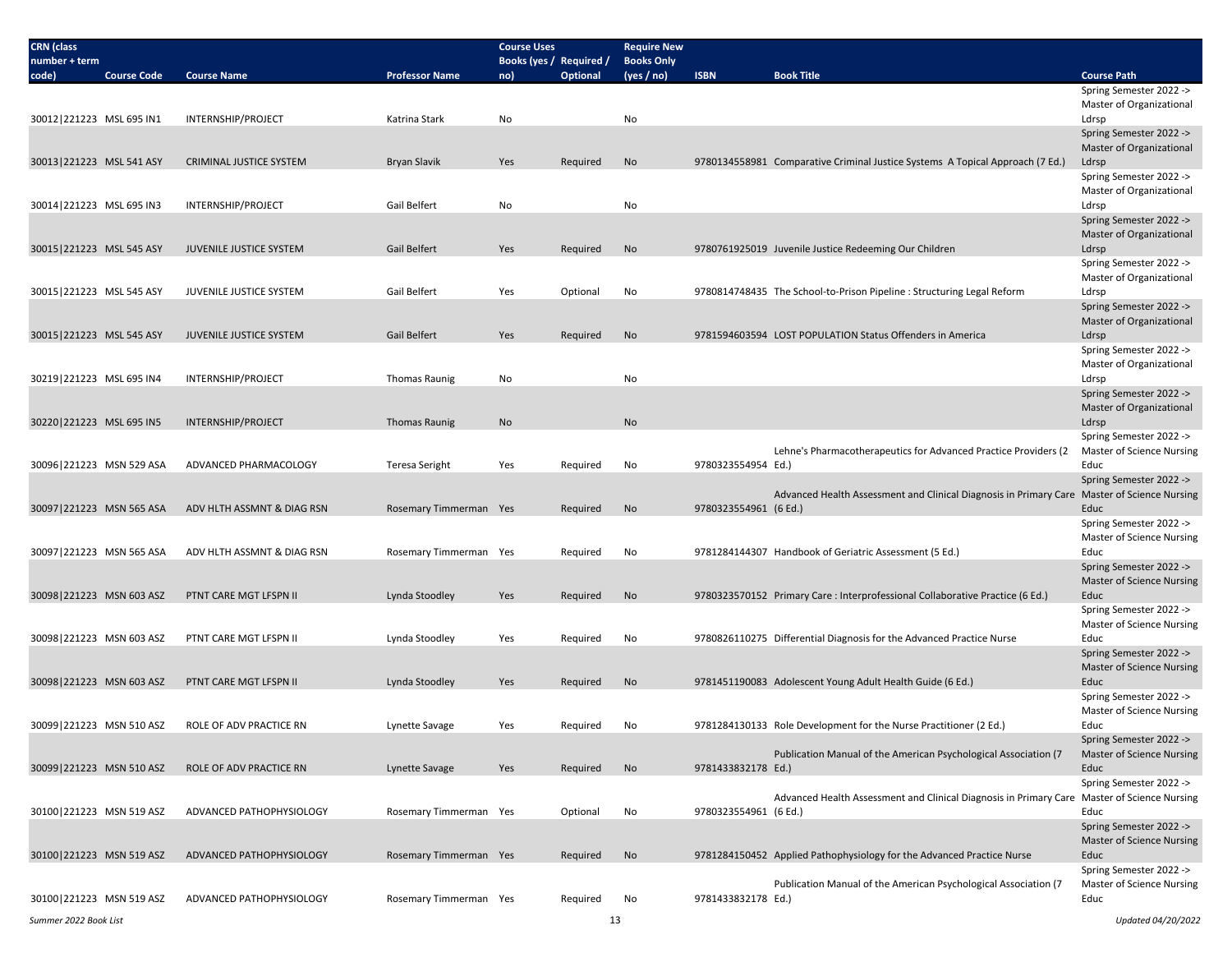| <b>CRN</b> (class<br>number + term |                    |                                                    |                        | <b>Course Uses</b><br>Books (yes / Required / |                 | <b>Require New</b><br><b>Books Only</b> |                    |                                                                                                                                   |                                                                     |
|------------------------------------|--------------------|----------------------------------------------------|------------------------|-----------------------------------------------|-----------------|-----------------------------------------|--------------------|-----------------------------------------------------------------------------------------------------------------------------------|---------------------------------------------------------------------|
| code)                              | <b>Course Code</b> | <b>Course Name</b>                                 | <b>Professor Name</b>  | no)                                           | <b>Optional</b> | (yes / no)                              | <b>ISBN</b>        | <b>Book Title</b>                                                                                                                 | <b>Course Path</b>                                                  |
|                                    |                    |                                                    |                        |                                               |                 |                                         |                    |                                                                                                                                   | Spring Semester 2022 -><br><b>Master of Science Nursing</b>         |
| 30101 221223 MSN 635 ASA           |                    | <b>INFORMATICS &amp; HEALTHCR TECH</b>             | Elizabeth Hopkins      | Yes                                           | Required        | No                                      |                    | 9780323402316 Health Informatics : An Interprofessional Approach (2 Ed.)                                                          | Educ                                                                |
| 30102 221223 MSN 684 ASA           |                    | ADV CNCPTS, ASMNT, PTHO, & PHR                     | Rosemary Timmerman Yes |                                               | Required        | No                                      |                    | Study Guide for Pathophysiology: The Biological Basis for Disease<br>9780323413091 in Adults and Children (8 Ed.)                 | Spring Semester 2022 -><br>Master of Science Nursing<br>Educ        |
|                                    |                    |                                                    |                        |                                               |                 |                                         |                    |                                                                                                                                   | Spring Semester 2022 -><br><b>Master of Science Nursing</b>         |
| 30102 221223 MSN 684 ASA           |                    | ADV CNCPTS, ASMNT, PTHO, & PHR                     | Rosemary Timmerman Yes |                                               | Required        | No                                      |                    | 9780323510806 Physical Examination and Health Assessment (8 Ed.)                                                                  | Educ                                                                |
|                                    |                    |                                                    |                        |                                               |                 |                                         |                    |                                                                                                                                   | Spring Semester 2022 -><br>Master of Science Nursing                |
| 30102 221223 MSN 684 ASA           |                    | ADV CNCPTS, ASMNT, PTHO, & PHR                     | Rosemary Timmerman Yes |                                               | Required        | No                                      |                    | 9780323512275 Lehne's Pharmacology for Nursing Care (10 Ed.)                                                                      | Educ<br>Spring Semester 2022 ->                                     |
| 30103 221223 MSN 694 ASA           |                    | ADV CLINICAL PRACTICUM                             | Rosemary Timmerman Yes |                                               | Required        | No                                      |                    | 9780323510806 Physical Examination and Health Assessment (8 Ed.)                                                                  | <b>Master of Science Nursing</b><br>Educ                            |
|                                    |                    |                                                    |                        |                                               |                 |                                         |                    |                                                                                                                                   | Spring Semester 2022 -><br>Master of Science Nursing                |
| 30103 221223 MSN 694 ASA           |                    | ADV CLINICAL PRACTICUM                             | Rosemary Timmerman Yes |                                               | Required        | No                                      |                    | 9780323512275 Lehne's Pharmacology for Nursing Care (10 Ed.)                                                                      | Educ                                                                |
| 30103 221223 MSN 694 ASA           |                    | ADV CLINICAL PRACTICUM                             | Rosemary Timmerman Yes |                                               | Required        | No                                      |                    | Pathophysiology: The Biologic Basis for Disease in Adults and<br>9780323583473 Children (8 Ed.)                                   | Spring Semester 2022 -><br><b>Master of Science Nursing</b><br>Educ |
|                                    |                    |                                                    |                        |                                               |                 |                                         |                    |                                                                                                                                   | Spring Semester 2022 ->                                             |
| 30104 221223 MSN 540 ASA           |                    | ORGANIZATIONAL LEADERSHIP                          | Lisa Harmon            | Yes                                           | Required        | No                                      |                    | Quantum Leadership: Creating Sustainable Value in Health Care:<br>9781284202250 Creating Sustainable Value in Health Care (6 Ed.) | Master of Science Nursing<br>Educ                                   |
|                                    |                    |                                                    |                        |                                               |                 |                                         |                    |                                                                                                                                   | Spring Semester 2022 -><br><b>Master of Science Nursing</b>         |
| 30104 221223 MSN 540 ASA           |                    | ORGANIZATIONAL LEADERSHIP                          | Lisa Harmon            | Yes                                           | Required        | No                                      |                    | 9781422158005 HBR's 10 Must-Reads on Change                                                                                       | Educ                                                                |
|                                    |                    |                                                    |                        |                                               |                 |                                         |                    | HBR's 10 Must Reads on Emotional Intelligence (with Featured                                                                      | Spring Semester 2022 -><br>Master of Science Nursing                |
| 30104 221223 MSN 540 ASA           |                    | ORGANIZATIONAL LEADERSHIP                          | Lisa Harmon            | Yes                                           | Required        | No                                      |                    | 9781633690196 Article What Makes a Leader? by Daniel Goleman)                                                                     | Educ<br>Spring Semester 2022 ->                                     |
| 30104 221223 MSN 540 ASA           |                    | ORGANIZATIONAL LEADERSHIP                          | Lisa Harmon            | Yes                                           | Required        | No                                      |                    | High Reliability Organizations: A Healthcare Handbook for Patient<br>9781940446387 Safety and Quality                             | <b>Master of Science Nursing</b><br>Educ                            |
|                                    |                    |                                                    |                        |                                               |                 |                                         |                    |                                                                                                                                   | Spring Semester 2022 ->                                             |
| 30105 221223 MSN 696 ASZ           |                    | PRACTICUM IN NRS EDUCATION                         | Lynette Savage         | Yes                                           | Required        | No                                      |                    | 9780323290548 Teaching in Nursing : A Guide for Faculty (5 Ed.)                                                                   | Master of Science Nursing<br>Educ                                   |
|                                    |                    |                                                    |                        |                                               |                 |                                         |                    |                                                                                                                                   | Spring Semester 2022 ->                                             |
| 30105 221223 MSN 696 ASZ           |                    | PRACTICUM IN NRS EDUCATION                         | Lynette Savage         | Yes                                           | Required        | No                                      | 9781433832178 Ed.) | Publication Manual of the American Psychological Association (7)                                                                  | Master of Science Nursing<br>Educ                                   |
|                                    |                    |                                                    |                        |                                               |                 |                                         |                    |                                                                                                                                   | Spring Semester 2022 ->                                             |
|                                    |                    | <b>MSN ORIENTATION SPC TPS: MSN</b><br>ORIENTATION |                        |                                               |                 |                                         |                    | Publication Manual of the American Psychological Association (7                                                                   | Master of Science Nursing                                           |
| 30106 221223 MSN 592 ORI           |                    |                                                    | Lynette Savage         | Yes                                           | Required        | No                                      | 9781433832178 Ed.) |                                                                                                                                   | Educ<br>Spring Semester 2022 ->                                     |
| 30107 221223 MSN 505 ASZ           |                    | ROLE OF NRS EDU ACRS DVRS STNG                     | Renae Dougal           | Yes                                           | Required        | No                                      |                    | 9780323290548 Teaching in Nursing : A Guide for Faculty (5 Ed.)                                                                   | <b>Master of Science Nursing</b><br>Educ                            |
|                                    |                    |                                                    |                        |                                               |                 |                                         |                    |                                                                                                                                   | Spring Semester 2022 ->                                             |
| 30107 221223 MSN 505 ASZ           |                    | ROLE OF NRS EDU ACRS DVRS STNG                     | Renae Dougal           | Yes                                           | Required        | No                                      |                    | 9780470457962 Educating Nurses A Call for Radical Transformation (1 Ed.)                                                          | Master of Science Nursing<br>Educ                                   |
|                                    |                    |                                                    |                        |                                               |                 |                                         |                    |                                                                                                                                   | Spring Semester 2022 ->                                             |
| 30107 221223 MSN 505 ASZ           |                    | ROLE OF NRS EDU ACRS DVRS STNG                     | Renae Dougal           | Yes                                           | Required        | No                                      | 9780803657663 Ed.) | The New Leadership Challenge: Creating the Future of Nursing (5)                                                                  | <b>Master of Science Nursing</b><br>Educ                            |
|                                    |                    |                                                    |                        |                                               |                 |                                         |                    |                                                                                                                                   | Spring Semester 2022 -><br>Master of Science Nursing                |
| 30107 221223 MSN 505 ASZ           |                    | ROLE OF NRS EDU ACRS DVRS STNG                     | Renae Dougal           | Yes                                           | Required        | No                                      |                    | 9780826152626 Teaching in Nursing and Role of the Educator, Third Edition (3 Ed.)                                                 | Educ                                                                |
|                                    |                    |                                                    |                        |                                               |                 |                                         |                    | Publication Manual of the American Psychological Association (7                                                                   | Spring Semester 2022 -><br><b>Master of Science Nursing</b>         |
| 30107 221223 MSN 505 ASZ           |                    | ROLE OF NRS EDU ACRS DVRS STNG                     | Renae Dougal           | Yes                                           | Required        | No                                      | 9781433832178 Ed.) |                                                                                                                                   | Educ                                                                |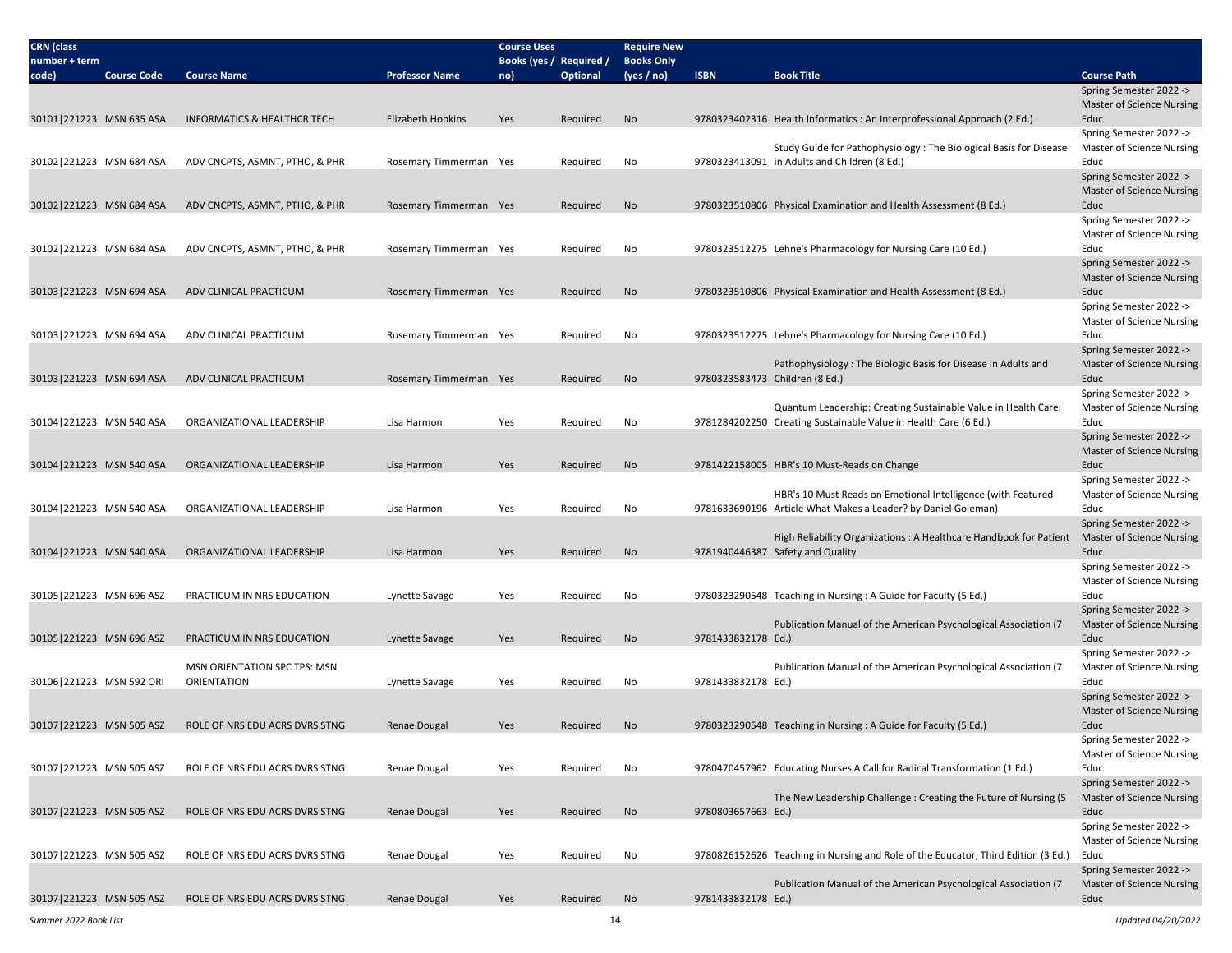| <b>CRN</b> (class                            |                                |                       | <b>Course Uses</b>             |                 | <b>Require New</b>              |                    |                                                                                                                                           |                                                                                |
|----------------------------------------------|--------------------------------|-----------------------|--------------------------------|-----------------|---------------------------------|--------------------|-------------------------------------------------------------------------------------------------------------------------------------------|--------------------------------------------------------------------------------|
| number + term<br><b>Course Code</b><br>code) | <b>Course Name</b>             | <b>Professor Name</b> | Books (yes / Required /<br>no) | <b>Optional</b> | <b>Books Only</b><br>(yes / no) | <b>ISBN</b>        | <b>Book Title</b>                                                                                                                         | <b>Course Path</b>                                                             |
|                                              |                                |                       |                                |                 |                                 |                    |                                                                                                                                           | Spring Semester 2022 -><br><b>Master of Science Nursing</b>                    |
| 30108 221223 MSN 515 ASZ                     | THRTCL FNDTNS OF ADV NRS PRCTC | Victoria Plagenz      | Yes                            | Required        | No                              |                    | 9780323091947 Nursing Theorists and Their Work (8 Ed.)                                                                                    | Educ                                                                           |
| 30108 221223 MSN 515 ASZ                     | THRTCL FNDTNS OF ADV NRS PRCTC | Victoria Plagenz      | Yes                            | Required        | No                              | 9781433832178 Ed.) | Publication Manual of the American Psychological Association (7                                                                           | Spring Semester 2022 -><br><b>Master of Science Nursing</b><br>Educ            |
|                                              |                                |                       |                                |                 |                                 |                    |                                                                                                                                           | Spring Semester 2022 ->                                                        |
| 30108 221223 MSN 515 ASZ                     | THRTCL FNDTNS OF ADV NRS PRCTC | Victoria Plagenz      | Yes                            | Required        | No                              |                    | The Essential Guide to Nursing Practice : Guide to the Scope:<br>9781558104587 Applying ANA's Scope and Standards to Everyday Practice    | Master of Science Nursing<br>Educ                                              |
| 30109 221223 MSN 530 ASZ                     | SOC JSTCE, LAW, & PLCY IN HLCR | Julie Zetterquist     | Yes                            | Optional        | No                              |                    | 9780826119230 Health Policy Analysis: Framework and Tools for Success                                                                     | Spring Semester 2022 -><br>Master of Science Nursing<br>Educ                   |
|                                              |                                |                       |                                |                 |                                 |                    |                                                                                                                                           | Spring Semester 2022 ->                                                        |
| 30109 221223 MSN 530 ASZ                     | SOC JSTCE, LAW, & PLCY IN HLCR | Julie Zetterquist     | Yes                            | Required        | No                              | 9781433832161 Ed.) | Publication Manual of the American Psychological Association (7                                                                           | Master of Science Nursing<br>Educ                                              |
| 30109 221223 MSN 530 ASZ                     | SOC JSTCE, LAW, & PLCY IN HLCR | Julie Zetterquist     | Yes                            | Optional        | No                              |                    | A Practical Guide for Policy Analysis: The Eightfold Path to More<br>9781506368887 Effective Problem Solving (6 Ed.)                      | Spring Semester 2022 -><br>Master of Science Nursing<br>Educ                   |
|                                              |                                |                       |                                |                 |                                 |                    |                                                                                                                                           | Spring Semester 2022 ->                                                        |
| 30109 221223 MSN 530 ASZ                     | SOC JSTCE, LAW, & PLCY IN HLCR | Julie Zetterquist     | Yes                            | Required        | No                              |                    | Guide to Nursing's Social Policy Statement: Understanding the<br>9781558106154 Profession from Social Contract to Social Covenant (1 Ed.) | Master of Science Nursing<br>Educ                                              |
|                                              |                                |                       |                                |                 |                                 |                    | Ebook: SPSS Survival Manual: A Step by Step Guide to Data Analysis Master of Science Nursing                                              | Spring Semester 2022 ->                                                        |
| 30110 221223 MSN 522 ASZ                     | STATISTICS, RESEARCH, & EBP    | Lynette Savage        | Yes                            | Required        | No                              |                    | 9780335249497 using IBM SPSS (7 Ed.)                                                                                                      | Educ                                                                           |
| 30016 221223 MSS 515 ASY                     | SPRT MRKTING, MEDIA & REV DEV  | <b>Thomas Raunig</b>  | Yes                            | Required        | No                              |                    | 9781284034097 Sports Marketing                                                                                                            | Spring Semester 2022 -><br>Sports Management                                   |
| 30217   221223 MSS 505 ASY                   | RSRCH MTHDS & ANALYTICS IN SM  | Stephen Muir          | Yes                            | Required        | No                              |                    | 9780367469382 Analytic Methods in Sports (2 Ed.)                                                                                          | Spring Semester 2022 -><br><b>Sports Management</b><br>Spring Semester 2022 -> |
| 30218 221223 MSS 530 ASY                     | SPRT LAW, ETHCS, CNTRCT, & NGT | Deborah Kottel        | No                             |                 | No                              |                    |                                                                                                                                           | Sports Management                                                              |
| 30178 221223 MTH 256 HYB                     | MATH & MTHDS ELEM TEACHERS II  | Meredith Hecker       | No                             |                 | <b>No</b>                       |                    |                                                                                                                                           | Spring Semester 2022 -><br>Mathematics                                         |
| 30290 221223 MTH 499 A                       | <b>SENIOR THESIS</b>           | Stephen Muir          | No                             |                 | No                              |                    |                                                                                                                                           | Spring Semester 2022 -><br>Mathematics                                         |
| 30291 221223 MTH 351 ASY                     | DIFFERENTIAL EQUATIONS         | Stephen Muir          | Yes                            | Required        | No                              |                    | Elementary Differential Equations and Boundary Value Problems,<br>9780471307891 7th Edition Course Advantage Edition (7 Ed.)              | Spring Semester 2022 -><br>Mathematics                                         |
| 30335 221223 MTH 095 HYB                     | <b>INTERMEDIATE ALGEBRA</b>    |                       | No                             |                 | No                              |                    |                                                                                                                                           | Spring Semester 2022 -><br>Mathematics                                         |
|                                              |                                |                       |                                |                 |                                 |                    |                                                                                                                                           | Spring Semester 2022 ->                                                        |
| 30336 221223 MTH 090 HYB                     | <b>ELEMENTARY ALGEBRA</b>      |                       | No                             |                 | No                              |                    |                                                                                                                                           | Mathematics<br>Spring Semester 2022 ->                                         |
| 30337 221223 MTH 106 ASY                     | CONTEMPORARY MATHEMATICS       | <b>Michael Antila</b> | No                             |                 | No                              |                    |                                                                                                                                           | Mathematics                                                                    |
| 30338 221223 MTH 108 A                       | <b>ELEMENTARY STATISTICS</b>   | Meredith Hecker       | Yes                            | Required        | Yes                             |                    | WebAssign for Brase/Brases Understanding Basic Statistics, 8th<br>9781337683685 Edition, [Instant Access] (8 Ed.)                         | Spring Semester 2022 -><br>Mathematics<br>Spring Semester 2022 ->              |
| 30339 221223 MTH 108 ASY                     | <b>ELEMENTARY STATISTICS</b>   | Michael Antila        | Yes                            | Required        | No                              |                    | 9781337558075 Understanding Basic Statistics (008 Ed.)                                                                                    | Mathematics<br>Spring Semester 2022 ->                                         |
| 30341 221223 MTH 241 A                       | <b>CALCULUS I</b>              | Stephen Muir          | Yes                            | Required        | No                              |                    | 9781285741550 Calculus: Early Transcendentals (008 Ed.)                                                                                   | Mathematics                                                                    |
| 30343 221223 MTH 252 A                       | STAT METHODS FOR THE SCIENCES  | Meredith Hecker       | Yes                            | Optional        | No                              | 9780136564591 Ed.) | Biostatistics for the Biological and Health Sciences Plus MyLab<br>Statistics with Pearson eText -- 18 Week Access Card Package (2)       | Spring Semester 2022 -><br>Mathematics                                         |
|                                              |                                |                       |                                |                 |                                 |                    | Biostatistics for the Biological and Health Sciences, Loose-leaf                                                                          |                                                                                |
| 30343 221223 MTH 252 A                       | STAT METHODS FOR THE SCIENCES  | Meredith Hecker       | Yes                            | Required        | No                              |                    | Edition Plus MyLab Statistics with Pearson eText -- 18 Week Access<br>9780136564867 Card Package (2 Ed.)                                  | Spring Semester 2022 -><br>Mathematics                                         |
| 30364 221223 MTH 402 A                       | <b>REAL ANALYSIS II</b>        | Stephen Muir          | Yes                            | Required        | No                              |                    | 9780534926120 Advanced Calculus A Course in Mathematical Analysis (01 Ed.)                                                                | Spring Semester 2022 -><br>Mathematics                                         |
| 30365 221223 MTH 120 A                       | PRECALCULUS II                 | Meredith Hecker       | Yes                            | Required        | No                              |                    | 9780357700006 Cengage Unlimited subscription, 4 months (1 term) (001 Ed.)                                                                 | Spring Semester 2022 -><br>Mathematics                                         |
| Summer 2022 Book List                        |                                |                       |                                |                 | 15                              |                    |                                                                                                                                           | Updated 04/20/2022                                                             |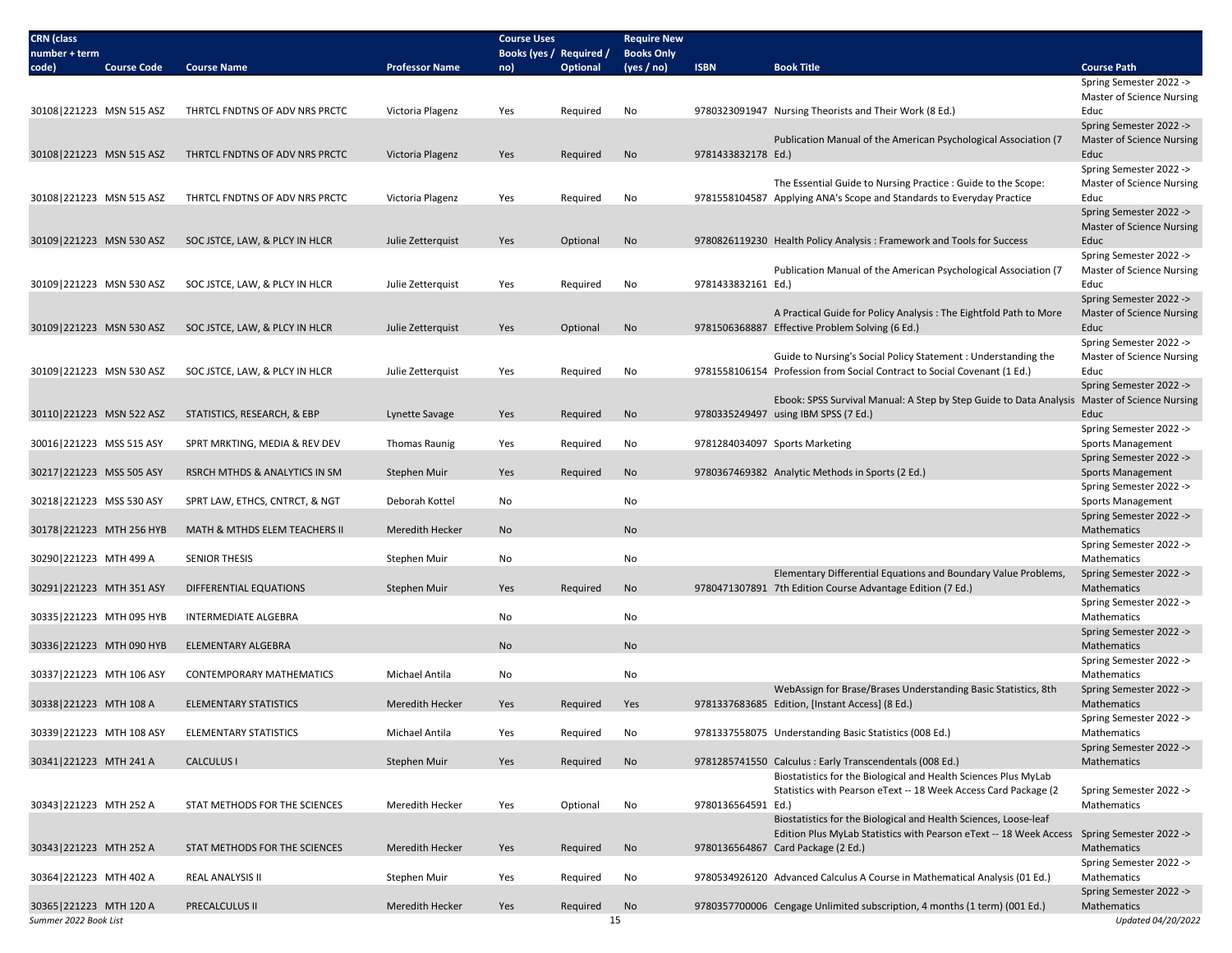| <b>CRN</b> (class        |                    |                                          |                       | <b>Course Uses</b>             |                 | <b>Require New</b>              |                    |                                                                                                                                                 |                                           |
|--------------------------|--------------------|------------------------------------------|-----------------------|--------------------------------|-----------------|---------------------------------|--------------------|-------------------------------------------------------------------------------------------------------------------------------------------------|-------------------------------------------|
| number + term<br>code)   | <b>Course Code</b> | <b>Course Name</b>                       | <b>Professor Name</b> | Books (yes / Required /<br>no) | <b>Optional</b> | <b>Books Only</b><br>(yes / no) | <b>ISBN</b>        | <b>Book Title</b>                                                                                                                               | <b>Course Path</b>                        |
|                          |                    |                                          |                       |                                |                 |                                 |                    |                                                                                                                                                 | Spring Semester 2022 ->                   |
| 30391 221223 MTH 242 DS  |                    | <b>CALCULUS II</b>                       | Stephen Muir          | Yes                            | Required        | No                              |                    | 9781285741550 Calculus: Early Transcendentals (008 Ed.)                                                                                         | Mathematics                               |
|                          |                    |                                          |                       |                                |                 |                                 |                    | The Spirit Catches You and You Fall Down: A Hmong Child, Her                                                                                    | Spring Semester 2022 ->                   |
| 30061 221223 NRS 403 HYA |                    | ETHICAL DEC-MAKING & SPIRITUAL           | Victoria Plagenz      | Yes                            | Required        | No                              |                    | 9780374533403 American Doctors, and the Collision of Two Cultures (Repr Ed.)<br>Publication Manual of the American Psychological Association (7 | <b>Nursing</b><br>Spring Semester 2022 -> |
| 30061 221223 NRS 403 HYA |                    | ETHICAL DEC-MAKING & SPIRITUAL           | Victoria Plagenz      | Yes                            | Required        | No                              | 9781433832161 Ed.) |                                                                                                                                                 | Nursing                                   |
|                          |                    |                                          |                       |                                |                 |                                 |                    | Public Health Nursing: Population-Centered Health Care in the                                                                                   | Spring Semester 2022 ->                   |
| 30062 221223 NRS 408 HYA |                    | HLTH PROM & DISEASE IN COMMNTY           | Victoria Plagenz      | Yes                            | Required        | <b>No</b>                       |                    | 9780323321532 Community (9 Ed.)                                                                                                                 | <b>Nursing</b><br>Spring Semester 2022 -> |
| 30062 221223 NRS 408 HYA |                    | HLTH PROM & DISEASE IN COMMNTY           | Victoria Plagenz      | Yes                            | Required        | No                              |                    | 9780323354813 Pathophysiology (6 Ed.)                                                                                                           | <b>Nursing</b>                            |
| 30063 221223 NRS 419 HYA |                    | ORG LEADRSHP IN QUALTY & SAFTY           | Victoria Plagenz      | Yes                            | Required        | No                              | 9781433832161 Ed.) | Publication Manual of the American Psychological Association (7                                                                                 | Spring Semester 2022 -><br><b>Nursing</b> |
|                          |                    |                                          |                       |                                |                 |                                 |                    |                                                                                                                                                 | Spring Semester 2022 ->                   |
| 30063 221223 NRS 419 HYA |                    | ORG LEADRSHP IN QUALTY & SAFTY           | Victoria Plagenz      | Yes                            | Required        | No                              |                    | 9781975139216 Leadership Roles and Management Functions in Nursing (10 Ed.)                                                                     | Nursing                                   |
|                          |                    |                                          |                       |                                |                 |                                 |                    | The Spirit Catches You and You Fall Down: A Hmong Child, Her                                                                                    | Spring Semester 2022 ->                   |
| 30064 221223 NRS 403 HYB |                    | ETHICAL DEC-MAKING & SPIRITUAL           | Jaime Coles-Duff      | Yes                            | Required        | No                              |                    | 9780374533403 American Doctors, and the Collision of Two Cultures (Repr Ed.)                                                                    | <b>Nursing</b>                            |
| 30064 221223 NRS 403 HYB |                    | ETHICAL DEC-MAKING & SPIRITUAL           | Jaime Coles-Duff      | Yes                            | Required        | No                              | 9781433832161 Ed.) | Publication Manual of the American Psychological Association (7                                                                                 | Spring Semester 2022 -><br>Nursing        |
|                          |                    |                                          |                       |                                |                 |                                 |                    | Public Health Nursing: Population-Centered Health Care in the                                                                                   | Spring Semester 2022 ->                   |
| 30065 221223 NRS 408 HYB |                    | HLTH PROM & DISEASE IN COMMNTY           | Jaime Coles-Duff      | Yes                            | Required        | No                              |                    | 9780323321532 Community (9 Ed.)                                                                                                                 | <b>Nursing</b><br>Spring Semester 2022 -> |
| 30065 221223 NRS 408 HYB |                    | HLTH PROM & DISEASE IN COMMNTY           | Jaime Coles-Duff      | Yes                            | Required        | No                              |                    | 9780323354813 Pathophysiology (6 Ed.)                                                                                                           | Nursing                                   |
| 30066 221223 NRS 419 HYB |                    | ORG LEADRSHP IN QUALTY & SAFTY           | Danette Schloeder     | Yes                            | Required        | No                              | 9781433832161 Ed.) | Publication Manual of the American Psychological Association (7                                                                                 | Spring Semester 2022 -><br><b>Nursing</b> |
|                          |                    |                                          |                       |                                |                 |                                 |                    |                                                                                                                                                 | Spring Semester 2022 ->                   |
| 30066 221223 NRS 419 HYB |                    | ORG LEADRSHP IN QUALTY & SAFTY           | Danette Schloeder     | Yes                            | Required        | No                              |                    | 9781975139216 Leadership Roles and Management Functions in Nursing (10 Ed.)                                                                     | Nursing                                   |
|                          |                    |                                          |                       |                                |                 |                                 |                    | The Spirit Catches You and You Fall Down: A Hmong Child, Her                                                                                    | Spring Semester 2022 ->                   |
| 30067 221223 NRS 403 HYC |                    | ETHICAL DEC-MAKING & SPIRITUAL           | Danette Schloeder     | Yes                            | Required        | No                              |                    | 9780374533403 American Doctors, and the Collision of Two Cultures (Repr Ed.)                                                                    | Nursing                                   |
| 30068 221223 NRS 408 HYC |                    | HLTH PROM & DISEASE IN COMMNTY           | Alice Dupler          | Yes                            | Required        | No                              |                    | Public Health Nursing: Population-Centered Health Care in the<br>9780323321532 Community (9 Ed.)                                                | Spring Semester 2022 -><br>Nursing        |
|                          |                    |                                          |                       |                                |                 |                                 |                    |                                                                                                                                                 | Spring Semester 2022 ->                   |
| 30068 221223 NRS 408 HYC |                    | HLTH PROM & DISEASE IN COMMNTY           | Alice Dupler          | Yes                            | Required        | No                              |                    | 9780323354813 Pathophysiology (6 Ed.)<br>Publication Manual of the American Psychological Association (7                                        | <b>Nursing</b><br>Spring Semester 2022 -> |
| 30069 221223 NRS 419 HYC |                    | ORG LEADRSHP IN QUALTY & SAFTY           | Alice Dupler          | Yes                            | Required        | No                              | 9781433832178 Ed.) |                                                                                                                                                 | Nursing                                   |
| 30069 221223 NRS 419 HYC |                    | ORG LEADRSHP IN QUALTY & SAFTY           | Alice Dupler          | Yes                            | Required        | No                              |                    | 9781975139216 Leadership Roles and Management Functions in Nursing (10 Ed.)                                                                     | Spring Semester 2022 -><br><b>Nursing</b> |
|                          |                    |                                          |                       |                                |                 |                                 |                    |                                                                                                                                                 | Spring Semester 2022 ->                   |
| 30070 221223 NRS 301 HYX |                    | RESEARCH METHODS & STATISTICS            | Deanna Koepke         | Yes                            | Optional        | No                              |                    | 9781433827082 Designing and Proposing Your Research Project                                                                                     | <b>Nursing</b>                            |
| 30070 221223 NRS 301 HYX |                    | <b>RESEARCH METHODS &amp; STATISTICS</b> | Deanna Koepke         | Yes                            | Required        | No                              |                    | 9781506325675 Practical Statistics for Nursing Using SPSS                                                                                       | Spring Semester 2022 -><br><b>Nursing</b> |
|                          |                    |                                          |                       |                                |                 |                                 |                    | Publication Manual of the American Psychological Association (7                                                                                 | Spring Semester 2022 ->                   |
| 30071 221223 NRS 402 HYX |                    | <b>EVIDENCE-BASED PRACTICE</b>           | Alice Dupler          | Yes                            | Required        | No                              | 9781433832178 Ed.) |                                                                                                                                                 | Nursing<br>Spring Semester 2022 ->        |
| 30071 221223 NRS 402 HYX |                    | <b>EVIDENCE-BASED PRACTICE</b>           | Alice Dupler          | Yes                            | Required        | No                              |                    | 9781496384539 Evidence-Based Prac Nurs (Us Ed) (4 Ed.)                                                                                          | <b>Nursing</b>                            |
| 30072 221223 NRS 405 HYX |                    | PATHOPHYS & PHARMOCOL CNCPTS             | Sandra Granger        | Yes                            | Required        | No                              |                    | 9780323354813 Pathophysiology (6 Ed.)                                                                                                           | Spring Semester 2022 -><br>Nursing        |
|                          |                    |                                          |                       |                                |                 |                                 |                    | Public Health Nursing: Population-Centered Health Care in the                                                                                   | Spring Semester 2022 ->                   |
| 30073 221223 NRS 407 HYX |                    | PUBLC HTH: NUR CARE OF POPLTNS           | Susan McCoy           | Yes                            | Required        | No                              |                    | 9780323321532 Community (9 Ed.)                                                                                                                 | <b>Nursing</b>                            |
| 30073 221223 NRS 407 HYX |                    | PUBLC HTH: NUR CARE OF POPLTNS           | Susan McCoy           | Yes                            | Required        | No                              | 9781433832178 Ed.) | Publication Manual of the American Psychological Association (7                                                                                 | Spring Semester 2022 -><br>Nursing        |
|                          |                    |                                          |                       |                                |                 |                                 |                    |                                                                                                                                                 | Spring Semester 2022 ->                   |
| 30074 221223 NRS 301 HYY |                    | <b>RESEARCH METHODS &amp; STATISTICS</b> | Deanna Koepke         | Yes                            | Optional        | No                              |                    | 9781433827082 Designing and Proposing Your Research Project                                                                                     | <b>Nursing</b><br>Spring Semester 2022 -> |
| 30074 221223 NRS 301 HYY |                    | RESEARCH METHODS & STATISTICS            | Deanna Koepke         | Yes                            | Required        | No                              |                    | 9781506325675 Practical Statistics for Nursing Using SPSS                                                                                       | Nursing                                   |
| Summer 2022 Book List    |                    |                                          |                       |                                | 16              |                                 |                    |                                                                                                                                                 | Updated 04/20/2022                        |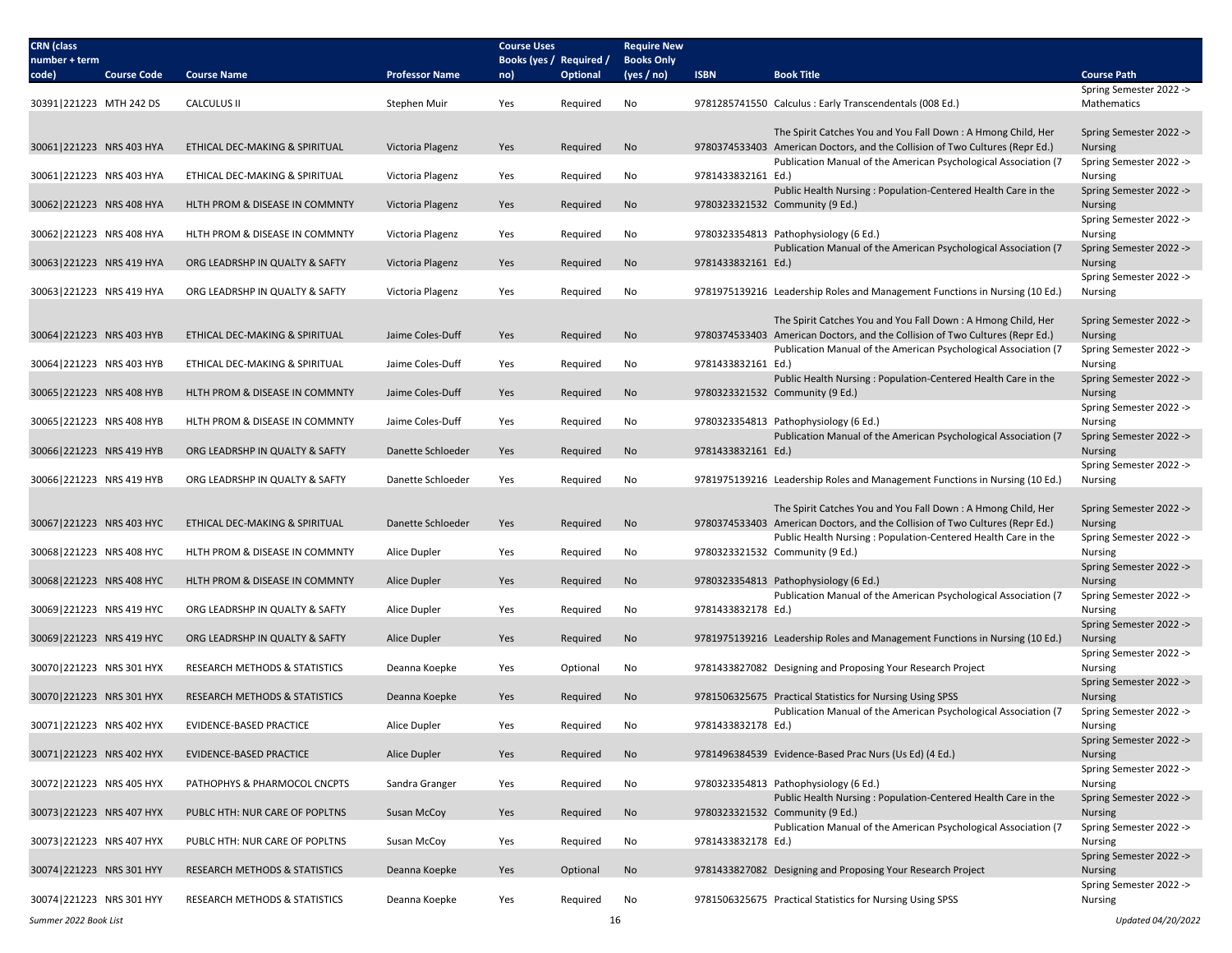| <b>CRN</b> (class<br>number + term |                    |                                                                      |                       | <b>Course Uses</b><br>Books (yes / Required / |                 | <b>Require New</b><br><b>Books Only</b> |                    |                                                                                                                                                 |                                           |
|------------------------------------|--------------------|----------------------------------------------------------------------|-----------------------|-----------------------------------------------|-----------------|-----------------------------------------|--------------------|-------------------------------------------------------------------------------------------------------------------------------------------------|-------------------------------------------|
| code)                              | <b>Course Code</b> | <b>Course Name</b>                                                   | <b>Professor Name</b> | no)                                           | <b>Optional</b> | (yes / no)                              | <b>ISBN</b>        | <b>Book Title</b>                                                                                                                               | <b>Course Path</b>                        |
|                                    |                    |                                                                      |                       |                                               |                 |                                         |                    | Publication Manual of the American Psychological Association (7                                                                                 | Spring Semester 2022 ->                   |
| 30075 221223 NRS 402 HYY           |                    | <b>EVIDENCE-BASED PRACTICE</b>                                       | Victoria Plagenz      | Yes                                           | Required        | No                                      | 9781433832178 Ed.) |                                                                                                                                                 | <b>Nursing</b>                            |
| 30075 221223 NRS 402 HYY           |                    | <b>EVIDENCE-BASED PRACTICE</b>                                       | Victoria Plagenz      | Yes                                           | Required        | No                                      |                    | 9781496384539 Evidence-Based Prac Nurs (Us Ed) (4 Ed.)                                                                                          | Spring Semester 2022 -><br>Nursing        |
|                                    |                    |                                                                      |                       |                                               |                 |                                         |                    |                                                                                                                                                 | Spring Semester 2022 ->                   |
| 30076 221223 NRS 405 HYY           |                    | PATHOPHYS & PHARMOCOL CNCPTS                                         | Janet Houston         | Yes                                           | Required        | No                                      |                    | 9780323354813 Pathophysiology (6 Ed.)                                                                                                           | <b>Nursing</b>                            |
| 30076 221223 NRS 405 HYY           |                    | PATHOPHYS & PHARMOCOL CNCPTS                                         | Janet Houston         | Yes                                           | Required        | No                                      | 9781433832161 Ed.) | Publication Manual of the American Psychological Association (7                                                                                 | Spring Semester 2022 -><br><b>Nursing</b> |
|                                    |                    |                                                                      |                       |                                               |                 |                                         |                    | Public Health Nursing: Population-Centered Health Care in the                                                                                   | Spring Semester 2022 ->                   |
| 30077 221223 NRS 407 HYY           |                    | PUBLC HTH: NUR CARE OF POPLTNS                                       | Sandra Granger        | Yes                                           | Required        | No                                      |                    | 9780323321532 Community (9 Ed.)                                                                                                                 | <b>Nursing</b>                            |
| 30078 221223 NRS 301 HYZ           |                    | RESEARCH METHODS & STATISTICS                                        | <b>Robert Packer</b>  | Yes                                           | Optional        | No                                      |                    | 9781433827082 Designing and Proposing Your Research Project                                                                                     | Spring Semester 2022 -><br><b>Nursing</b> |
|                                    |                    |                                                                      |                       |                                               |                 |                                         |                    |                                                                                                                                                 | Spring Semester 2022 ->                   |
| 30078 221223 NRS 301 HYZ           |                    | <b>RESEARCH METHODS &amp; STATISTICS</b>                             | Robert Packer         | Yes                                           | Required        | No                                      |                    | 9781506325675 Practical Statistics for Nursing Using SPSS                                                                                       | <b>Nursing</b>                            |
|                                    |                    |                                                                      |                       |                                               |                 |                                         |                    | Publication Manual of the American Psychological Association (7                                                                                 | Spring Semester 2022 ->                   |
| 30079 221223 NRS 402 HYZ           |                    | EVIDENCE-BASED PRACTICE                                              | Alice Dupler          | Yes                                           | Required        | No                                      | 9781433832178 Ed.) |                                                                                                                                                 | Nursing<br>Spring Semester 2022 ->        |
| 30079 221223 NRS 402 HYZ           |                    | EVIDENCE-BASED PRACTICE                                              | Alice Dupler          | Yes                                           | Required        | No                                      |                    | 9781496384539 Evidence-Based Prac Nurs (Us Ed) (4 Ed.)                                                                                          | <b>Nursing</b>                            |
|                                    |                    |                                                                      |                       |                                               |                 |                                         |                    |                                                                                                                                                 | Spring Semester 2022 ->                   |
| 30080 221223 NRS 405 HYZ           |                    | PATHOPHYS & PHARMOCOL CNCPTS                                         | Jaime Coles-Duff      | Yes                                           | Required        | No                                      |                    | 9780323354813 Pathophysiology (6 Ed.)<br>Genetics and Genomics in Nursing : Guidelines for Conducting a                                         | Nursing<br>Spring Semester 2022 ->        |
| 30080 221223 NRS 405 HYZ           |                    | PATHOPHYS & PHARMOCOL CNCPTS                                         | Jaime Coles-Duff      | Yes                                           | Required        | No                                      |                    | 9780826145611 Risk Assessment                                                                                                                   | <b>Nursing</b>                            |
|                                    |                    |                                                                      |                       |                                               |                 |                                         |                    | Public Health Nursing: Population-Centered Health Care in the                                                                                   | Spring Semester 2022 ->                   |
| 30081 221223 NRS 407 HYZ           |                    | PUBLC HTH: NUR CARE OF POPLTNS<br>SPECIAL TOPICS IN NURSING SPC TPS: | Sandra Granger        | Yes                                           | Required        | No                                      |                    | 9780323321532 Community (9 Ed.)                                                                                                                 | Nursing<br>Spring Semester 2022 ->        |
| 30082 221223 NRS 292 ORI           |                    | <b>RNBSN ORIENTATION</b>                                             | Janet Houston         | No                                            |                 | No                                      |                    |                                                                                                                                                 | <b>Nursing</b>                            |
|                                    |                    | SPECIAL TOPICS IN NURSING SPC TPS: PLN                               |                       |                                               |                 |                                         |                    |                                                                                                                                                 | Spring Semester 2022 ->                   |
| 30083 221223 NRS 292 PLN           |                    | ORIENTATION                                                          | James Gretch          | No                                            |                 | No                                      |                    |                                                                                                                                                 | Nursing<br>Spring Semester 2022 ->        |
| 30084 221223 NRS 313 PLY           |                    | NURSING PRACTICE FUNDAMENTALS                                        | Sandra Granger        | Yes                                           | Required        | No                                      |                    | 9780323551106 Mosby's Guide to Nursing Diagnosis (6 Ed.)                                                                                        | <b>Nursing</b>                            |
|                                    |                    |                                                                      |                       |                                               |                 |                                         |                    | Professional Nursing Concepts: Competencies for Quality                                                                                         | Spring Semester 2022 ->                   |
| 30085 221223 NRS 370 PLY           |                    | INTRO TO PROFESSIONAL NURSING                                        | Jaime Coles-Duff      | Yes                                           | Required        | No                                      |                    | 9781284127270 Leadership (4 Ed.)<br>Lewis's Medical-Surgical Nursing: Assessment and Management of                                              | Nursing                                   |
| 30086 221223 NRS 372 PLY           |                    | <b>NURSING CONCEPTS I</b>                                            | Ronald Lombard        | Yes                                           | Required        | Yes                                     |                    | 9780323551496 Clinical Problems, Single Volume (11 Ed.)                                                                                         | Spring Semester 2022 -><br><b>Nursing</b> |
|                                    |                    |                                                                      |                       |                                               |                 |                                         |                    |                                                                                                                                                 | Spring Semester 2022 ->                   |
| 30087 221223 NRS 376 PLY           |                    | PATHOPHYS & PHARM CNCPTS                                             | Patricia Farmer       | Yes                                           | Required        | No                                      |                    | 9780323354813 Pathophysiology (6 Ed.)                                                                                                           | Nursing                                   |
| 30087 221223 NRS 376 PLY           |                    | PATHOPHYS & PHARM CNCPTS I                                           | Patricia Farmer       | Yes                                           | Required        | <b>No</b>                               |                    | 9780323512275 Lehne's Pharmacology for Nursing Care (10 Ed.)                                                                                    | Spring Semester 2022 -><br><b>Nursing</b> |
|                                    |                    |                                                                      |                       |                                               |                 |                                         |                    |                                                                                                                                                 | Spring Semester 2022 ->                   |
| 30087 221223 NRS 376 PLY           |                    | PATHOPHYS & PHARM CNCPTS I                                           | Patricia Farmer       | Yes                                           | Required        | No                                      |                    | 9781433832154 Publication Manual of the American Psychological Association                                                                      | <b>Nursing</b>                            |
| 30088 221223 NRS 378 PLY           |                    | PATHOPHYS & PHARM CONCPTS II                                         | Patricia Farmer       | Yes                                           | Required        | No                                      |                    | 9780323354813 Pathophysiology (6 Ed.)                                                                                                           | Spring Semester 2022 -><br><b>Nursing</b> |
|                                    |                    |                                                                      |                       |                                               |                 |                                         |                    |                                                                                                                                                 | Spring Semester 2022 ->                   |
| 30088 221223 NRS 378 PLY           |                    | PATHOPHYS & PHARM CONCPTS II                                         | Patricia Farmer       | Yes                                           | Required        | No                                      |                    | 9780323512275 Lehne's Pharmacology for Nursing Care (10 Ed.)                                                                                    | Nursing                                   |
| 30088 221223 NRS 378 PLY           |                    | PATHOPHYS & PHARM CONCPTS II                                         | Patricia Farmer       | Yes                                           | Required        | No                                      |                    | 9781433832154 Publication Manual of the American Psychological Association                                                                      | Spring Semester 2022 -><br><b>Nursing</b> |
|                                    |                    |                                                                      |                       |                                               |                 |                                         |                    |                                                                                                                                                 |                                           |
|                                    |                    |                                                                      |                       |                                               |                 |                                         |                    | The Spirit Catches You and You Fall Down: A Hmong Child, Her                                                                                    | Spring Semester 2022 ->                   |
| 30089 221223 NRS 412 PLY           |                    | NRS ETHICS & SPIRITUALITY                                            | <b>Teresa Seright</b> | Yes                                           | Required        | No                                      |                    | 9780374533403 American Doctors, and the Collision of Two Cultures (Repr Ed.)<br>Publication Manual of the American Psychological Association (7 | Nursing<br>Spring Semester 2022 ->        |
| 30089 221223 NRS 412 PLY           |                    | NRS ETHICS & SPIRITUALITY                                            | <b>Teresa Seright</b> | Yes                                           | Required        | No                                      | 9781433832178 Ed.) |                                                                                                                                                 | <b>Nursing</b>                            |
|                                    |                    |                                                                      |                       |                                               |                 |                                         |                    |                                                                                                                                                 | Spring Semester 2022 ->                   |
| 30089 221223 NRS 412 PLY           |                    | NRS ETHICS & SPIRITUALITY                                            | <b>Teresa Seright</b> | Yes                                           | Required        | No                                      |                    | 9781558105997 Code of Ethics for Nurses with Interpretative Statements                                                                          | Nursing                                   |
| 30090 221223 NRS 313 PLZ           |                    | NURSING PRACTICE FUNDAMENTALS                                        | Sandra Granger        | Yes                                           | Required        | <b>No</b>                               |                    | 9780323551106 Mosby's Guide to Nursing Diagnosis (6 Ed.)                                                                                        | Spring Semester 2022 -><br><b>Nursing</b> |
|                                    |                    |                                                                      |                       |                                               |                 |                                         |                    | Professional Nursing Concepts: Competencies for Quality                                                                                         | Spring Semester 2022 ->                   |
| 30091 221223 NRS 370 PLZ           |                    | INTRO TO PROFESSIONAL NURSING                                        | Jaime Coles-Duff      | Yes                                           | Required        | No                                      |                    | 9781284127270 Leadership (4 Ed.)                                                                                                                | Nursing                                   |
| Summer 2022 Book List              |                    |                                                                      |                       |                                               | 17              |                                         |                    |                                                                                                                                                 | Updated 04/20/2022                        |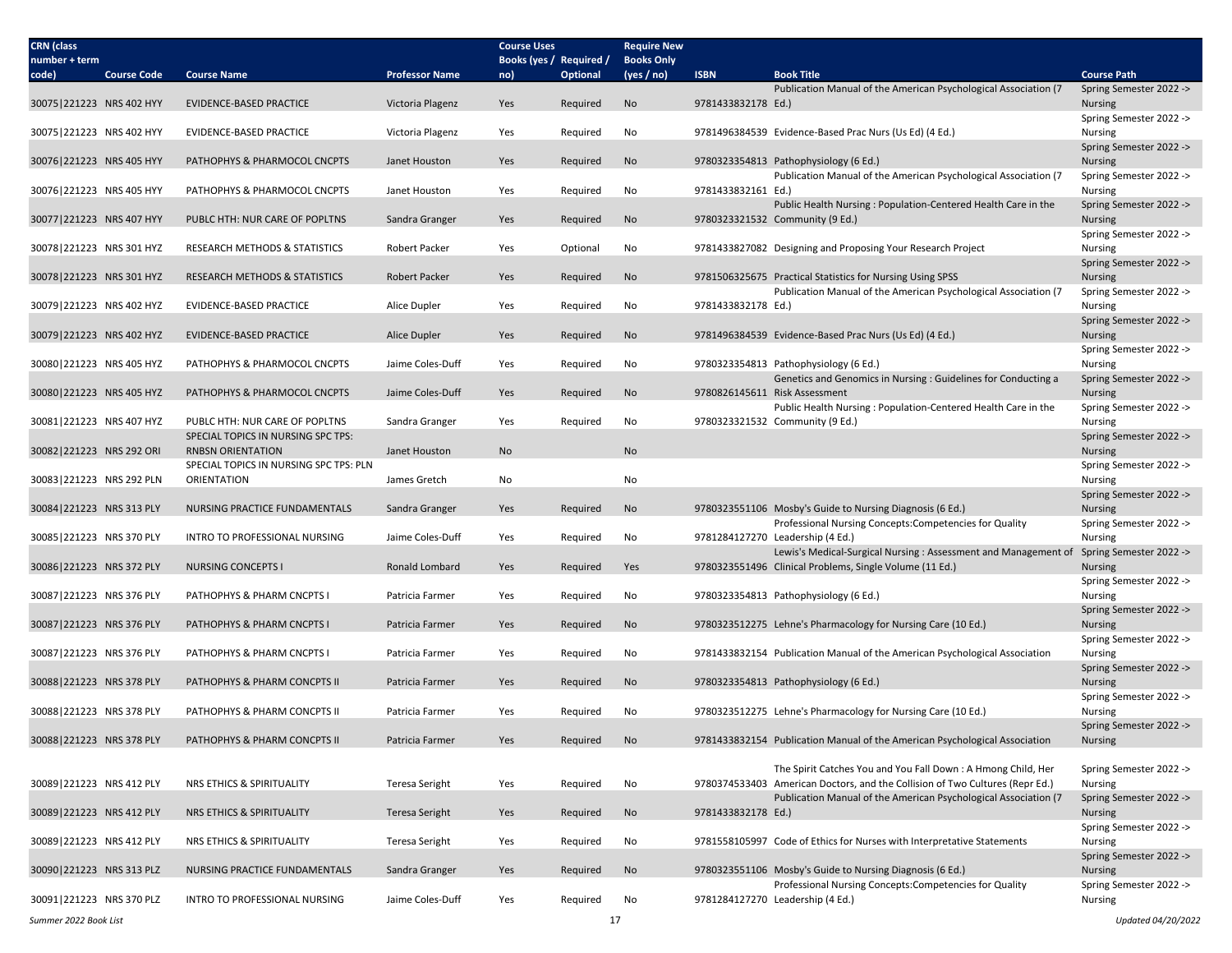| <b>CRN</b> (class<br>number + term |                    |                                                           |                       | <b>Course Uses</b> | Books (yes / Required / | <b>Require New</b><br><b>Books Only</b> |                    |                                                                                        |                                                     |
|------------------------------------|--------------------|-----------------------------------------------------------|-----------------------|--------------------|-------------------------|-----------------------------------------|--------------------|----------------------------------------------------------------------------------------|-----------------------------------------------------|
| code)                              | <b>Course Code</b> | <b>Course Name</b>                                        | <b>Professor Name</b> | no)                | <b>Optional</b>         | (yes / no)                              | <b>ISBN</b>        | <b>Book Title</b>                                                                      | <b>Course Path</b>                                  |
|                                    |                    |                                                           |                       |                    |                         |                                         |                    | Lewis's Medical-Surgical Nursing: Assessment and Management of Spring Semester 2022 -> |                                                     |
| 30092 221223 NRS 372 PLZ           |                    | <b>NURSING CONCEPTS I</b>                                 | Ronald Lombard        | Yes                | Required                | Yes                                     |                    | 9780323551496 Clinical Problems, Single Volume (11 Ed.)                                | <b>Nursing</b><br>Spring Semester 2022 ->           |
| 30093 221223 NRS 376 PLZ           |                    | PATHOPHYS & PHARM CNCPTS I                                | Patricia Farmer       | Yes                | Required                | No                                      |                    | 9780323354813 Pathophysiology (6 Ed.)                                                  | Nursing                                             |
|                                    |                    |                                                           |                       |                    |                         |                                         |                    |                                                                                        | Spring Semester 2022 ->                             |
| 30093 221223 NRS 376 PLZ           |                    | PATHOPHYS & PHARM CNCPTS I                                | Patricia Farmer       | Yes                | Required                | No                                      |                    | 9780323512275 Lehne's Pharmacology for Nursing Care (10 Ed.)                           | <b>Nursing</b>                                      |
| 30093 221223 NRS 376 PLZ           |                    |                                                           | Patricia Farmer       |                    |                         |                                         |                    |                                                                                        | Spring Semester 2022 ->                             |
|                                    |                    | PATHOPHYS & PHARM CNCPTS I                                |                       | Yes                | Required                | No                                      |                    | 9781433832154 Publication Manual of the American Psychological Association             | Nursing<br>Spring Semester 2022 ->                  |
| 30094 221223 NRS 378 PLZ           |                    | PATHOPHYS & PHARM CONCPTS II                              | Patricia Farmer       | Yes                | Required                | No                                      |                    | 9780323354813 Pathophysiology (6 Ed.)                                                  | <b>Nursing</b>                                      |
|                                    |                    |                                                           |                       |                    |                         |                                         |                    |                                                                                        | Spring Semester 2022 ->                             |
| 30094 221223 NRS 378 PLZ           |                    | PATHOPHYS & PHARM CONCPTS II                              | Patricia Farmer       | Yes                | Required                | No                                      |                    | 9780323512275 Lehne's Pharmacology for Nursing Care (10 Ed.)                           | Nursing                                             |
| 30094 221223 NRS 378 PLZ           |                    | PATHOPHYS & PHARM CONCPTS II                              | Patricia Farmer       | Yes                | Required                | <b>No</b>                               |                    | 9781433832154 Publication Manual of the American Psychological Association             | Spring Semester 2022 -><br><b>Nursing</b>           |
|                                    |                    |                                                           |                       |                    |                         |                                         |                    |                                                                                        |                                                     |
|                                    |                    |                                                           |                       |                    |                         |                                         |                    | The Spirit Catches You and You Fall Down: A Hmong Child, Her                           | Spring Semester 2022 ->                             |
| 30095 221223 NRS 412 PLZ           |                    | NRS ETHICS & SPIRITUALITY                                 | Teresa Seright        | Yes                | Required                | No                                      |                    | 9780374533403 American Doctors, and the Collision of Two Cultures (Repr Ed.)           | Nursing                                             |
| 30095 221223 NRS 412 PLZ           |                    | NRS ETHICS & SPIRITUALITY                                 | Teresa Seright        | Yes                | Required                | No                                      | 9781433832161 Ed.) | Publication Manual of the American Psychological Association (7                        | Spring Semester 2022 -><br><b>Nursing</b>           |
|                                    |                    |                                                           |                       |                    |                         |                                         |                    |                                                                                        | Spring Semester 2022 ->                             |
| 30095 221223 NRS 412 PLZ           |                    | NRS ETHICS & SPIRITUALITY                                 | Teresa Seright        | Yes                | Required                | No                                      |                    | 9781558105997 Code of Ethics for Nurses with Interpretative Statements                 | Nursing                                             |
|                                    |                    |                                                           |                       |                    |                         |                                         |                    |                                                                                        | Spring Semester 2022 ->                             |
|                                    |                    | OCI: SPECIAL TOPICS OCI: FINANCIAL                        |                       |                    |                         |                                         |                    |                                                                                        | <b>Online Consortium</b>                            |
| 30372 221223 OCI 392 O1            |                    | <b>MARKETS</b>                                            |                       | No                 |                         | No                                      |                    |                                                                                        | Courses<br>Spring Semester 2022 ->                  |
|                                    |                    | OCI: SPECIAL TOPICS OCI: INVESTMENTS &                    |                       |                    |                         |                                         |                    |                                                                                        | Online Consortium                                   |
| 30373 221223 OCI 492 O2            |                    | PORT MGMT                                                 |                       | No                 |                         | No                                      |                    |                                                                                        | Courses                                             |
|                                    |                    |                                                           |                       |                    |                         |                                         |                    |                                                                                        | Spring Semester 2022 ->                             |
| 30380 221223 OCI 292 O3            |                    | OCI: SPECIAL TOPICS OCI: WORLD HIST AND<br><b>GPHY II</b> |                       | No                 |                         | No                                      |                    |                                                                                        | <b>Online Consortium</b><br>Courses                 |
|                                    |                    |                                                           |                       |                    |                         |                                         |                    |                                                                                        | Spring Semester 2022 ->                             |
|                                    |                    | OCI: SPECIAL TOPICS OCI: EARTH SCIENCE                    |                       |                    |                         |                                         |                    |                                                                                        | Online Consortium                                   |
| 30381 221223 OCI 192 O4            |                    | <b>WITH LAB</b>                                           |                       | No                 |                         | No                                      |                    |                                                                                        | Courses                                             |
|                                    |                    | OCI: SPECIAL TOPICS OCI: BUSINESS                         |                       |                    |                         |                                         |                    |                                                                                        | Spring Semester 2022 -><br><b>Online Consortium</b> |
| 30382 221223 OCI 292 O5            |                    | COMMUNICATION                                             |                       | No                 |                         | No                                      |                    |                                                                                        | Courses                                             |
|                                    |                    |                                                           |                       |                    |                         |                                         |                    |                                                                                        | Spring Semester 2022 ->                             |
|                                    |                    | OCI: SPECIAL TOPICS OCI: INSTRUCTIONAL                    |                       |                    |                         |                                         |                    |                                                                                        | Online Consortium                                   |
| 30384 221223 OCI 392 O6            |                    | <b>TECHNOLOGY</b>                                         |                       | No                 |                         | No                                      |                    |                                                                                        | Courses                                             |
|                                    |                    | OCI: SPECIAL TOPICS OCI: SURV OF THE                      |                       |                    |                         |                                         |                    |                                                                                        | Spring Semester 2022 -><br>Online Consortium        |
| 30387 221223 OCI 392 O7            |                    | <b>EXCPTNAL LRNR</b>                                      |                       | No                 |                         | No                                      |                    |                                                                                        | Courses                                             |
|                                    |                    |                                                           |                       |                    |                         |                                         |                    |                                                                                        | Spring Semester 2022 ->                             |
|                                    |                    | OCI: SPECIAL TOPICS OCI: ANATOMY &                        |                       |                    |                         |                                         |                    |                                                                                        | Online Consortium                                   |
| 30393 221223 OCI 292 O8            |                    | PHYSIOLOGY I                                              |                       | No                 |                         | No                                      |                    |                                                                                        | Courses<br>Spring Semester 2022 ->                  |
|                                    |                    | OCI: SPECIAL TOPICS OCI: SPORTS IN                        |                       |                    |                         |                                         |                    |                                                                                        | Online Consortium                                   |
| 30394 221223 OCI 292 O9            |                    | <b>AMERICAN SOC</b>                                       |                       | No                 |                         | <b>No</b>                               |                    |                                                                                        | Courses                                             |
|                                    |                    |                                                           |                       |                    |                         |                                         |                    |                                                                                        | Spring Semester 2022 ->                             |
|                                    |                    | OCI: SPECIAL TOPICS OCI: ETHICS IN<br><b>MODERN WORLD</b> |                       |                    |                         |                                         |                    |                                                                                        | Online Consortium                                   |
| 30399 221223 OCI 292 O10           |                    |                                                           |                       | No                 |                         | No                                      |                    |                                                                                        | Courses<br>Spring Semester 2022 ->                  |
| 30207 221223 PHL 101 A             |                    | WHAT DOES IT MEAN TO BE HUMAN                             | Brendan Palla         | Yes                | Required                | No                                      |                    | 9780312253998 Lost in the Cosmos The Last Self-Help Book                               | Philosophy                                          |
|                                    |                    |                                                           |                       |                    |                         |                                         |                    |                                                                                        | Spring Semester 2022 ->                             |
| 30207 221223 PHL 101 A             |                    | WHAT DOES IT MEAN TO BE HUMAN                             | Brendan Palla         | Yes                | Required                | No                                      |                    | 9780872207363 Republic (3 Ed.)                                                         | Philosophy                                          |
| 30207 221223 PHL 101 A             |                    | WHAT DOES IT MEAN TO BE HUMAN                             | Brendan Palla         | Yes                | Required                | No                                      |                    | 9781624668333 A Workbook for Arguments (3 Ed.)                                         | Spring Semester 2022 -><br>Philosophy               |
|                                    |                    |                                                           |                       |                    |                         |                                         |                    |                                                                                        |                                                     |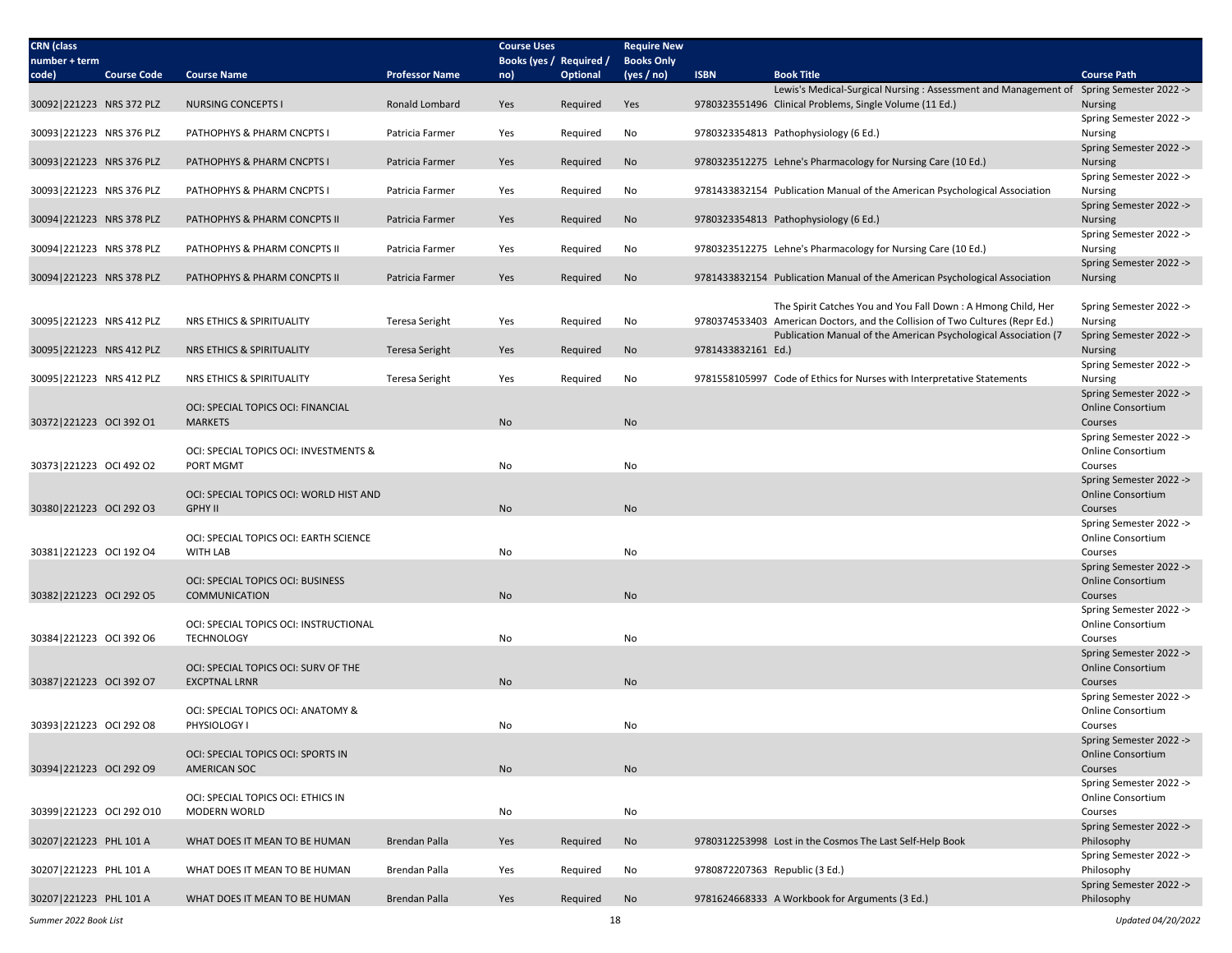| <b>CRN</b> (class<br>number + term                |                                                              |                       | <b>Course Uses</b><br>Books (yes / Required / |                 | <b>Require New</b><br><b>Books Only</b> |                                |                                                                                                                         |                                                             |
|---------------------------------------------------|--------------------------------------------------------------|-----------------------|-----------------------------------------------|-----------------|-----------------------------------------|--------------------------------|-------------------------------------------------------------------------------------------------------------------------|-------------------------------------------------------------|
| <b>Course Code</b><br>code)                       | <b>Course Name</b>                                           | <b>Professor Name</b> | no)                                           | <b>Optional</b> | (yes / no)                              | <b>ISBN</b>                    | <b>Book Title</b>                                                                                                       | <b>Course Path</b>                                          |
|                                                   |                                                              |                       |                                               |                 |                                         |                                |                                                                                                                         | Spring Semester 2022 ->                                     |
| 30208 221223 PHL 101 ASY                          | WHAT DOES IT MEAN TO BE HUMAN                                | Ryan Pollock          | No                                            |                 | No                                      |                                |                                                                                                                         | Philosophy                                                  |
| 30209 221223 PHL 101 AS2                          | WHAT DOES IT MEAN TO BE HUMAN                                | <b>Ryan Pollock</b>   | No                                            |                 | No                                      |                                |                                                                                                                         | Spring Semester 2022 -><br>Philosophy                       |
| 30210 221223 PHL 101 AS3                          | WHAT DOES IT MEAN TO BE HUMAN                                | Ryan Pollock          | No                                            |                 | No                                      |                                |                                                                                                                         | Spring Semester 2022 -><br>Philosophy                       |
| 30211 221223 PHL 101 B                            | WHAT DOES IT MEAN TO BE HUMAN                                | Brendan Palla         | Yes                                           | Required        | No                                      |                                | 9780312253998 Lost in the Cosmos The Last Self-Help Book                                                                | Spring Semester 2022 -><br>Philosophy                       |
| 30211 221223 PHL 101 B                            | WHAT DOES IT MEAN TO BE HUMAN                                | Brendan Palla         | Yes                                           | Required        | No                                      | 9780872207363 Republic (3 Ed.) |                                                                                                                         | Spring Semester 2022 -><br>Philosophy                       |
| 30211 221223 PHL 101 B                            | WHAT DOES IT MEAN TO BE HUMAN                                | <b>Brendan Palla</b>  | Yes                                           |                 |                                         |                                | 9781624668333 A Workbook for Arguments (3 Ed.)                                                                          | Spring Semester 2022 -><br>Philosophy                       |
|                                                   |                                                              |                       |                                               | Required        | No                                      |                                |                                                                                                                         | Spring Semester 2022 ->                                     |
| 30212 221223 PHL 101 C                            | WHAT DOES IT MEAN TO BE HUMAN                                | Jonathan Nelson       | Yes                                           | Required        | No                                      |                                | 9780547572550 The Three Stigmata of Palmer Eldritch                                                                     | Philosophy<br>Spring Semester 2022 ->                       |
| 30212 221223 PHL 101 C                            | WHAT DOES IT MEAN TO BE HUMAN                                | Jonathan Nelson       | Yes                                           | Required        | No                                      |                                | 9780872201880 On Free Choice of the Will                                                                                | Philosophy<br>Spring Semester 2022 ->                       |
| 30213 221223 PHL 301 A                            | <b>ETHICS</b>                                                | Jonathan Nelson       | Yes                                           | Required        | No                                      | 9780872200166 Gorgias          |                                                                                                                         | Philosophy                                                  |
| 30213 221223 PHL 301 A                            | <b>ETHICS</b>                                                | Jonathan Nelson       | Yes                                           | Required        | No                                      |                                | Ethical Philosophy Grounding for the Metaphysics of Morals &<br>9780872203204 Metaphysical Principles of Virtue (2 Ed.) | Spring Semester 2022 -><br>Philosophy                       |
| 30213 221223 PHL 301 A                            | <b>ETHICS</b>                                                | Jonathan Nelson       | Yes                                           | Required        | No                                      |                                | 9781624668159 Nicomachean Ethics (3 Ed.)                                                                                | Spring Semester 2022 -><br>Philosophy                       |
| 30215 221223 PHL 301 B                            | <b>ETHICS</b>                                                | Jonathan Nelson       |                                               |                 | No                                      | 9780872200166 Gorgias          |                                                                                                                         | Spring Semester 2022 -><br>Philosophy                       |
|                                                   |                                                              |                       | Yes                                           | Required        |                                         |                                | Ethical Philosophy Grounding for the Metaphysics of Morals &                                                            | Spring Semester 2022 ->                                     |
| 30215 221223 PHL 301 B                            | <b>ETHICS</b>                                                | Jonathan Nelson       | Yes                                           | Required        | No                                      |                                | 9780872203204 Metaphysical Principles of Virtue (2 Ed.)                                                                 | Philosophy<br>Spring Semester 2022 ->                       |
| 30215 221223 PHL 301 B                            | <b>ETHICS</b><br>TOPICS IN PHILOSOPHY SPC TPC:               | Jonathan Nelson       | Yes                                           | Required        | No                                      |                                | 9781624668159 Nicomachean Ethics (3 Ed.)                                                                                | Philosophy<br>Spring Semester 2022 ->                       |
| 30286 221223 PHL 392 A                            | TRNSNDNC OR TRNSGRSN                                         | Jonathan Nelson       | No                                            |                 | No                                      |                                |                                                                                                                         | Philosophy                                                  |
| 30400 221223 PHL 392 LL                           | TOPICS IN PHILOSOPHY SPC TPC:<br><b>TRNSNDNC OR TRNSGRSN</b> | Jonathan Nelson       | Yes                                           |                 | No                                      |                                |                                                                                                                         | Spring Semester 2022 -><br>Philosophy                       |
| 30287 221223 PHS 300 A                            | CLASSICAL & MODERN PHYSICS II                                | Stephen Muir          | No                                            |                 | No                                      |                                |                                                                                                                         | Spring Semester 2022 -><br>Physics                          |
| 30289 221223 PHS 300L LB2                         | <b>CLASCL &amp; MDRN PHYSICS II LAB</b>                      | Stephen Muir          | <b>No</b>                                     |                 | No                                      |                                |                                                                                                                         | Spring Semester 2022 -><br>Physics                          |
|                                                   |                                                              |                       |                                               |                 |                                         |                                |                                                                                                                         | Spring Semester 2022 ->                                     |
| 30250 221223 PLG 101 ASY                          | <b>INTRODUCTION TO LAW</b>                                   |                       | Yes                                           | Required        | No                                      |                                | 9781305948648 INTRODUCTION TO LAW (007 Ed.)                                                                             | Paralegal<br>Spring Semester 2022 ->                        |
| 30251 221223 PLG 305 HYD                          | LEGAL RESEARCH AND WRITING                                   |                       | Yes                                           | Required        | No                                      |                                | 9781454840817 Legal Research and Writing Handbook 7e (7 Ed.)                                                            | Paralegal<br>Spring Semester 2022 ->                        |
| 30252 221223 PLG 305 ASY                          | LEGAL RESEARCH AND WRITING                                   | Deborah Kottel        | Yes                                           | Required        | No                                      |                                | 9781454840817 Legal Research and Writing Handbook 7e (7 Ed.)                                                            | Paralegal                                                   |
| 30253 221223 PLG 373 ASY                          | DOMESTIC AND FAMILY LAW                                      | <b>Edward Lucas</b>   | Yes                                           | Required        | No                                      |                                | 9781454873396 Family Law For Paralegals (7 Ed.)                                                                         | Spring Semester 2022 -><br>Paralegal                        |
| 30254 221223 PLG 397 FE                           | FIELD EXP IN LEGAL ASSISTANCE                                | Deborah Kottel        | No                                            |                 | No                                      |                                |                                                                                                                         | Spring Semester 2022 -><br>Paralegal                        |
| 30256 221223 PLG 430 ASY                          | LEGAL AND PARALEGAL CAPSTONE                                 | Deborah Kottel        | No                                            |                 | No                                      |                                |                                                                                                                         | Spring Semester 2022 -><br>Paralegal                        |
|                                                   |                                                              |                       |                                               |                 |                                         |                                |                                                                                                                         | Spring Semester 2022 ->                                     |
| 30257 221223 PLG 495 IN                           | INTERNSHIP                                                   | Deborah Kottel        | No                                            |                 | No                                      |                                |                                                                                                                         | Paralegal<br>Spring Semester 2022 ->                        |
| 30374 221223 PLG 375 A                            | PROPERTY LAW                                                 | Deborah Kottel        | Yes                                           | Required        | No                                      |                                | 9781454852186 Real Estate and Property Law for Paralegals 4e (4 Ed.)                                                    | Paralegal<br>Spring Semester 2022 ->                        |
| 30390 221223 PLG 373 LL                           | DOMESTIC AND FAMILY LAW                                      | <b>Edward Lucas</b>   | Yes                                           | Required        | No                                      |                                | 9781454873396 Family Law For Paralegals (7 Ed.)                                                                         | Paralegal<br>Spring Semester 2022 ->                        |
| 30150 221223 PSY 200 A                            | <b>GENERAL PSYCHOLOGY</b>                                    | Ross DeForrest        | Yes                                           | Required        | No                                      |                                | 9781453365748 Introduction to Psychology                                                                                | Psychology                                                  |
| 30151 221223 PSY 200 ASY<br>Summer 2022 Book List | <b>GENERAL PSYCHOLOGY</b>                                    | Michelle Hill         | Yes                                           | Required        | No<br>19                                |                                | 9781453387238 Introduction to Psychology (3 Ed.)                                                                        | Spring Semester 2022 -><br>Psychology<br>Updated 04/20/2022 |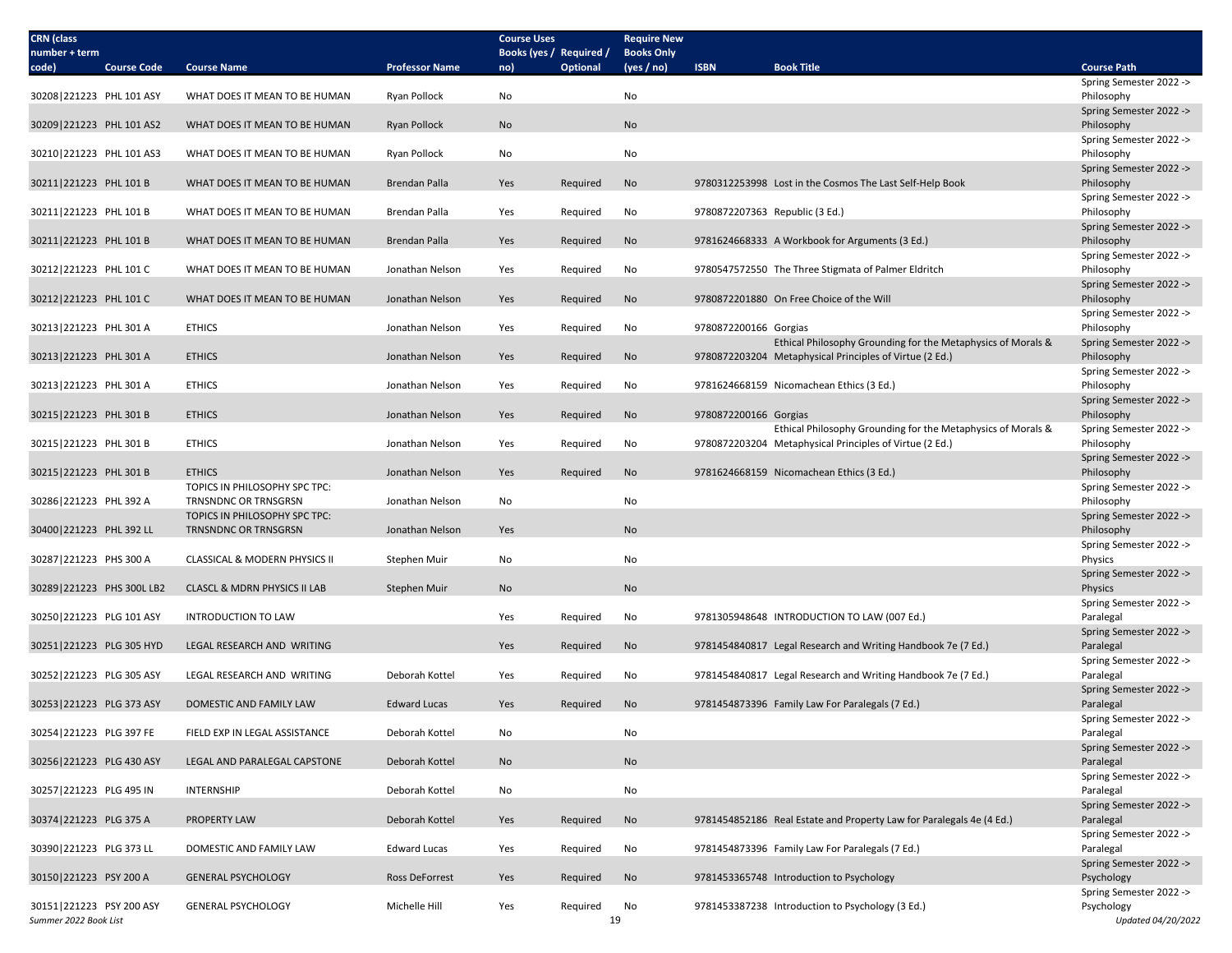| <b>CRN</b> (class<br><b>Course Uses</b><br><b>Require New</b><br>Books (yes / Required /<br><b>Books Only</b><br>number + term                                                          |                                       |
|-----------------------------------------------------------------------------------------------------------------------------------------------------------------------------------------|---------------------------------------|
| Optional<br><b>ISBN</b><br><b>Book Title</b><br><b>Course Code</b><br><b>Course Name</b><br><b>Professor Name</b><br>(yes / no)<br>code)<br>no)                                         | <b>Course Path</b>                    |
| You Are Not So Smart: Why You Have Too Many Friends on                                                                                                                                  |                                       |
| Facebook, Why Your Memory Is Mostly Fiction, and 46 Other Ways Spring Semester 2022 ->                                                                                                  |                                       |
| 30151 221223 PSY 200 ASY<br><b>GENERAL PSYCHOLOGY</b><br>Michelle Hill<br>Yes<br>No<br>9781592407361 You're Deluding Yourself<br>Required                                               | Psychology                            |
| 30152 221223 PSY 201 ASY<br>PERSONALITY THEORY<br>Ross DeForrest<br>9781111830663 Theories of Personality (010 Ed.)<br>Yes<br>Required<br>No                                            | Spring Semester 2022 -><br>Psychology |
|                                                                                                                                                                                         | Spring Semester 2022 ->               |
| 30153 221223 PSY 212 ASY<br>DEVELOPMENTAL PSYCHOLOGY<br>Heidi Peterson<br>Yes<br>No<br>9781319220983 Loose-Leaf Version for Invitation to the Life Span (4 Ed.)<br>Required             | Psychology                            |
|                                                                                                                                                                                         |                                       |
| The Meaning of Difference: American Constructions of Race, Sex                                                                                                                          | Spring Semester 2022 ->               |
| 30154 221223 PSY 220 ASY<br>SOCIOCLTRL & INTERNTL AWRENESS<br>No<br>9780078027024 and Gender, Social Class, Sexual Orientation and Disabili (7 Ed.)<br>Deanna Koepke<br>Yes<br>Required | Psychology                            |
|                                                                                                                                                                                         | Spring Semester 2022 ->               |
| 30155 221223 PSY 241 ASY<br>THEORIES OF HELPING<br>Heidi Peterson<br>No<br>9781516556960 Essential Theories of Counseling and Psychotherapy (1 Ed.)<br>Yes<br>Required                  | Psychology                            |
| 30156 221223 PSY 326 A<br>ETHICS IN HUMAN SERVICES<br>Michelle Hill<br>Required<br>No<br>9781337406291 Issues and Ethics in the Helping Professions (010 Ed.)<br>Yes                    | Spring Semester 2022 -><br>Psychology |
|                                                                                                                                                                                         | Spring Semester 2022 ->               |
| 30157 221223 PSY 330 ASY<br>SOCIAL PSYCHOLOGY<br>No<br><b>Ross DeForrest</b><br>No                                                                                                      | Psychology                            |
|                                                                                                                                                                                         | Spring Semester 2022 ->               |
| 30158 221223 PSY 352 A<br>ABNORMAL PSYCHOLOGY<br>Ross DeForrest<br>Required<br>No<br>9781260080469 Loose Leaf Abnormal Psychology (8 Ed.)<br>Yes                                        | Psychology                            |
|                                                                                                                                                                                         | Spring Semester 2022 ->               |
| 30158 221223 PSY 352 A<br>No<br>9781416587095 Crazy Like Us: The Globalization of the American Psyche<br>ABNORMAL PSYCHOLOGY<br><b>Ross DeForrest</b><br>Yes<br>Required                | Psychology                            |
| 30159 221223 PSY 396 ASY<br>CHILD ABUSE AND NEGLECT<br>Michelle Hill<br>Yes<br>Required<br>No<br>9780205399697 Understanding Child Abuse and Neglect (9 Ed.)                            | Spring Semester 2022 -><br>Psychology |
|                                                                                                                                                                                         | Spring Semester 2022 ->               |
| 30160 221223 PSY 422 A<br>Robert Packer<br>9781259676987 Methods in Behavioral Research (13 Ed.)<br><b>EXPERIMENTAL PSYCHOLOGY</b><br>Yes<br>Required<br>No                             | Psychology                            |
|                                                                                                                                                                                         | Spring Semester 2022 ->               |
| 30161 221223 PSY 490 HYB<br><b>Robert Packer</b><br>9780393283549 Pioneers of Psychology (5 Ed.)<br>SENIOR PSYCH CAPSTONE SEMINAR<br>Yes<br>Required<br>No                              | Psychology                            |
| The Life-Changing Magic of Tidying Up : The Japanese Art of                                                                                                                             | Spring Semester 2022 ->               |
| 30161 221223 PSY 490 HYB<br>SENIOR PSYCH CAPSTONE SEMINAR<br><b>Robert Packer</b><br>9781607747307 Decluttering and Organizing<br>Yes<br>Required<br>No                                 | Psychology                            |
| 30162 221223 PSY 450 ASY<br><b>Robert Packer</b><br>Yes<br>No<br>9781464106019 Introduction to Brain and Behavior (5 Ed.)<br>PHYSIOLOGICAL PSYCHOLOGY I<br>Required                     | Spring Semester 2022 -><br>Psychology |
|                                                                                                                                                                                         | Spring Semester 2022 ->               |
| 30163 221223 PSY 495 IN<br>Heidi Peterson<br>9781138478701 Internship, Practicum, and Field Placement Handbook (8 Ed.)<br><b>INTERNSHIP</b><br>Yes<br>Required<br>No                    | Psychology                            |
|                                                                                                                                                                                         | Spring Semester 2022 ->               |
| 30164 221223 PSY 497 FE<br>FIELD EXPERIENCE IN PSYCHOLOGY<br>Heidi Peterson<br>Yes<br>No<br>9781138478701 Internship, Practicum, and Field Placement Handbook (8 Ed.)<br>Required       | Psychology                            |
|                                                                                                                                                                                         | Spring Semester 2022 ->               |
| 30165 221223 PSY 498 ASY<br><b>GROUP THEORIES AND PROCESS</b><br>Michelle Hill<br>9781793537195 Group Counseling : Strategies and Skills (9 Ed.)<br>Yes<br>Required<br>No               | Psychology                            |
| 30401 221223 PSY 360 DS<br><b>COGNITIVE SCIENCE</b><br>Ross DeForrest<br>No<br>No                                                                                                       | Spring Semester 2022 -><br>Psychology |
|                                                                                                                                                                                         | Spring Semester 2022 ->               |
| 30166 221223 SCS 312 A<br>No<br>SOC RSRCH MTHDS & APPLIED STAT<br><b>Gregory Madson</b><br>No                                                                                           | Social Science                        |
|                                                                                                                                                                                         | Spring Semester 2022 ->               |
| 30167 221223 SCS 312 ASY<br>SOC RSRCH MTHDS & APPLIED STAT<br><b>Robert Packer</b><br>Yes<br>Required<br>No<br>9780205093816 Exploring Research (8 Ed.)                                 | Social Science                        |
|                                                                                                                                                                                         | Spring Semester 2022 ->               |
| 30168 221223 SOC 110 ASY<br>THE REAL WORLD: INTRO TO SOC<br>Deanna Koepke<br>Yes<br>Required<br>No<br>9780134206318 Sociology (16 Ed.)                                                  | Sociology<br>Spring Semester 2022 ->  |
| 30169 221223 SOC 304 ASY<br>SOCIOLOGY OF DEVIANT BEHAVIOR<br>Yes<br>No<br>Deanna Koepke<br>Required<br>9781544395777 Deviance and Social Control (3 Ed.)                                | Sociology                             |
|                                                                                                                                                                                         | Spring Semester 2022 ->               |
| 30170 221223 SOC 372 ASY<br><b>CAMP SKY CHILD</b><br>Deborah Kottel<br>No<br>No                                                                                                         | Sociology                             |
|                                                                                                                                                                                         |                                       |
|                                                                                                                                                                                         | Spring Semester 2022 ->               |
| 30216 221223 TRL 201 ASY<br>No<br>9780898704709 Theology and Sanity<br>INTRODUCTION TO THEOLOGY<br>Daniel McGuire<br>Yes<br>Required                                                    | Theology and Religion                 |
|                                                                                                                                                                                         | Spring Semester 2022 ->               |
| 30222 221223 TRL 201 B<br>David Gides<br>Yes<br>No<br>9780385133685 Models of the Church (2 Ed.)<br>INTRODUCTION TO THEOLOGY<br>Required                                                | Theology and Religion                 |
|                                                                                                                                                                                         |                                       |
|                                                                                                                                                                                         |                                       |
|                                                                                                                                                                                         | Spring Semester 2022 ->               |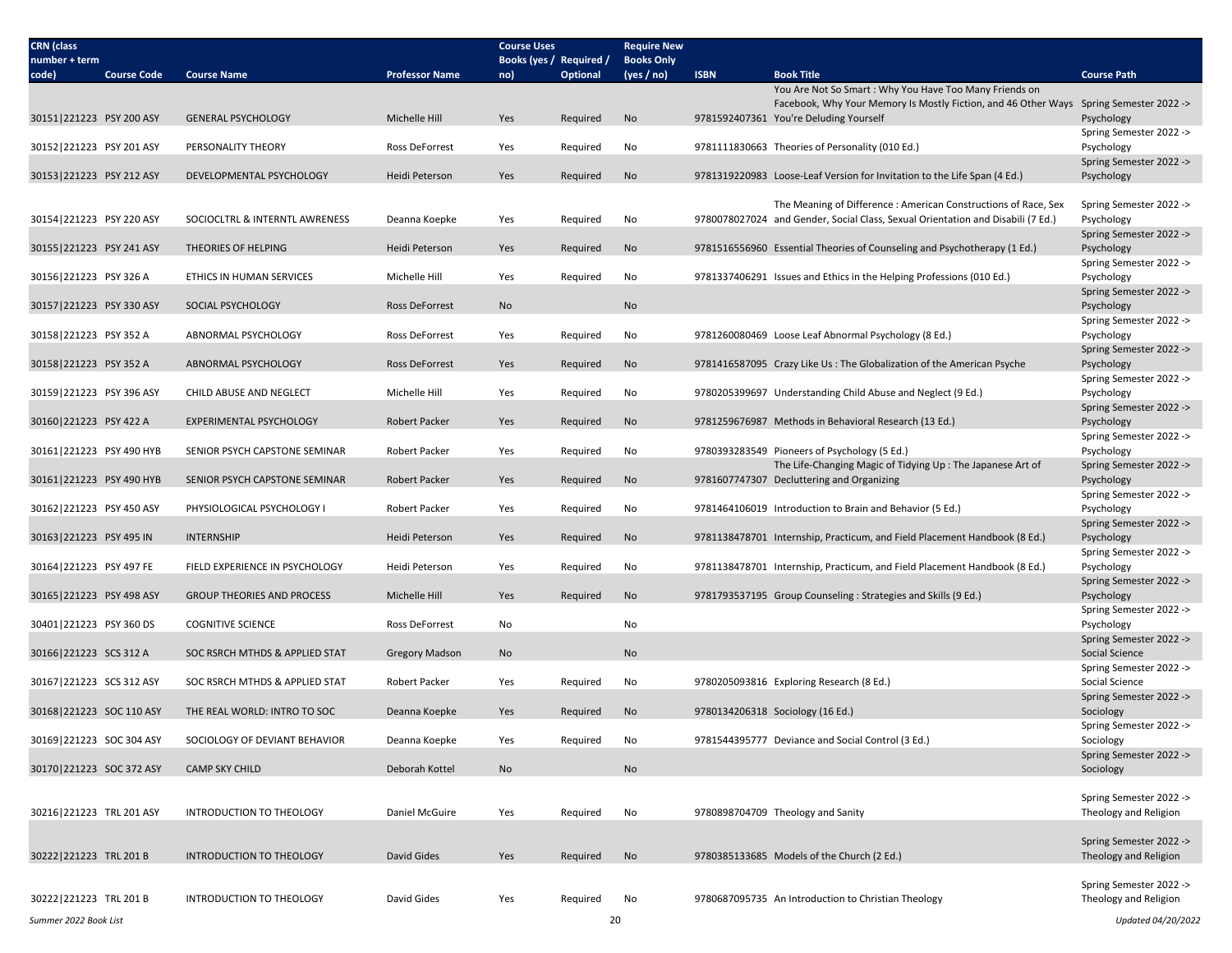| <b>CRN</b> (class         |                    |                                                     |                       | <b>Course Uses</b>             |                 | <b>Require New</b>              |                    |                                                                          |                                                            |
|---------------------------|--------------------|-----------------------------------------------------|-----------------------|--------------------------------|-----------------|---------------------------------|--------------------|--------------------------------------------------------------------------|------------------------------------------------------------|
| number + term<br>code)    | <b>Course Code</b> | <b>Course Name</b>                                  | <b>Professor Name</b> | Books (yes / Required /<br>no) | <b>Optional</b> | <b>Books Only</b><br>(yes / no) | <b>ISBN</b>        | <b>Book Title</b>                                                        | <b>Course Path</b>                                         |
|                           |                    |                                                     |                       |                                |                 |                                 |                    |                                                                          |                                                            |
|                           |                    |                                                     |                       |                                |                 |                                 |                    |                                                                          | Spring Semester 2022 ->                                    |
| 30223 221223 TRL 201 A    |                    | INTRODUCTION TO THEOLOGY                            | David Gides           | Yes                            | Required        | No                              |                    | 9780385133685 Models of the Church (2 Ed.)                               | Theology and Religion                                      |
|                           |                    |                                                     |                       |                                |                 |                                 |                    |                                                                          | Spring Semester 2022 ->                                    |
| 30223 221223 TRL 201 A    |                    | INTRODUCTION TO THEOLOGY                            | David Gides           | Yes                            | Required        | No                              |                    | 9780687095735 An Introduction to Christian Theology                      | Theology and Religion                                      |
|                           |                    |                                                     |                       |                                |                 |                                 |                    |                                                                          |                                                            |
| 30224 221223 TRL 301 A    |                    | THE CHRISTIAN LIFE                                  | David Gides           | Yes                            | Required        | No                              |                    | 9781599821023 Catholic Ethics in Today's World, Revised Edition (2 Ed.)  | Spring Semester 2022 -><br>Theology and Religion           |
|                           |                    |                                                     |                       |                                |                 |                                 |                    |                                                                          |                                                            |
|                           |                    |                                                     |                       |                                |                 |                                 |                    |                                                                          | Spring Semester 2022 ->                                    |
| 30225 221223 TRL 301 B    |                    | THE CHRISTIAN LIFE                                  | David Gides           | Yes                            | Required        | No                              |                    | 9781599821023 Catholic Ethics in Today's World, Revised Edition (2 Ed.)  | Theology and Religion                                      |
|                           |                    |                                                     |                       |                                |                 |                                 |                    |                                                                          | Spring Semester 2022 ->                                    |
| 30226 221223 TRL 301 ASY  |                    | THE CHRISTIAN LIFE                                  | Daniel McGuire        | No                             |                 | No                              |                    |                                                                          | Theology and Religion                                      |
|                           |                    |                                                     |                       |                                |                 |                                 |                    |                                                                          | Spring Semester 2022 ->                                    |
| 30227 221223 TRL 301 AS2  |                    | THE CHRISTIAN LIFE                                  | Daniel McGuire        | No                             |                 | No                              |                    |                                                                          | Theology and Religion                                      |
|                           |                    |                                                     |                       |                                |                 |                                 |                    |                                                                          | Spring Semester 2022 ->                                    |
|                           |                    | <b>EXPLORING INFORMATICS</b>                        |                       |                                |                 |                                 |                    |                                                                          | <b>Applied Hlth Informatics</b>                            |
| 30024 221223 XAHI 100 ASZ |                    |                                                     |                       | Yes                            | Required        | No                              |                    | 9780323402316 Health Informatics : An Interprofessional Approach (2 Ed.) | Cert<br>Spring Semester 2022 ->                            |
|                           |                    |                                                     |                       |                                |                 |                                 |                    | Publication Manual of the American Psychological Association (7          | <b>Applied Hlth Informatics</b>                            |
| 30024 221223 XAHI 100 ASZ |                    | <b>EXPLORING INFORMATICS</b>                        |                       | Yes                            | Required        | No                              | 9781433832178 Ed.) |                                                                          | Cert                                                       |
|                           |                    |                                                     |                       |                                |                 |                                 |                    |                                                                          | Spring Semester 2022 -><br><b>Applied Hlth Informatics</b> |
| 30025 221223 XAHI 120 ASZ |                    | <b>APPLYING INFORMATICS</b>                         | Nicholas Scott        | Yes                            | Required        | No                              |                    | 9780323402316 Health Informatics : An Interprofessional Approach (2 Ed.) | Cert                                                       |
|                           |                    |                                                     |                       |                                |                 |                                 |                    |                                                                          | Spring Semester 2022 ->                                    |
| 30025 221223 XAHI 120 ASZ |                    | APPLYING INFORMATICS                                | Nicholas Scott        | Yes                            | Required        | No                              | 9781433832161 Ed.) | Publication Manual of the American Psychological Association (7          | <b>Applied Hlth Informatics</b><br>Cert                    |
|                           |                    |                                                     |                       |                                |                 |                                 |                    |                                                                          | Spring Semester 2022 ->                                    |
|                           |                    |                                                     |                       |                                |                 |                                 |                    |                                                                          | <b>Applied Hlth Informatics</b>                            |
| 30026 221223 XAHI 140 ASA |                    | <b>LEADING INFORMATICS</b>                          | Pamela Goodrich       | Yes                            | Required        | No                              |                    | 9780323402316 Health Informatics : An Interprofessional Approach (2 Ed.) | Cert                                                       |
|                           |                    |                                                     |                       |                                |                 |                                 |                    | Publication Manual of the American Psychological Association (7          | Spring Semester 2022 -><br><b>Applied Hlth Informatics</b> |
| 30026 221223 XAHI 140 ASA |                    | <b>LEADING INFORMATICS</b>                          | Pamela Goodrich       | Yes                            | Optional        | No                              | 9781433832178 Ed.) |                                                                          | Cert                                                       |
|                           |                    |                                                     |                       |                                |                 |                                 |                    |                                                                          | Spring Semester 2022 ->                                    |
| 30027 221223 XAHI 160 ASA |                    | <b>REVEALING INFORMATICS</b>                        | Susan Balou           | Yes                            | Required        | No                              |                    | 9780323402316 Health Informatics : An Interprofessional Approach (2 Ed.) | <b>Applied Hlth Informatics</b><br>Cert                    |
|                           |                    |                                                     |                       |                                |                 |                                 |                    |                                                                          | Spring Semester 2022 ->                                    |
|                           |                    |                                                     |                       |                                |                 |                                 |                    |                                                                          | <b>Applied Hlth Informatics</b>                            |
| 30027 221223 XAHI 160 ASA |                    | REVEALING INFORMATICS                               | Susan Balou           | Yes                            | Optional        | No                              |                    | 9781319360092 A Pocket Style Manual, APA Version, 2020 Update (8 Ed.)    | Cert<br>Spring Semester 2022 ->                            |
|                           |                    |                                                     |                       |                                |                 |                                 |                    |                                                                          | <b>Applied Hlth Informatics</b>                            |
| 30027 221223 XAHI 160 ASA |                    | <b>REVEALING INFORMATICS</b>                        | Susan Balou           | Yes                            | Optional        | No                              |                    | 9781483383231 An EasyGuide to APA Style (3 Ed.)                          | Cert                                                       |
|                           |                    |                                                     |                       |                                |                 |                                 |                    |                                                                          | Spring Semester 2022 ->                                    |
| 30028 221223 XAHI 192 ORI |                    | SPCL TPC SPCL TPC: AHI ORIENTATION                  | Pamela Goodrich       | Yes                            | Optional        | No                              |                    | 9780323402316 Health Informatics : An Interprofessional Approach (2 Ed.) | Applied Hlth Informatics<br>Cert                           |
|                           |                    |                                                     |                       |                                |                 |                                 |                    |                                                                          |                                                            |
|                           |                    |                                                     |                       |                                |                 |                                 |                    |                                                                          | Spring Semester 2022 ->                                    |
| 30029 221223 XMA 192 ORI  |                    | SPECIAL TOPICS SPC TPS: MA ORIENTATION James Gretch |                       | No                             |                 | No                              |                    |                                                                          | Cert./Medical Assistant                                    |
|                           |                    |                                                     |                       |                                |                 |                                 |                    |                                                                          | Spring Semester 2022 ->                                    |
| 30030 221223 XMA 101 ASZ  |                    | ANAT, PHYS, & NUTRITION                             |                       | Yes                            | Required        | No                              |                    | 9780134516233 Nutrition An Applied Approach (5 Ed.)                      | Cert./Medical Assistant                                    |
|                           |                    |                                                     |                       |                                |                 |                                 |                    |                                                                          | Spring Semester 2022 ->                                    |
| 30030 221223 XMA 101 ASZ  |                    | ANAT, PHYS, & NUTRITION                             |                       | Yes                            | Required        | No                              |                    | 9780321988270 Little, Brown Handbook (13 Ed.)                            | Cert./Medical Assistant                                    |
|                           |                    |                                                     |                       |                                |                 |                                 |                    |                                                                          |                                                            |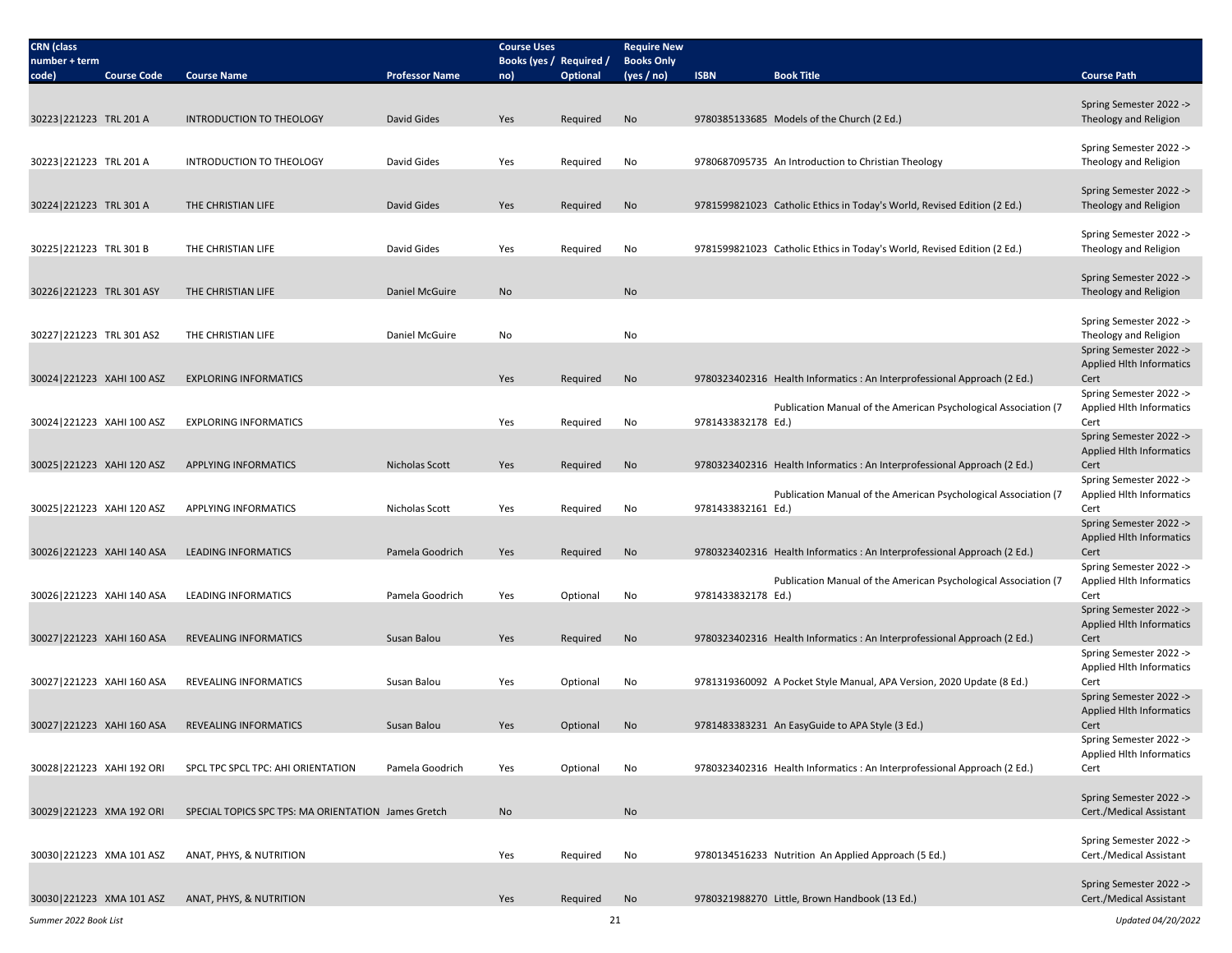| <b>CRN</b> (class                            |                                |                       | <b>Course Uses</b>             |                 | <b>Require New</b>              |             |                                                                                                        |                                                    |
|----------------------------------------------|--------------------------------|-----------------------|--------------------------------|-----------------|---------------------------------|-------------|--------------------------------------------------------------------------------------------------------|----------------------------------------------------|
| number + term<br>code)<br><b>Course Code</b> | <b>Course Name</b>             | <b>Professor Name</b> | Books (yes / Required /<br>no) | <b>Optional</b> | <b>Books Only</b><br>(yes / no) | <b>ISBN</b> | <b>Book Title</b>                                                                                      | <b>Course Path</b>                                 |
|                                              |                                |                       |                                |                 |                                 |             | Jones & Bartlett Learning's Comprehensive Medical Assisting +                                          | Spring Semester 2022 ->                            |
| 30030 221223 XMA 101 ASZ                     | ANAT, PHYS, & NUTRITION        |                       | Yes                            | Required        | Yes                             |             | 9781284208832 Navigate Premier Access (5 Ed.)                                                          | Cert./Medical Assistant                            |
|                                              |                                |                       |                                |                 |                                 |             |                                                                                                        | Spring Semester 2022 ->                            |
| 30030 221223 XMA 101 ASZ                     | ANAT, PHYS, & NUTRITION        |                       | Yes                            | Required        | Yes                             |             | 9781975136376 Medical Terminology: An Illustrated Guide (9 Ed.)                                        | Cert./Medical Assistant                            |
|                                              |                                |                       |                                |                 |                                 |             |                                                                                                        | Spring Semester 2022 ->                            |
| 30031 221223 XMA 102 ASZ                     | ANAT, PHYS, & PHARMACOLOGY     |                       | Yes                            | Required        | No                              |             | 9780134516233 Nutrition An Applied Approach (5 Ed.)                                                    | Cert./Medical Assistant                            |
|                                              |                                |                       |                                |                 |                                 |             |                                                                                                        | Spring Semester 2022 ->                            |
| 30031 221223 XMA 102 ASZ                     | ANAT, PHYS, & PHARMACOLOGY     |                       | Yes                            | Required        | No                              |             | 9780321988270 Little, Brown Handbook (13 Ed.)                                                          | Cert./Medical Assistant                            |
|                                              |                                |                       |                                |                 |                                 |             | Jones & Bartlett Learning's Comprehensive Medical Assisting +                                          | Spring Semester 2022 ->                            |
| 30031 221223 XMA 102 ASZ                     | ANAT, PHYS, & PHARMACOLOGY     |                       | Yes                            | Required        | Yes                             |             | 9781284208832 Navigate Premier Access (5 Ed.)                                                          | Cert./Medical Assistant                            |
|                                              |                                |                       |                                |                 |                                 |             |                                                                                                        | Spring Semester 2022 ->                            |
| 30031 221223 XMA 102 ASZ                     | ANAT, PHYS, & PHARMACOLOGY     |                       | Yes                            | Required        | No                              |             | 9781305859326 Principles of Pharmacology for Medical Assisting (006 Ed.)                               | Cert./Medical Assistant                            |
|                                              |                                |                       |                                |                 |                                 |             |                                                                                                        | Spring Semester 2022 ->                            |
| 30031 221223 XMA 102 ASZ                     | ANAT, PHYS, & PHARMACOLOGY     |                       | Yes                            | Required        | No                              |             | 9781455774074 Fundamentals of Complementary and Alternative Medicine (5 Ed.)                           | Cert./Medical Assistant                            |
|                                              |                                |                       |                                |                 |                                 |             |                                                                                                        | Spring Semester 2022 ->                            |
| 30031 221223 XMA 102 ASZ                     | ANAT, PHYS, & PHARMACOLOGY     |                       | Yes                            | Required        | Yes                             |             | 9781975136376 Medical Terminology: An Illustrated Guide (9 Ed.)                                        | Cert./Medical Assistant                            |
|                                              |                                |                       |                                |                 |                                 |             |                                                                                                        | Spring Semester 2022 ->                            |
| 30032 221223 XMA 120 ASA                     | HC ETHC, LGL ISS & INFC PREV P |                       | Yes                            | Optional        | No                              |             | 9780803640344 MA Review NotesPlus : Exam Certification Pocket Guide (2 Ed.)                            | Cert./Medical Assistant                            |
|                                              |                                |                       |                                |                 |                                 |             | Comprehensive Medical Assisting Textbook (w/ Navigate Premier                                          | Spring Semester 2022 ->                            |
| 30032 221223 XMA 120 ASA                     | HC ETHC, LGL ISS & INFC PREV P |                       | Yes                            | Required        | Yes                             |             | 9781284226973 access code) (5th Ed.)                                                                   | Cert./Medical Assistant                            |
| 30032 221223 XMA 120 ASA                     | HC ETHC, LGL ISS & INFC PREV P |                       | Yes                            | Required        | Yes                             |             | Medical Assistant Exam Prep: Your All-In-One Guide to the CMA<br>9781506252421 and RMA Exams (7th Ed.) | Spring Semester 2022 -><br>Cert./Medical Assistant |
|                                              |                                |                       |                                |                 |                                 |             |                                                                                                        |                                                    |
| 30032 221223 XMA 120 ASA                     | HC ETHC, LGL ISS & INFC PREV P |                       | Yes                            | Required        | Yes                             |             | 9781975136376 Medical Terminology: An Illustrated Guide (9 Ed.)                                        | Spring Semester 2022 -><br>Cert./Medical Assistant |
|                                              |                                |                       |                                |                 |                                 |             |                                                                                                        |                                                    |
| 30033 221223 XMA 120 ASB                     | HC ETHC, LGL ISS & INFC PREV P |                       | Yes                            | Required        | No                              |             | 9780321988270 Little, Brown Handbook (13 Ed.)                                                          | Spring Semester 2022 -><br>Cert./Medical Assistant |
|                                              |                                |                       |                                |                 |                                 |             |                                                                                                        |                                                    |
| 30033 221223 XMA 120 ASB                     | HC ETHC, LGL ISS & INFC PREV P |                       | Yes                            | Optional        | Yes                             |             | 9780803640344 MA Review NotesPlus : Exam Certification Pocket Guide (2 Ed.)                            | Spring Semester 2022 -><br>Cert./Medical Assistant |
|                                              |                                |                       |                                |                 |                                 |             |                                                                                                        |                                                    |
| 30033 221223 XMA 120 ASB                     | HC ETHC, LGL ISS & INFC PREV P |                       | Yes                            | Required        | Yes                             |             | Comprehensive Medical Assisting Textbook (w/ Navigate Premier<br>9781284226973 access code) (5th Ed.)  | Spring Semester 2022 -><br>Cert./Medical Assistant |
|                                              |                                |                       |                                |                 |                                 |             | Medical Assistant Exam Prep: Your All-In-One Guide to the CMA                                          | Spring Semester 2022 ->                            |
| 30033 221223 XMA 120 ASB                     | HC ETHC, LGL ISS & INFC PREV P |                       | Yes                            | Required        | Yes                             |             | 9781506252421 and RMA Exams (7th Ed.)                                                                  | Cert./Medical Assistant                            |
|                                              |                                |                       |                                |                 |                                 |             |                                                                                                        | Spring Semester 2022 ->                            |
| 30033 221223 XMA 120 ASB                     | HC ETHC, LGL ISS & INFC PREV P |                       | Yes                            | Required        | Yes                             |             | 9781975136376 Medical Terminology: An Illustrated Guide (9 Ed.)                                        | Cert./Medical Assistant                            |
|                                              |                                |                       |                                |                 |                                 |             |                                                                                                        | Spring Semester 2022 ->                            |
| 30034 221223 XMA 120 ASC                     | HC ETHC, LGL ISS & INFC PREV P |                       | Yes                            | Required        | Yes                             |             | 9780321988270 Little, Brown Handbook (13 Ed.)                                                          | Cert./Medical Assistant                            |
|                                              |                                |                       |                                |                 |                                 |             | Comprehensive Medical Assisting Textbook (w/ Navigate Premier                                          | Spring Semester 2022 ->                            |
| 30034 221223 XMA 120 ASC                     | HC ETHC, LGL ISS & INFC PREV P |                       | Yes                            | Required        | Yes                             |             | 9781284226973 access code) (5th Ed.)                                                                   | Cert./Medical Assistant                            |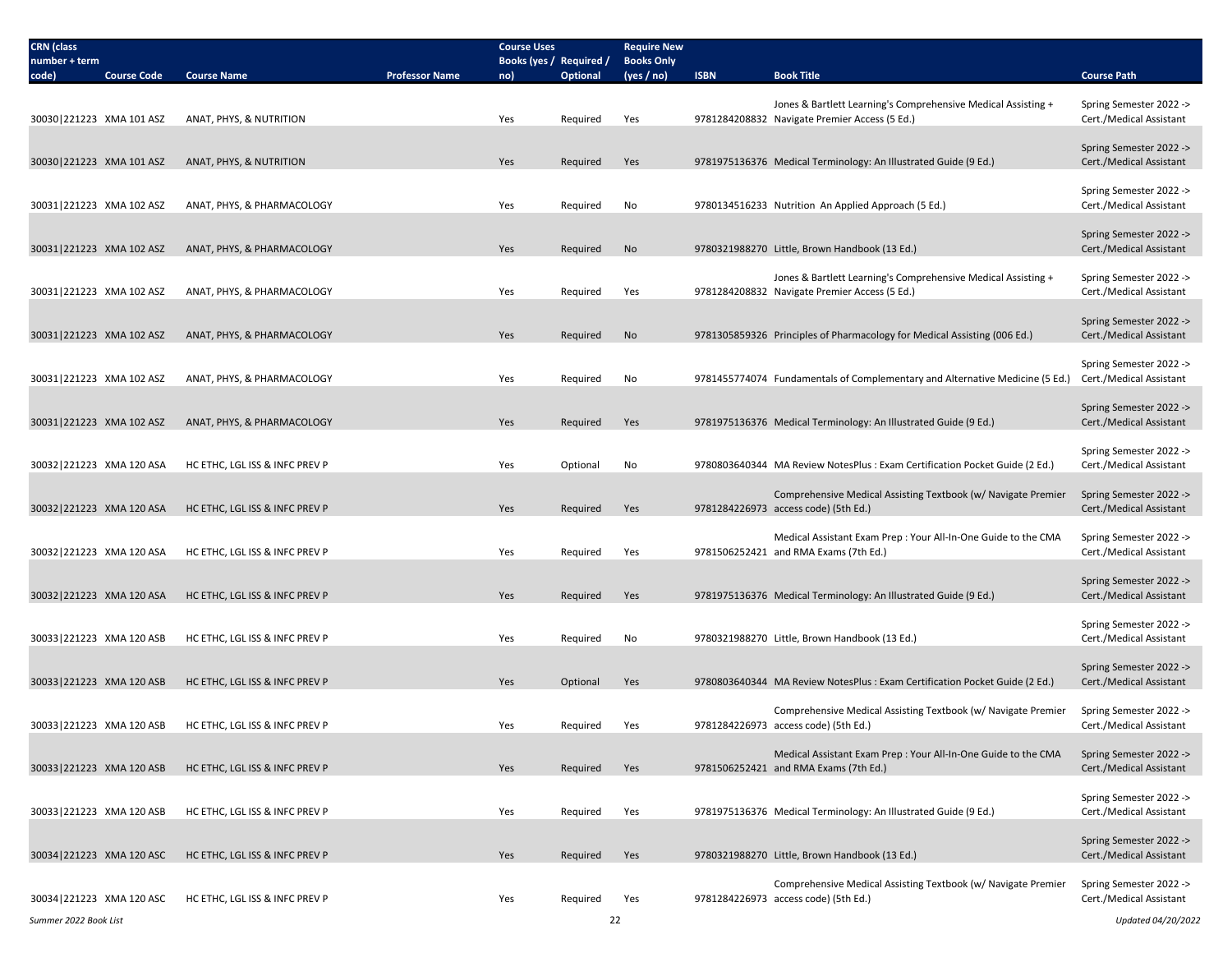| <b>CRN</b> (class          |                    |                                |                       | <b>Course Uses</b>             |          | <b>Require New</b>              |             |                                                                                                        |                                                    |
|----------------------------|--------------------|--------------------------------|-----------------------|--------------------------------|----------|---------------------------------|-------------|--------------------------------------------------------------------------------------------------------|----------------------------------------------------|
| number + term<br>code)     | <b>Course Code</b> | <b>Course Name</b>             | <b>Professor Name</b> | Books (yes / Required /<br>no) | Optional | <b>Books Only</b><br>(yes / no) | <b>ISBN</b> | <b>Book Title</b>                                                                                      | <b>Course Path</b>                                 |
|                            |                    |                                |                       |                                |          |                                 |             |                                                                                                        |                                                    |
| 30034 221223 XMA 120 ASC   |                    | HC ETHC, LGL ISS & INFC PREV P |                       | Yes                            | Required | Yes                             |             | Medical Assistant Exam Prep: Your All-In-One Guide to the CMA<br>9781506252421 and RMA Exams (7th Ed.) | Spring Semester 2022 -><br>Cert./Medical Assistant |
|                            |                    |                                |                       |                                |          |                                 |             |                                                                                                        |                                                    |
| 30034 221223 XMA 120 ASC   |                    | HC ETHC, LGL ISS & INFC PREV P |                       | Yes                            | Required | Yes                             |             | 9781975136376 Medical Terminology: An Illustrated Guide (9 Ed.)                                        | Spring Semester 2022 -><br>Cert./Medical Assistant |
|                            |                    |                                |                       |                                |          |                                 |             |                                                                                                        |                                                    |
| 30035 221223 XMA 120 ASD   |                    | HC ETHC, LGL ISS & INFC PREV P |                       | Yes                            | Required | No                              |             | 9780134586335 The Little Brown Handbook, MLA Update Edition (13 Ed.)                                   | Spring Semester 2022 -><br>Cert./Medical Assistant |
|                            |                    |                                |                       |                                |          |                                 |             |                                                                                                        |                                                    |
|                            |                    |                                |                       |                                |          |                                 |             | Comprehensive Medical Assisting Textbook (w/ Navigate Premier                                          | Spring Semester 2022 ->                            |
| 30035 221223 XMA 120 ASD   |                    | HC ETHC, LGL ISS & INFC PREV P |                       | Yes                            | Required | Yes                             |             | 9781284226973 access code) (5th Ed.)                                                                   | Cert./Medical Assistant                            |
|                            |                    |                                |                       |                                |          |                                 |             | Medical Assistant Exam Prep: Your All-In-One Guide to the CMA                                          | Spring Semester 2022 ->                            |
| 30035 221223 XMA 120 ASD   |                    | HC ETHC, LGL ISS & INFC PREV P |                       | Yes                            | Required | Yes                             |             | 9781506252421 and RMA Exams (7th Ed.)                                                                  | Cert./Medical Assistant                            |
|                            |                    |                                |                       |                                |          |                                 |             |                                                                                                        | Spring Semester 2022 ->                            |
| 30035 221223 XMA 120 ASD   |                    | HC ETHC, LGL ISS & INFC PREV P |                       | Yes                            | Required | Yes                             |             | 9781975136376 Medical Terminology: An Illustrated Guide (9 Ed.)                                        | Cert./Medical Assistant                            |
|                            |                    |                                |                       |                                |          |                                 |             |                                                                                                        | Spring Semester 2022 ->                            |
| 30036 221223 XMA 160 ASA   |                    | ADMINISTRATIVE PRAC & FINANCE  |                       | Yes                            | Required | No                              |             | 9780321988270 Little, Brown Handbook (13 Ed.)                                                          | Cert./Medical Assistant                            |
|                            |                    |                                |                       |                                |          |                                 |             | Comprehensive Medical Assisting Textbook (w/ Navigate Premier                                          | Spring Semester 2022 ->                            |
| 30036 221223 XMA 160 ASA   |                    | ADMINISTRATIVE PRAC & FINANCE  |                       | Yes                            | Required | Yes                             |             | 9781284226973 access code) (5th Ed.)                                                                   | Cert./Medical Assistant                            |
|                            |                    |                                |                       |                                |          |                                 |             |                                                                                                        | Spring Semester 2022 ->                            |
| 30036 221223 XMA 160 ASA   |                    | ADMINISTRATIVE PRAC & FINANCE  |                       | Yes                            | Required | No                              |             | 9781476775548 On Death and Dying (50 Ed.)                                                              | Cert./Medical Assistant                            |
|                            |                    |                                |                       |                                |          |                                 |             | Medical Assistant Exam Prep : Your All-In-One Guide to the CMA                                         | Spring Semester 2022 ->                            |
| 30036 221223 XMA 160 ASA   |                    | ADMINISTRATIVE PRAC & FINANCE  |                       | Yes                            | Required | Yes                             |             | 9781506252421 and RMA Exams (7th Ed.)                                                                  | Cert./Medical Assistant                            |
|                            |                    |                                |                       |                                |          |                                 |             |                                                                                                        | Spring Semester 2022 ->                            |
| 30036 221223 XMA 160 ASA   |                    | ADMINISTRATIVE PRAC & FINANCE  |                       | Yes                            | Required | Yes                             |             | 9781975136376 Medical Terminology: An Illustrated Guide (9 Ed.)                                        | Cert./Medical Assistant                            |
|                            |                    |                                |                       |                                |          |                                 |             |                                                                                                        |                                                    |
| 30037 221223 XMA 160 ASB   |                    | ADMINISTRATIVE PRAC & FINANCE  |                       | Yes                            | Required | No                              |             | 9780321988270 Little, Brown Handbook (13 Ed.)                                                          | Spring Semester 2022 -><br>Cert./Medical Assistant |
|                            |                    |                                |                       |                                |          |                                 |             |                                                                                                        |                                                    |
| 30037 221223 XMA 160 ASB   |                    | ADMINISTRATIVE PRAC & FINANCE  |                       | Yes                            | Required | Yes                             |             | Comprehensive Medical Assisting Textbook (w/ Navigate Premier<br>9781284226973 access code) (5th Ed.)  | Spring Semester 2022 -><br>Cert./Medical Assistant |
|                            |                    |                                |                       |                                |          |                                 |             |                                                                                                        |                                                    |
| 30037 221223 XMA 160 ASB   |                    | ADMINISTRATIVE PRAC & FINANCE  |                       | Yes                            | Required | No                              |             | 9781476775548 On Death and Dying (50 Ed.)                                                              | Spring Semester 2022 -><br>Cert./Medical Assistant |
|                            |                    |                                |                       |                                |          |                                 |             |                                                                                                        |                                                    |
| 30037 221223 XMA 160 ASB   |                    | ADMINISTRATIVE PRAC & FINANCE  |                       | Yes                            | Required | Yes                             |             | Medical Assistant Exam Prep: Your All-In-One Guide to the CMA<br>9781506252421 and RMA Exams (7th Ed.) | Spring Semester 2022 -><br>Cert./Medical Assistant |
|                            |                    |                                |                       |                                |          |                                 |             |                                                                                                        |                                                    |
| 30037   221223 XMA 160 ASB |                    | ADMINISTRATIVE PRAC & FINANCE  |                       | Yes                            | Required | Yes                             |             | 9781975136376 Medical Terminology: An Illustrated Guide (9 Ed.)                                        | Spring Semester 2022 -><br>Cert./Medical Assistant |
|                            |                    |                                |                       |                                |          |                                 |             |                                                                                                        |                                                    |
|                            |                    |                                |                       |                                |          |                                 |             |                                                                                                        | Spring Semester 2022 ->                            |
| 30038 221223 XMA 160 ASC   |                    | ADMINISTRATIVE PRAC & FINANCE  |                       | Yes                            | Required | No                              |             | 9780134586335 The Little Brown Handbook, MLA Update Edition (13 Ed.)                                   | Cert./Medical Assistant                            |
|                            |                    |                                |                       |                                |          |                                 |             | Comprehensive Medical Assisting Textbook (w/ Navigate Premier                                          | Spring Semester 2022 ->                            |
| 30038 221223 XMA 160 ASC   |                    | ADMINISTRATIVE PRAC & FINANCE  |                       | Yes                            | Required | Yes                             |             | 9781284226973 access code) (5th Ed.)                                                                   | Cert./Medical Assistant                            |
|                            |                    |                                |                       |                                |          |                                 |             |                                                                                                        | Spring Semester 2022 ->                            |
| 30038 221223 XMA 160 ASC   |                    | ADMINISTRATIVE PRAC & FINANCE  |                       | Yes                            | Required | No                              |             | 9781476775548 On Death and Dying (50 Ed.)                                                              | Cert./Medical Assistant                            |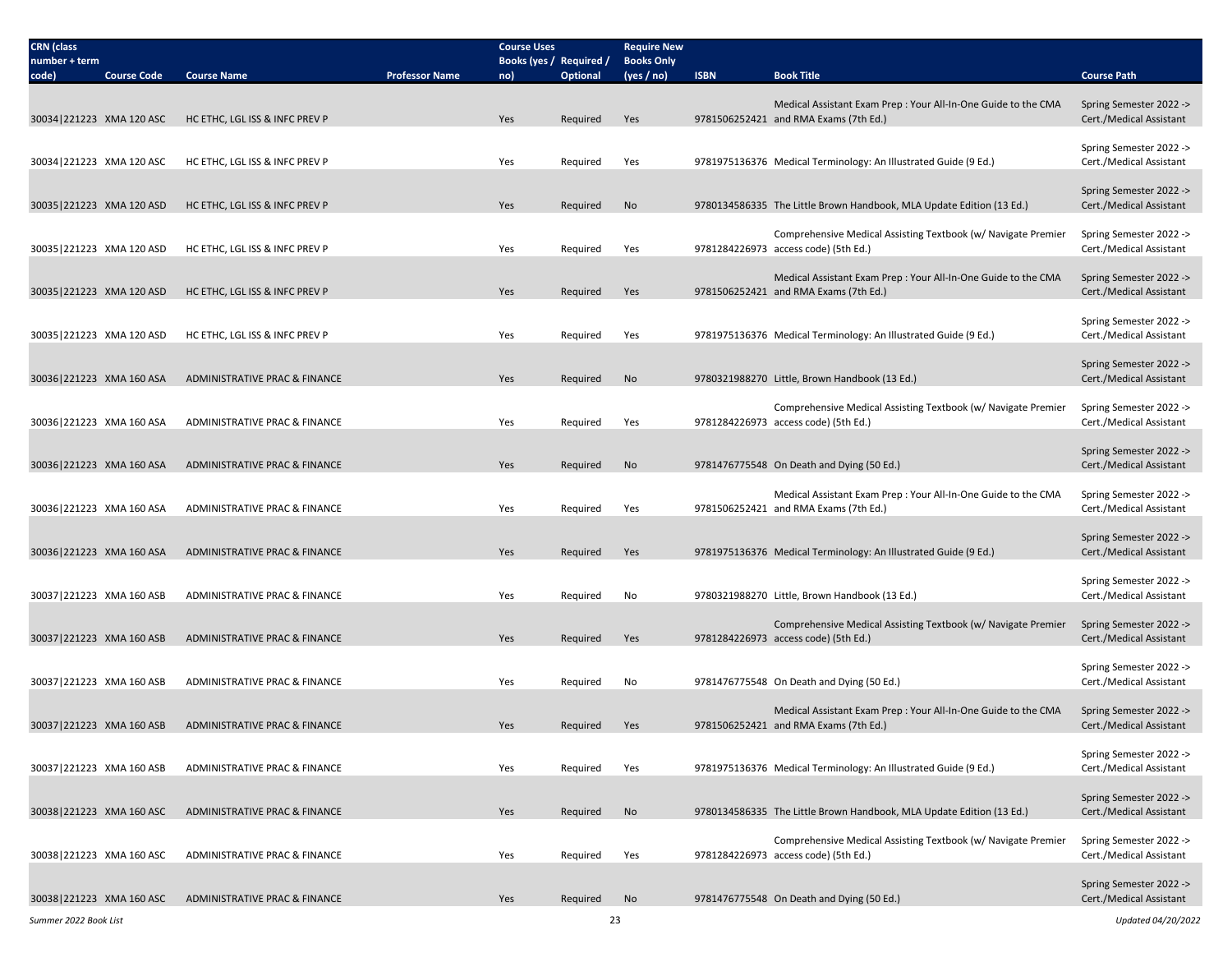| <b>CRN</b> (class           |                           |                                                     |                       | <b>Course Uses</b>      |          | <b>Require New</b> |             |                                                                                                                                   |                                                    |
|-----------------------------|---------------------------|-----------------------------------------------------|-----------------------|-------------------------|----------|--------------------|-------------|-----------------------------------------------------------------------------------------------------------------------------------|----------------------------------------------------|
| number + term               |                           |                                                     |                       | Books (yes / Required / |          | <b>Books Only</b>  |             |                                                                                                                                   |                                                    |
| code)                       | <b>Course Code</b>        | <b>Course Name</b>                                  | <b>Professor Name</b> | no)                     | Optional | (yes / no)         | <b>ISBN</b> | <b>Book Title</b>                                                                                                                 | <b>Course Path</b>                                 |
|                             |                           |                                                     |                       |                         |          |                    |             | Medical Assistant Exam Prep: Your All-In-One Guide to the CMA                                                                     | Spring Semester 2022 ->                            |
| 30038 221223 XMA 160 ASC    |                           | ADMINISTRATIVE PRAC & FINANCE                       |                       | Yes                     | Required | Yes                |             | 9781506252421 and RMA Exams (7th Ed.)                                                                                             | Cert./Medical Assistant                            |
|                             |                           |                                                     |                       |                         |          |                    |             |                                                                                                                                   |                                                    |
|                             |                           |                                                     |                       |                         |          |                    |             |                                                                                                                                   | Spring Semester 2022 ->                            |
| 30038 221223 XMA 160 ASC    |                           | ADMINISTRATIVE PRAC & FINANCE                       |                       | Yes                     | Required | Yes                |             | 9781975136376 Medical Terminology: An Illustrated Guide (9 Ed.)                                                                   | Cert./Medical Assistant                            |
|                             |                           |                                                     |                       |                         |          |                    |             |                                                                                                                                   | Spring Semester 2022 ->                            |
| 30039 221223 XMA 160 ASD    |                           | ADMINISTRATIVE PRAC & FINANCE                       |                       | Yes                     | Required | No                 |             | 9780321988270 Little, Brown Handbook (13 Ed.)                                                                                     | Cert./Medical Assistant                            |
|                             |                           |                                                     |                       |                         |          |                    |             |                                                                                                                                   |                                                    |
| 30039 221223 XMA 160 ASD    |                           | ADMINISTRATIVE PRAC & FINANCE                       |                       | Yes                     | Required | No                 |             | Comprehensive Medical Assisting Textbook (w/ Navigate Premier<br>9781284226973 access code) (5th Ed.)                             | Spring Semester 2022 -><br>Cert./Medical Assistant |
|                             |                           |                                                     |                       |                         |          |                    |             |                                                                                                                                   |                                                    |
|                             |                           |                                                     |                       |                         |          |                    |             |                                                                                                                                   | Spring Semester 2022 ->                            |
| 30039 221223 XMA 160 ASD    |                           | ADMINISTRATIVE PRAC & FINANCE                       |                       | Yes                     | Required | No                 |             | 9781476775548 On Death and Dying (50 Ed.)                                                                                         | Cert./Medical Assistant                            |
|                             |                           |                                                     |                       |                         |          |                    |             | Medical Assistant Exam Prep: Your All-In-One Guide to the CMA                                                                     | Spring Semester 2022 ->                            |
| 30039 221223 XMA 160 ASD    |                           | ADMINISTRATIVE PRAC & FINANCE                       |                       | Yes                     | Required | No                 |             | 9781506252421 and RMA Exams (7th Ed.)                                                                                             | Cert./Medical Assistant                            |
|                             |                           |                                                     |                       |                         |          |                    |             |                                                                                                                                   |                                                    |
|                             |                           |                                                     |                       |                         |          |                    |             |                                                                                                                                   | Spring Semester 2022 ->                            |
| 30039 221223 XMA 160 ASD    |                           | ADMINISTRATIVE PRAC & FINANCE                       |                       | Yes                     | Required | No                 |             | 9781975136376 Medical Terminology: An Illustrated Guide (9 Ed.)                                                                   | Cert./Medical Assistant                            |
|                             |                           |                                                     |                       |                         |          |                    |             |                                                                                                                                   | Spring Semester 2022 ->                            |
| 30277 221223 XML 630 ASY    |                           | FUND OF MISSION LEADERSHIP                          | Nancy Jordan          | No                      |          | No                 |             |                                                                                                                                   | Mission Leadership Cert                            |
|                             |                           |                                                     |                       |                         |          |                    |             |                                                                                                                                   | Spring Semester 2022 ->                            |
| 30017   221223 XPHM 100 ASZ |                           | INTRODUCTION TO PHARMACY                            | Jeffrey Lorio         | Yes                     | Required | No                 |             | 9780323430883 Math Calculations for Pharmacy Technicians: A Worktext (3 Ed.)                                                      | Pharmacy Technician<br>Spring Semester 2022 ->     |
|                             | 30017 221223 XPHM 100 ASZ | <b>INTRODUCTION TO PHARMACY</b>                     | Jeffrey Lorio         | Yes                     | Required | No                 |             | 9781585285013 Manual for Pharmacy Technicians (5 Ed.)                                                                             | Pharmacy Technician                                |
|                             |                           |                                                     |                       |                         |          |                    |             | PTCB Exam Study Guide 2021-2022 : Prep Book with Practice Test                                                                    |                                                    |
|                             |                           |                                                     |                       |                         |          |                    |             | Questions for the Pharmacy Technician Certification Examination                                                                   | Spring Semester 2022 ->                            |
| 30017 221223 XPHM 100 ASZ   |                           | INTRODUCTION TO PHARMACY                            | Jeffrey Lorio         | Yes                     | Required | No                 |             | 9781637752692 (PTCE) [6th Edition]                                                                                                | Pharmacy Technician<br>Spring Semester 2022 ->     |
|                             | 30018 221223 XPHM 110 ASZ | PHARMACY PRACTICE I                                 | Logan Tinsen          | Yes                     | Required | No                 |             | 9780323430883 Math Calculations for Pharmacy Technicians : A Worktext (3 Ed.)                                                     | Pharmacy Technician                                |
|                             |                           |                                                     |                       |                         |          |                    |             |                                                                                                                                   | Spring Semester 2022 ->                            |
| 30018 221223 XPHM 110 ASZ   |                           | PHARMACY PRACTICE I                                 | Logan Tinsen          | Yes                     | Required | No                 |             | 9781585285013 Manual for Pharmacy Technicians (5 Ed.)                                                                             | Pharmacy Technician                                |
|                             |                           |                                                     |                       |                         |          |                    |             | PTCB Exam Study Guide 2021-2022 : Prep Book with Practice Test<br>Questions for the Pharmacy Technician Certification Examination | Spring Semester 2022 ->                            |
|                             | 30018 221223 XPHM 110 ASZ | PHARMACY PRACTICE I                                 | Logan Tinsen          | Yes                     | Required | No                 |             | 9781637752692 (PTCE) [6th Edition]                                                                                                | Pharmacy Technician                                |
|                             |                           |                                                     |                       |                         |          |                    |             |                                                                                                                                   | Spring Semester 2022 ->                            |
| 30019 221223 XPHM 120 ASZ   |                           | PHARMACY PRACTICE II                                | Jeffrey Lorio         | Yes                     | Required | No                 |             | 9780323430883 Math Calculations for Pharmacy Technicians : A Worktext (3 Ed.)                                                     | Pharmacy Technician                                |
|                             |                           | 30019   221223 XPHM 120 ASZ PHARMACY PRACTICE II    | Jeffrey Lorio         | Yes                     | Required | No                 |             | 9781585285013 Manual for Pharmacy Technicians (5 Ed.)                                                                             | Spring Semester 2022 -><br>Pharmacy Technician     |
|                             |                           |                                                     |                       |                         |          |                    |             | PTCB Exam Study Guide 2021-2022 : Prep Book with Practice Test                                                                    |                                                    |
|                             |                           |                                                     |                       |                         |          |                    |             | Questions for the Pharmacy Technician Certification Examination                                                                   | Spring Semester 2022 ->                            |
|                             | 30019 221223 XPHM 120 ASZ | PHARMACY PRACTICE II                                | Jeffrey Lorio         | Yes                     | Required | No                 |             | 9781637752692 (PTCE) [6th Edition]                                                                                                | Pharmacy Technician                                |
|                             |                           | 30020   221223 XPHM 130 ASZ PHARMACY PRACTICE III   | Angela Walker         |                         |          |                    |             |                                                                                                                                   | Spring Semester 2022 ->                            |
|                             |                           |                                                     |                       | Yes                     | Required | No                 |             | 9780323430883 Math Calculations for Pharmacy Technicians: A Worktext (3 Ed.)                                                      | Pharmacy Technician<br>Spring Semester 2022 ->     |
|                             | 30020 221223 XPHM 130 ASZ | PHARMACY PRACTICE III                               | Angela Walker         | Yes                     | Required | No                 |             | 9781585285013 Manual for Pharmacy Technicians (5 Ed.)                                                                             | Pharmacy Technician                                |
|                             |                           |                                                     |                       |                         |          |                    |             | PTCB Exam Study Guide 2021-2022 : Prep Book with Practice Test                                                                    |                                                    |
|                             |                           |                                                     |                       |                         |          |                    |             | Questions for the Pharmacy Technician Certification Examination                                                                   | Spring Semester 2022 ->                            |
|                             |                           | 30020   221223 XPHM 130 ASZ PHARMACY PRACTICE III   | Angela Walker         | Yes                     | Required | No                 |             | 9781637752692 (PTCE) [6th Edition]                                                                                                | Pharmacy Technician<br>Spring Semester 2022 ->     |
| 30021 221223 XPHM 140 ASZ   |                           | PHARMACY TECH EXAM PREP                             | Angela Walker         | Yes                     | Required | No                 |             | 9780323430883 Math Calculations for Pharmacy Technicians: A Worktext (3 Ed.)                                                      | Pharmacy Technician                                |
|                             |                           |                                                     |                       |                         |          |                    |             |                                                                                                                                   | Spring Semester 2022 ->                            |
|                             |                           | 30021   221223 XPHM 140 ASZ PHARMACY TECH EXAM PREP | Angela Walker         | Yes                     | Required | No                 |             | 9781585285013 Manual for Pharmacy Technicians (5 Ed.)                                                                             | Pharmacy Technician                                |